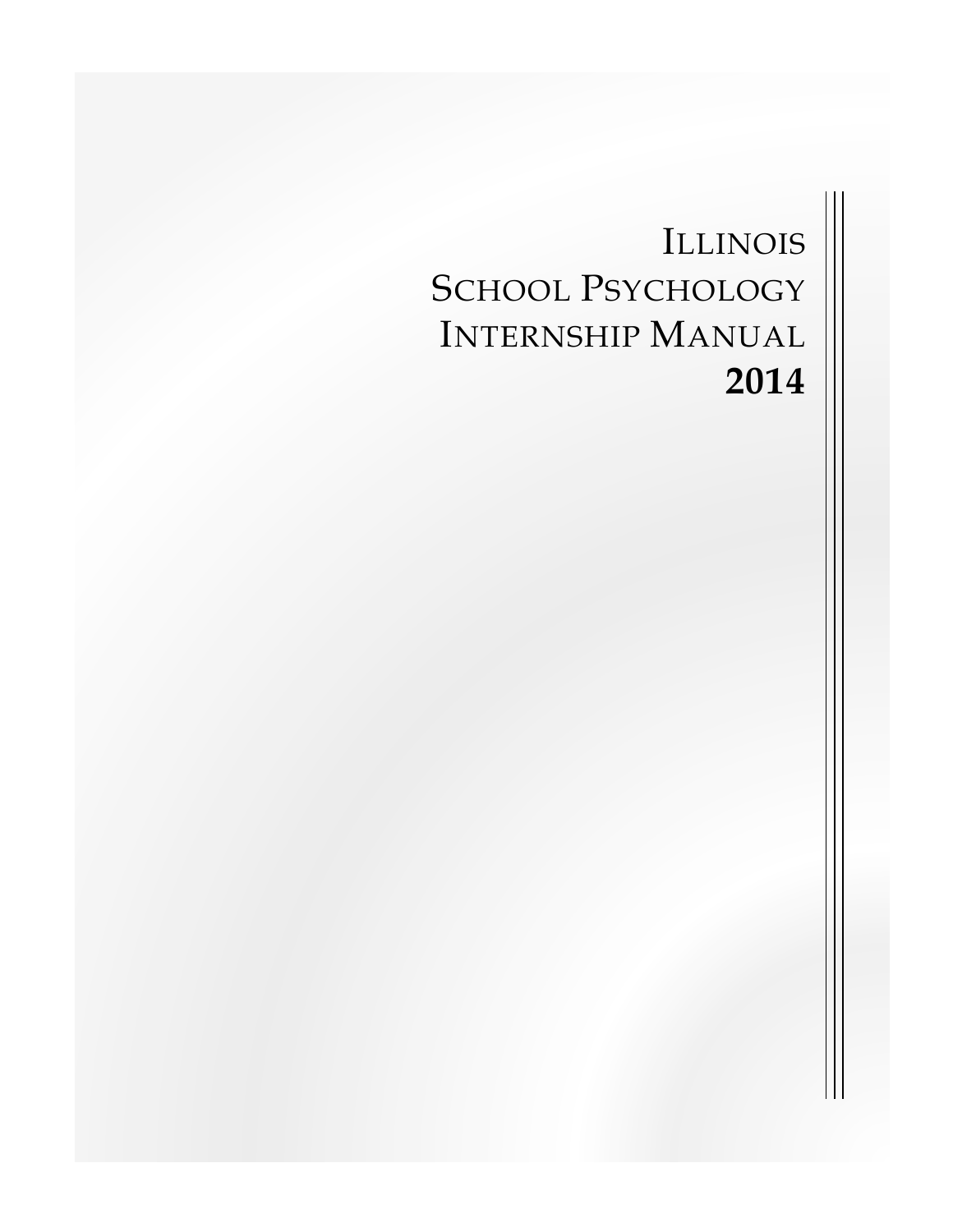### $80C<sub>3</sub>$ FOREWORD

The Illinois Directors of University School Psychology Programs (DUSPP) are pleased to present the 2014 edition of the Illinois School Psychology Internship Manual. This document delineates (a) procedural requirements, and (b) pragmatic guidelines for completion of a school psychology internship in Illinois. This revision reflects an alignment of the manual with 2010 National Association of School Psychology (NASP) Standards for Graduate Preparation of School Psychologists. The Manual has also been shortened from previous versions, in an attempt to streamline information and create a Manual that is accessible to graduate students, field supervisors, and university faculty.

Previous editions of the Manual were developed by members of DUSPP, headed by Nancy Scott (previously at National Louis University) and Ruth Hilliard Brown from the Illinois State Board of Education (ISBE). The current edition has been edited by the members of DUSPP led by Kristy Kohler Kelly, The Chicago School of Professional Psychology, Shaalein Lopez, Governors State University, and Daniel S. Newman, National Louis University.

80CB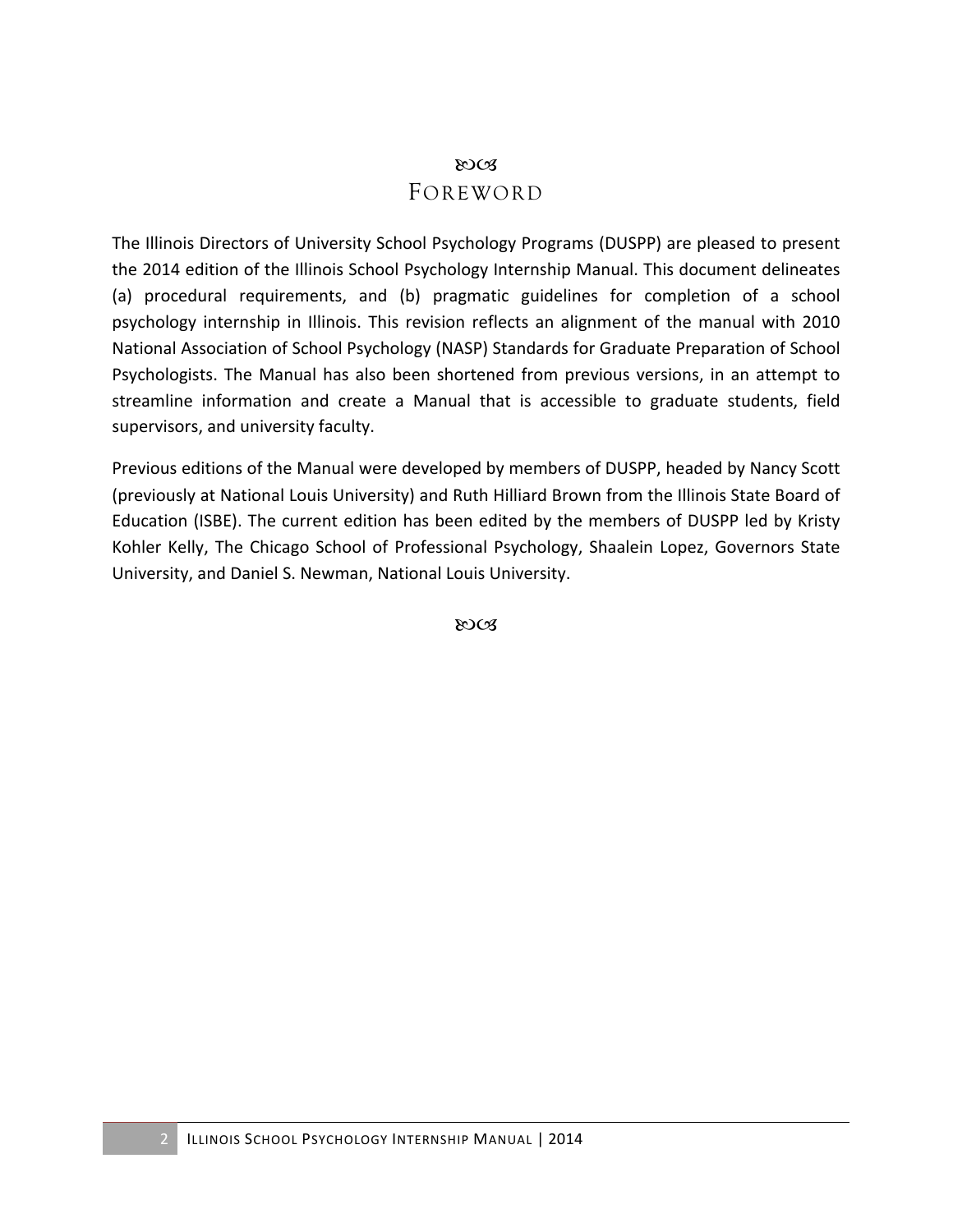### **LOC3**

# TABLE OF CONTENTS

| TABLE OF CONTENTS                                            | 3              |
|--------------------------------------------------------------|----------------|
| <b>CHAPTER ONE</b>                                           |                |
| INTRODUCTION AND PURPOSE OF THE SCHOOL PSYCHOLOGY            |                |
| INTERNSHIP IN ILLINOIS                                       | $\overline{4}$ |
| CHAPTER TWO                                                  |                |
| ELIGIBILITY CRITERIA FOR SCHOOL PSYCHOLOGY INTERNSHIPS AND   |                |
| APPLICATION INSTRUCTIONS                                     | 6              |
| APPLICATION PROCEDURES FOR ENTERING AN INTERNSHIP__________  | 8              |
|                                                              | 10             |
| <b>CHAPTER THREE</b>                                         |                |
| REQUIREMENTS FOR THE SCHOOL PSYCHOLOGY INTERNSHIP SITE       |                |
| SUPERVISOR<br>__________________________                     | 11             |
| PROFESSIONAL QUALIFICATIONS OF INTERN SUPERVISORS___________ | 13             |
| REQUIRED CHARACTERISTICS OF INTERN SUPERVISORS_____________  | 15             |
| <b>CHAPTER FOUR</b>                                          |                |
|                                                              | 16             |
|                                                              | 17             |
| <b>CHAPTER FIVE</b>                                          |                |
| GUIDELINES FOR EVALUATION OF THE SCHOOL PSYCHOLOGY INTERN    |                |
| AND INTERNSHIP PLAN                                          | 18             |
| FINAL EVALUATION OF THE INTERNSHIP EXPERIENCE_______________ | 20             |
| <b>CHAPTER SIX</b>                                           |                |
| OBTAINING AN ILLINOIS PROFESSIONAL EDUCATOR LICENSE FOR      |                |
| SCHOOL SUPPORT PERSONNEL WITH SCHOOL PSYCHOLOGIST            |                |
| ENDORSEMENT                                                  | 21             |
| <b>APPENDIX A</b>                                            |                |
| STATE AND NATIONAL STANDARDS AND PRINCIPLES OF PROFESSIONAL  |                |
| <b>ETHICS</b>                                                | 24             |
| <b>APPENDIX B</b>                                            |                |
| <b>STATE FORMS</b>                                           | 32             |
| <b>APPENDIX C</b>                                            |                |
|                                                              | 33             |
| <b>APPENDIX D</b>                                            |                |
|                                                              | 40             |
| <b>APPENDIX E</b>                                            |                |
|                                                              | 57             |
| <b>APPENDIX F</b>                                            |                |
|                                                              | 58             |
|                                                              |                |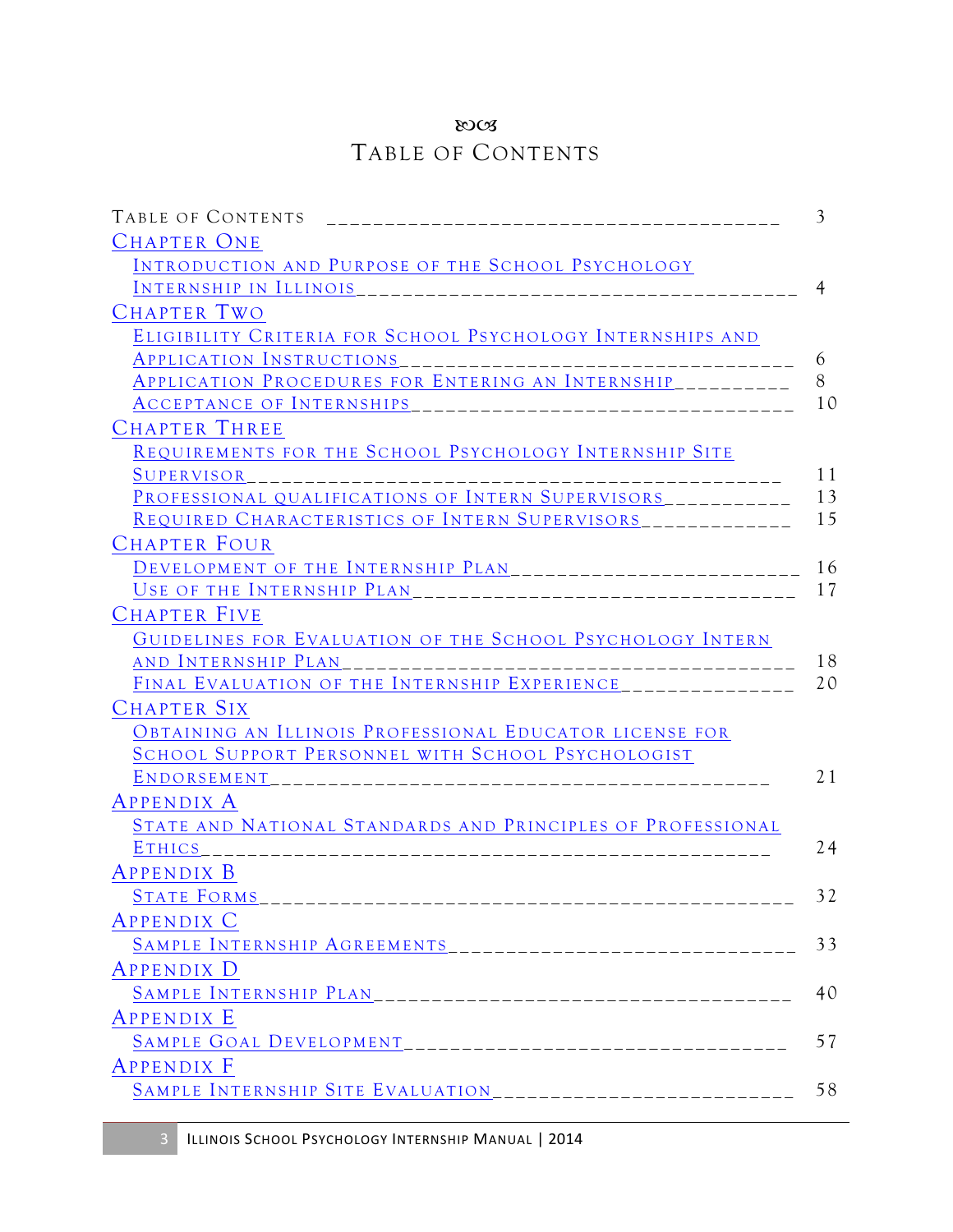### 80CB CHAPTER ONE

### INTRODUCTION AND PURPOSE OF THE SCHOOL PSYCHOLOGY INTERNSHIP IN ILLINOIS 80CB

School psychology is a complex, dynamic and exciting profession, and the school psychology internship marks the capstone experience for graduate-level trainees. The internship in school psychology is defined by NASP (2010) as "a supervised, culminating, comprehensive field experience that is completed prior to the awarding of the degree or other institutional document or completion of the specialist or doctoral level program" (p. 7). The internship is a comprehensive experience through which the student is required to integrate the knowledge base and applied skills of school psychology in promoting positive educational and mental health practices and in resolving individual, group and system-level problems. The internship represents a collaborative effort between the university training program and the internship site. The importance of the internship is recognized by universities awarding academic credit for the internship year. Internship settings shall be appropriate for the goals and objectives of training programs, including allowance for interns to achieve both *breadth* and *depth* of experiences. Breadth of experiences refers to interns' involvement in a number and assortment of opportunities, and depth refers to specialization in a particular domain, working repeatedly in a particular area with differing populations at differing levels of service. Expectations for the school psychology internship in Illinois are consistent with State and National Standards, as well as Principles of Professional Ethics (see Appendix A).

The internship is designed to provide a supervised transition period between university-based training and independent, professional practice. Internships provide opportunities to apply the knowledge and skills acquired during training in real-life settings over an extended and ongoing period of time – more so than is achievable during a practicum experience, as well as to acquire new knowledge and skills. Furthermore, interns learn and practice professional behaviors that are consistent with standards expected of employed practitioners. Ideally, the development of these new skills and competencies will facilitate the transition from the role of the school psychology student to the role of competent educational and mental health professional with a strong sense of professional identity.

In addition to learning firsthand about the roles and functions of school psychologists, interns collaborate with other professionals in the schools with whom school psychologists work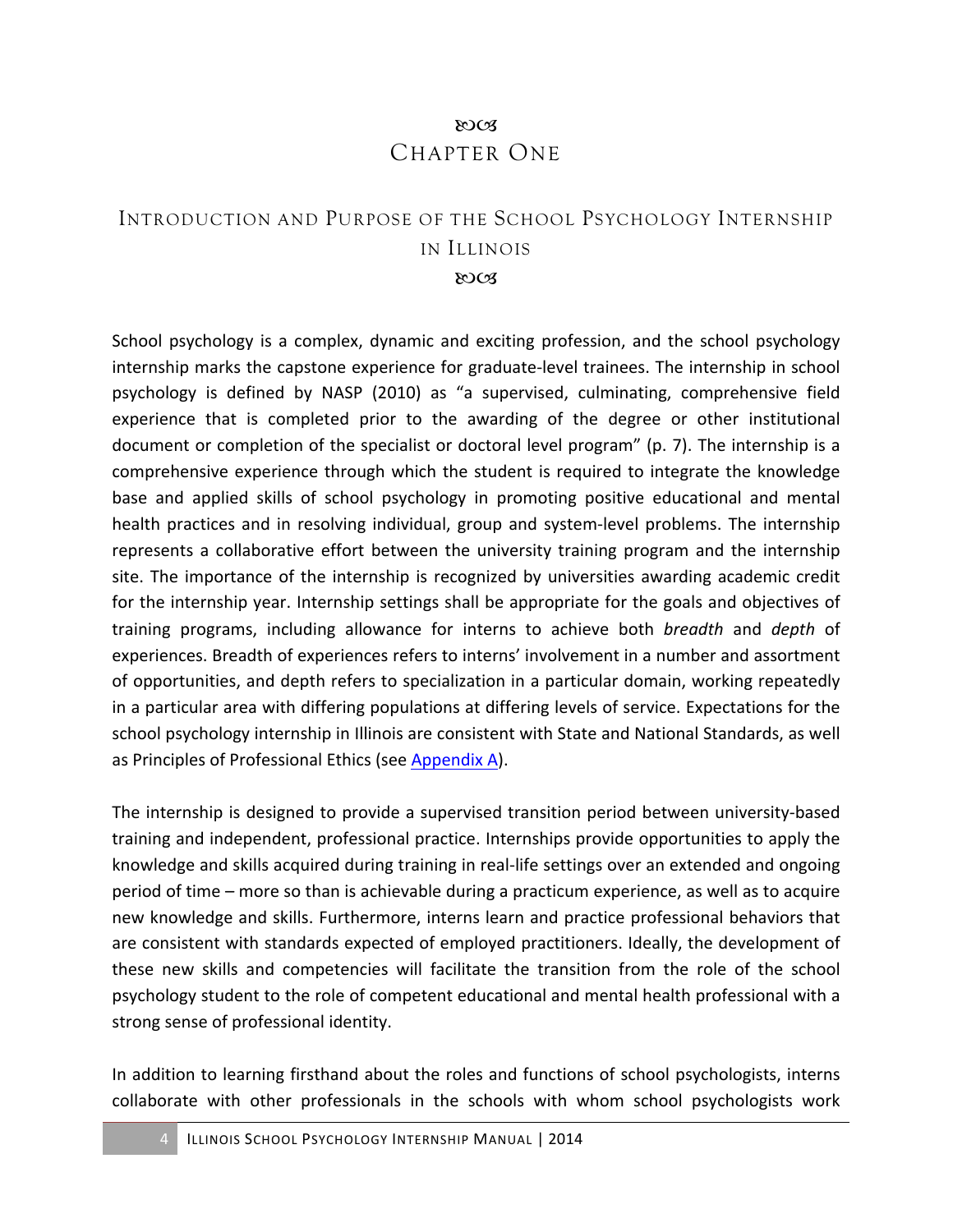closely, including classroom teachers, school administrators, school counselors and social workers, speech and language pathologists, and school nurses. Interns become familiar with the workings of public school systems, and also the agencies and resources available outside the public schools. The internship is the time to gain a working knowledge of regular and special education. In order to become effective practitioners, interns must develop an understanding not only of school psychology itself, but also of where school psychology fits within the total educational system.

At the specialist level, the intern is employed in a school setting and works full-time for that unit for one school year, under the close supervision of a licensed school psychologist who meets the standards set by the Illinois State Board of Education for supervising school psychology interns (see Appendix A). In some rare instances, the internship can be extended over a 2-year period, during which the intern is employed on a half-time basis. Universities maintain contact with interns through at least one on-site or virtual contact per semester by university personnel, on-campus seminars for interns, letters and telephone or video contacts with each intern and supervisor. It is generally the on-site supervisor, however, who provides the day-to-day supervision.

At the doctoral level, the internship must include a minimum of 1 academic year of a doctoral supervised internship experience. Doctoral candidates, who have met the school-based internship requirement through a specialist-level internship or equivalent experience, may complete the doctoral internship in a non-school setting if consistent with university program values and goals. University program policy shall specifically define equivalent experiences and explain their acceptance with regard to doctoral internship requirements.

The internship is a learning/training experience that stresses the quality and variety of experiences available to the intern. In the training process, there will inevitably be some service provided to the employing district. However, *it cannot be stressed too strongly that the* primary purpose of the internship is the training of the intern rather than service to the school *district.*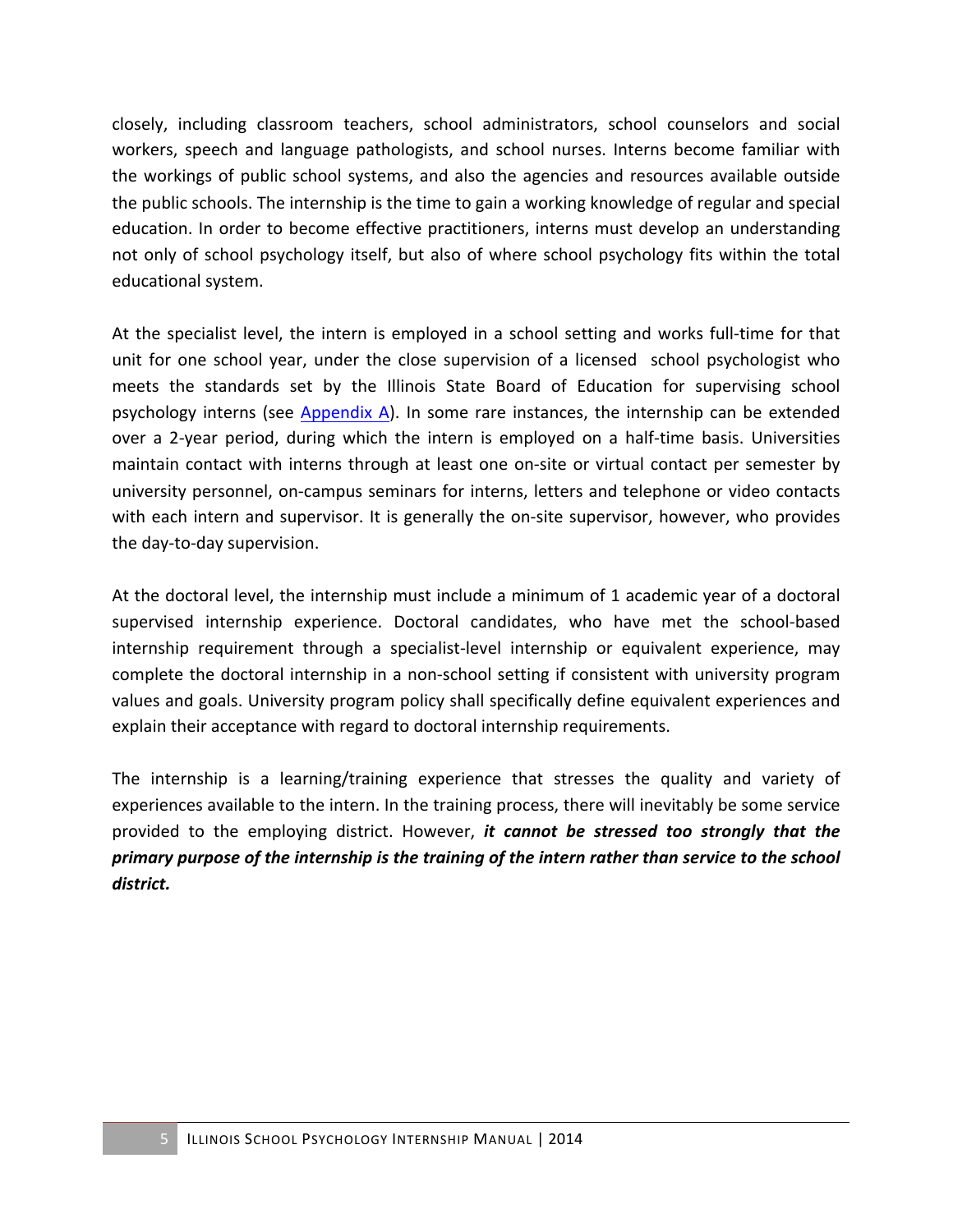### 8003 CHAPTER TWO

# ELIGIBILITY CRITERIA FOR SCHOOL PSYCHOLOGY INTERNSHIPS AND APPLICATION INSTRUCTIONS

80CB

The only available route for approval as a school psychologist intern for Illinois residents is upon the endorsement of an Approved University Program. The oversight of the internship is the responsibility of the university program. Site and supervisor approval by ISBE is not necessary. The Directory of Approved Programs for the Preparation of Educational Personnel in Illinois Institutions of Higher Education (2013) lists all recognized Illinois institutions. The following are approved university graduate programs in school psychology:

#### C<sub>3</sub> Chicago School of Professional Psychology

School Psychology Program Admission Operations 350 N Orleans St, Suite 1050 Chicago, IL 20654-1822 http://www.thechicagoschool.edu/Chicago Degrees Conferred: Ed.S.; Ed.D NASP Approved (Ed.S.)

#### **Eastern Illinois University**

School Psychology Program Department of Psychology 600 Lincoln Ave. Charleston, IL 61920 http://www.eiu.edu/schoolpsych/ Degree Conferred: S.S.P. NASP & CAEP Approved

#### Governors State University

Division of Psychology and Counseling 1 University Parkway University Park, IL 60484 http://www.govst.edu Degrees Conferred: M.A./Ed.S. CAEP Approved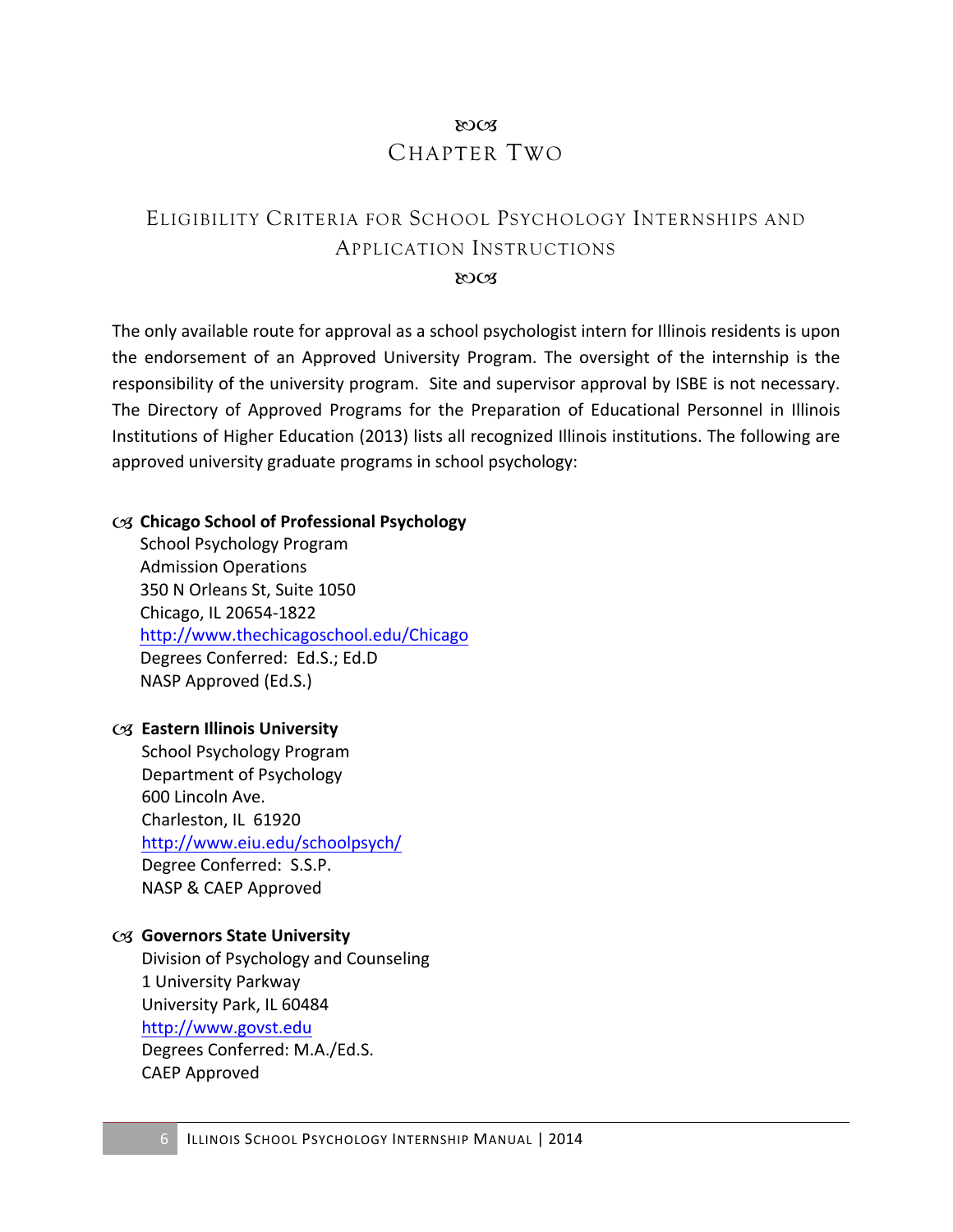#### **Illinois State University**

Department of Psychology Graduate Programs Office Campus Box 4620 Normal, IL 61790-4620 http://psychology.illinoisstate.edu/school/ Degrees Conferred: S.S.P.; Ph.D. CAEP & NASP Approved; APA Accredited (Ph.D.)

#### **Loyola University Chicago**

Department of Curriculum, Instruction and Educational Psychology 820 N. Michigan Avenue Chicago, IL 60611 http://www.luc.edu/education/academics\_graduate.shtml Degree(s) Conferred: M.Ed/Ed.S.; Ed.D.; Ph.D. CAEP Approved; NASP Approved (M.Ed/Ed.S. & Ph.D); APA Accredited (Ph.D.)

#### **C3 National Louis University**

School Psychology Program 5202 Old Orchard Road Skokie, IL 60077 http://www.nl.edu/schoolpsychology/ Degrees Conferred: M.Ed./Ed.S.; Ed.D. CAEP Approved; NASP Approved (Ed.S.)

#### **Northern Illinois University**

Department of Psychology Psychology-Computer Science Building, Rm. 400 DeKalb, IL 60115 http://www.niu.edu/psyc/graduate/school/ Degrees Conferred: M.A.; Ph.D. CAEP Approved; NASP Approved (M.A.); APA Accredited (Ph.D.)

#### **Southern Illinois University - Edwardsville**

Department of Psychology Campus Box 1121 Edwardsville, IL 62026 http://www.siue.edu/education/psychology/index.shtml Degrees Conferred: M.S.; S.S.P. CAEP Approved; NASP Approved (S.S.P.)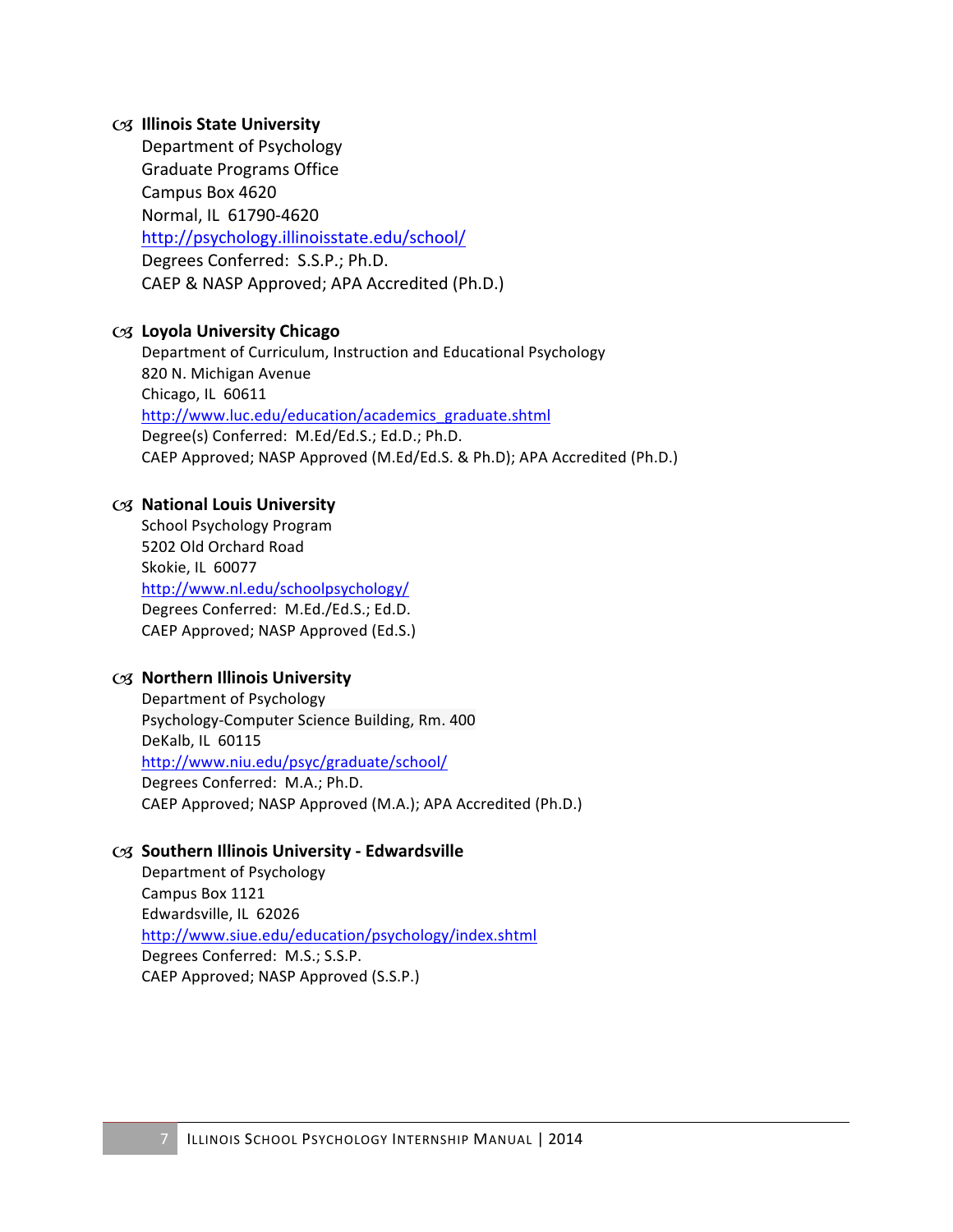#### **Western Illinois University**

Department of Psychology 100 Waggoner Hall, 1 University Circle Macomb, IL 61455 http://www.wiu.edu/cas/psychology/schoolpsychology.php Degree Conferred: SSP CAEP & NASP Approved

#### **CODES**

- M.S. Master of Science
- M.A. Master of Arts
- M.Ed. Master of Education
- Ed.S. Education Specialist
- S.S.P. Specialist in School Psychology
- Ph.D. Doctor of Philosophy
- Ed.D. Doctor of Education
- NASP National Association of School Psychologists
- CAEP Council for the Accreditation of Educator Preparation
- APA American Psychological Association

### APPLICATION PROCEDURES FOR ENTERING AN INTERNSHIP  $\mathcal{X}$

#### DIRECTIONS FOR STUDENTS FROM APPROVED PROGRAMS IN ILLINOIS

Each university student seeking approval as a school psychologist intern must submit ISBE Form 73-44, "Notification of School Support Personnel Intern Eligibility Status." The application process includes the following:

- **1.** The intern must obtain a copy of ISBE Form 73-44 from the Director of the Approved University Program, the Division of Professional Preparation, the Regional Office of Education, or the ISBE website, currently available at: http://www.isbe.net/licensure/pdf/73-44\_ssp\_intern\_status.pdf.
- **2.** The intern must complete all personal information on the form. Interns from in-state institutions must have Section B completed and signed by the by the Institution Licensure Officer from their university, and stamped with the university seal.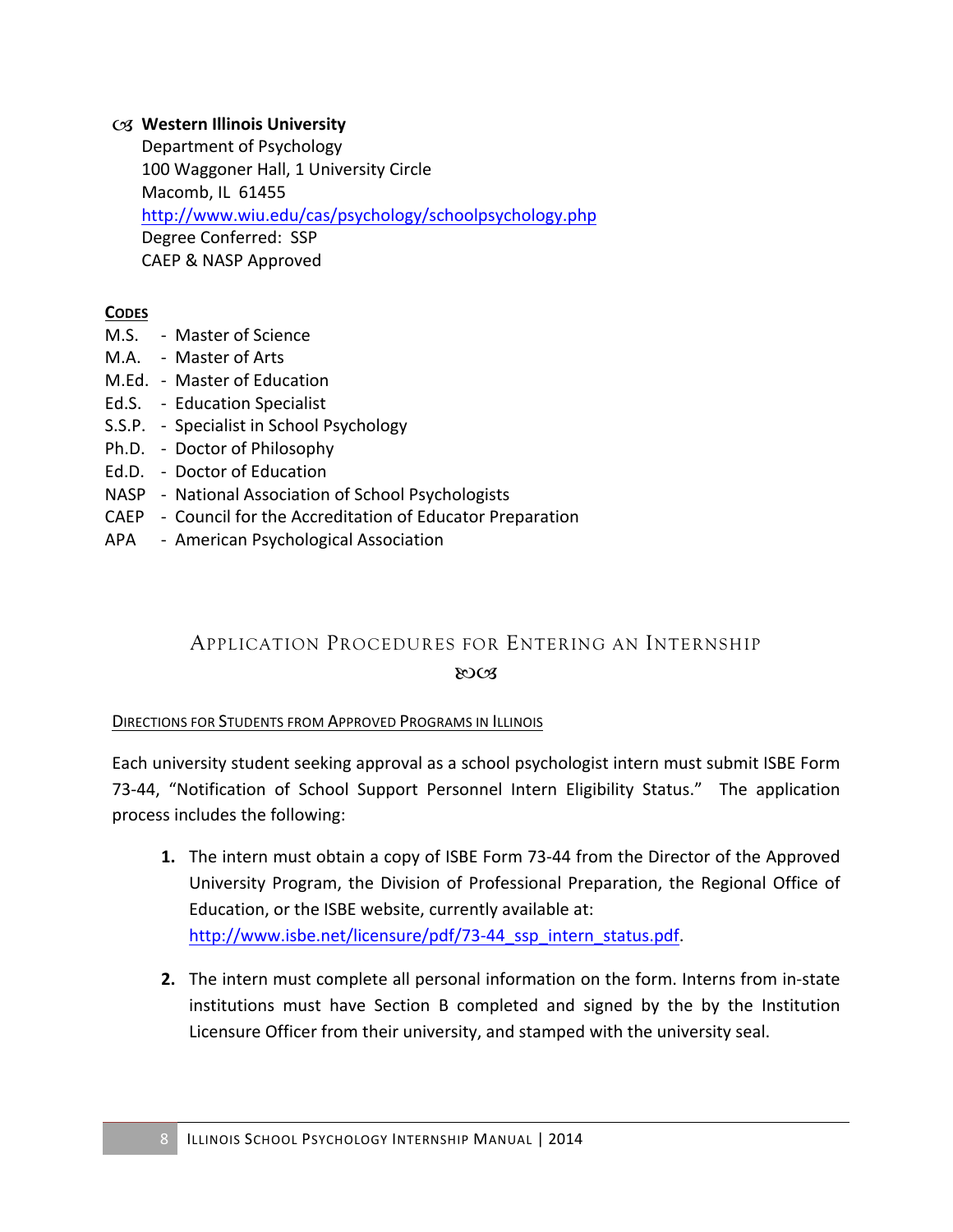- **3.** The university retains one copy of the form and forwards the original and one copy to the intern.
- **4.** The intern submits the original to the employing school district or cooperative
- **5.** Interns must also complete form 73-44 on the ISBE ELIS system

School service personnel interns qualify for special education reimbursement as "professional workers" under Article 14-1 of the School Code of Illinois. The following steps are relevant to this reimbursement:

- 1. ISBE Form 73-44 must be forwarded to a Regional Superintendent of Schools for subsequent submission to the Illinois State Board of Education, Professional Preparation Division, for processing.
- **2.** Upon receipt of ISBE Form 73-44 and a determination that the form has been completed correctly, the intern will be granted reimbursement approval. This approval is necessary to qualify for special education personnel reimbursement.

**ISBE 73-44 can be found in Appendix B.** 

#### DIRECTIONS FOR OUT-OF-STATE APPLICANTS (REQUESTING INTERNSHIP EXPERIENCE ONLY)

Out-of-state intern candidates may apply for an internship experience in Illinois by submitting a completed, signed, and sealed "Notification of School Service Personnel Intern Eligibility Status" (ISBE form 73-44) from a NASP and CAEP approved university program to the internship program coordinator. A letter of approval to enter a school psychologist internship will be issued by the Division of Professional Preparation if the applicant has completed coursework that meets Illinois licensure requirements and if s/he will be eligible for licensure upon completion of the internship in the state where s/he is attending a CAEP/NASP approved school psychology program.

The internship plan, site and supervisor approval, and oversight of the on-going progress of the intern are the responsibility of the out-of-state university program administrator.

State forms can be found in Appendix B.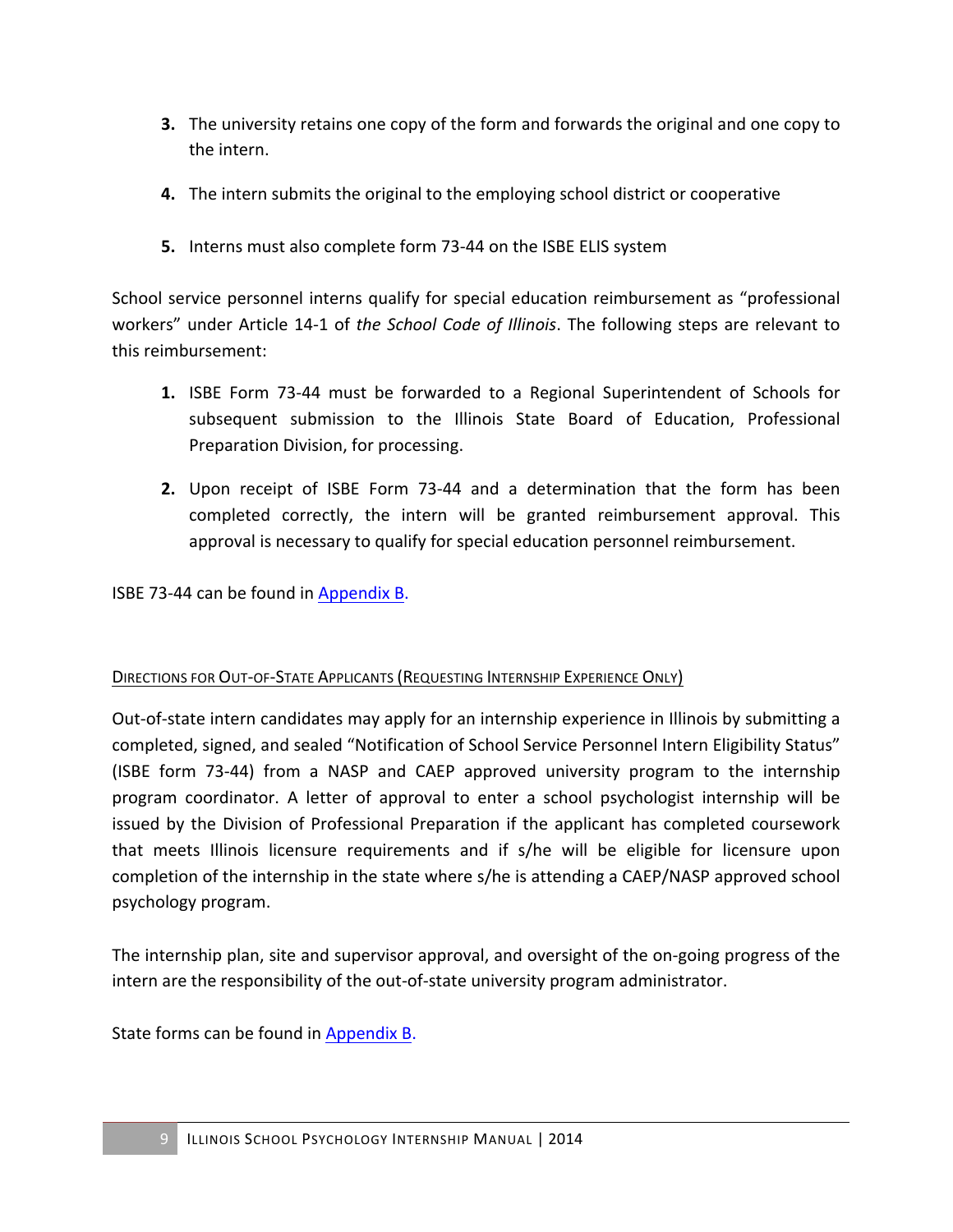### ACCEPTANCE OF INTERNSHIP 80CB

The university training directors and governing board of the Illinois School Psychologists Association (ISPA) has set a policy on accepting school psychology internships. This policy allows districts to offer a position to an intern at any time prior to the March acceptance date (typically the Monday of the third week of March). However, prospective interns may not respond until the March acceptance date. Interns may reject an offer at any time if they decide they will not be able or willing to go to that district. Students are encouraged to notify districts as early as possible if they do not intend to accept an offer and to respond to all offers in a timely fashion. Internship applicants cannot accept a district offer prior to the March acceptance date for the following academic school year. Students may visit internship sites and interview prior to the acceptance date, but cannot officially accept an internship offer.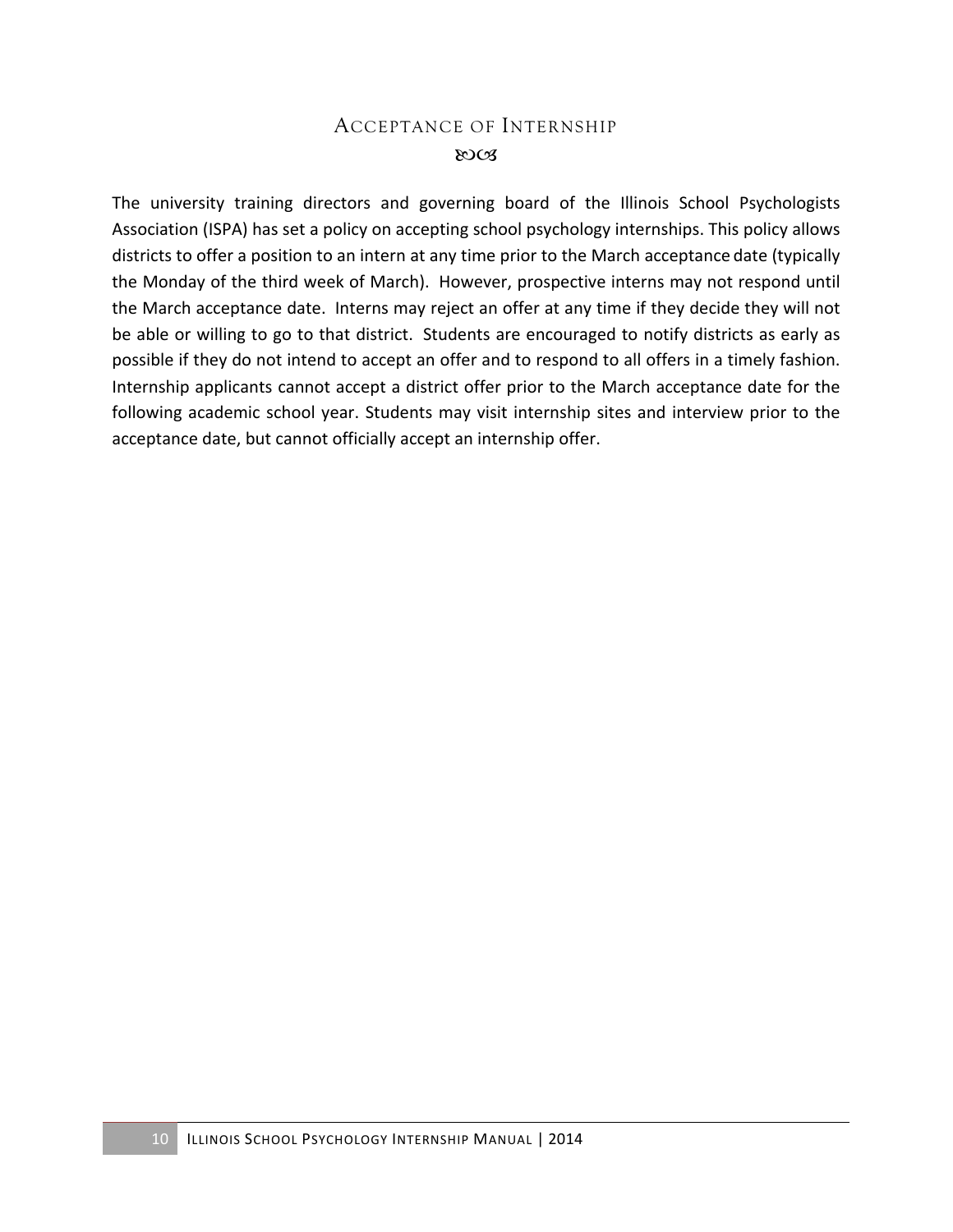### 8003 CHAPTER THREE

### REQUIREMENTS FOR THE SCHOOL PSYCHOLOGY INTERNSHIP SITE  $ROCZ$

The most important requirement for an internship program is a commitment on the part of the school administration and the school psychological services staff to the training of an intern. The intern must be a trainee first and a provider of services second. Approval of the internship site and site supervisors must be granted by the training program prior to the commencement of the internship. This approval shall be considered granted when an internship agreement/contract, outlining required elements of the internship, has been signed by the intern, the site supervisor, and the university supervisor. Copies of the agreement shall be retained by the three signatories. (See Appendix C for a Sample Internship Agreement)

The following is a list of requirements for an internship site:

- **1.** The internship site should allow interns sufficient access to a breadth of experiences, with the opportunity to achieve depth in a specific domain or domains. This site must offer services to students from 3 to 21 years of age. If the intern's primary placement is a preschool to middle school setting, he or she must complete a minimum of 20 school days of supervised training at the high school level. If the intern is primarily at a high school setting, he or she must complete 20 school days of training at the preschool, elementary level, or middle school level. If the intern is employed by a unit district or special education cooperative, appropriate periods of time (not less than 20 school days) must be spent at the elementary and the secondary levels.
- **2.** The internship site must have access to a special education program in which the intern engages in special educational assessment and eligibility decision-making as part of an IEP Team, the implementation of evidence-based academic and socialemotional interventions, and the monitoring of student progress.
- **3.** The internship site must have the services of at least one full-time licensed school psychologist who meets the requirements of an intern supervisor (see Professional Qualifications and Required Characteristics of Intern Supervisors sections below). In the case of multiple supervisors, one school psychologist should be designated the primary supervisor. The primary supervisor is responsible for coordinating the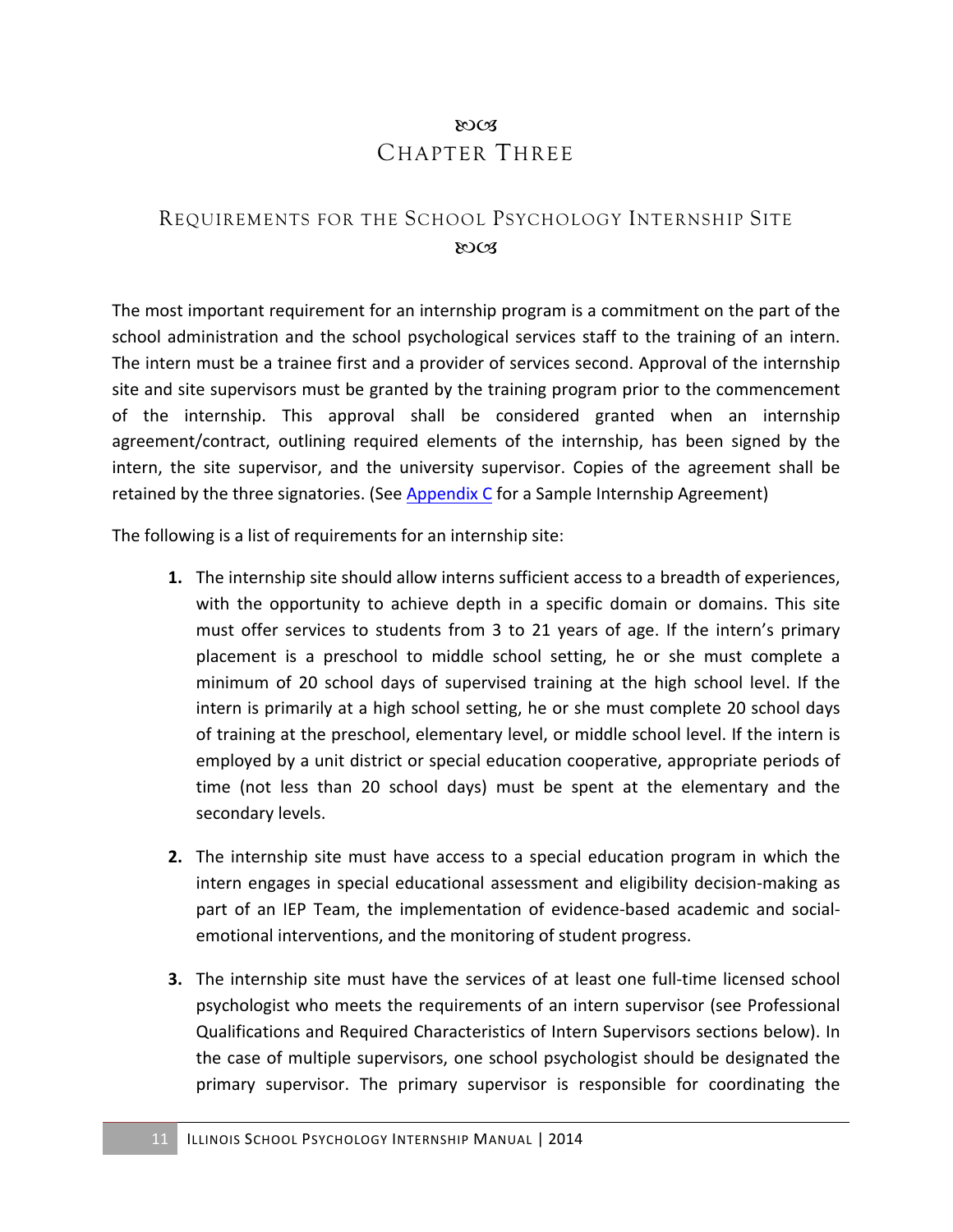internship experience, and assumes final responsibility for formative and summative internship evaluations, although evaluations may be completed collaboratively by multiple supervisors.

- **4.** The internship must be offered with the understanding that it is a stage in the training of school psychologists. The internship site must have an agreement between the administration and the intern supervisor for offering or continuing to offer an internship program that stresses training over service. The intern must not be given the same workload as a licensed school psychologist.
- **5.** Application requirements and interview procedures are at the discretion of the internship site.
- **6.** The internship site must make it possible for the intern supervisor to provide at least 2-hours per week, on average, of regularly scheduled, direct, individual supervision of the intern. Therefore, the supervisor's workload should be reduced to accommodate supervision commitments. It is recommended that a minimum of one-half work day per week is allocated to supervision preparation and activities.
- **7.** The maximum number of interns that a supervisor will be allowed to supervise at any one time is two.
- **8.** The internship site must have access to a number of community agencies that work with students and their families (e.g. a family casework agency, psychiatric clinic or hospital).
- **9.** The intern's employment shall be governed by a written contract, which specifies the following:
	- The *length* and *duration* of the internship. For full-time specialist-level interns that is 1200 hours, or a minimum of 9 months. For full-time doctoral-level interns that is 1500 hours, or a minimum of 10 months. Exceptions that allow for half-time training over a 2-year period may be made upon approval of the university training program. The internship beginning and end dates should also be specified;
	- Details regarding supervision, including supervisor information, and number of supervision hours required;
	- Information about the school and/or district;
	- Release time and/or reimbursement for attending professional development activities;
	- Access to office space, or other resources;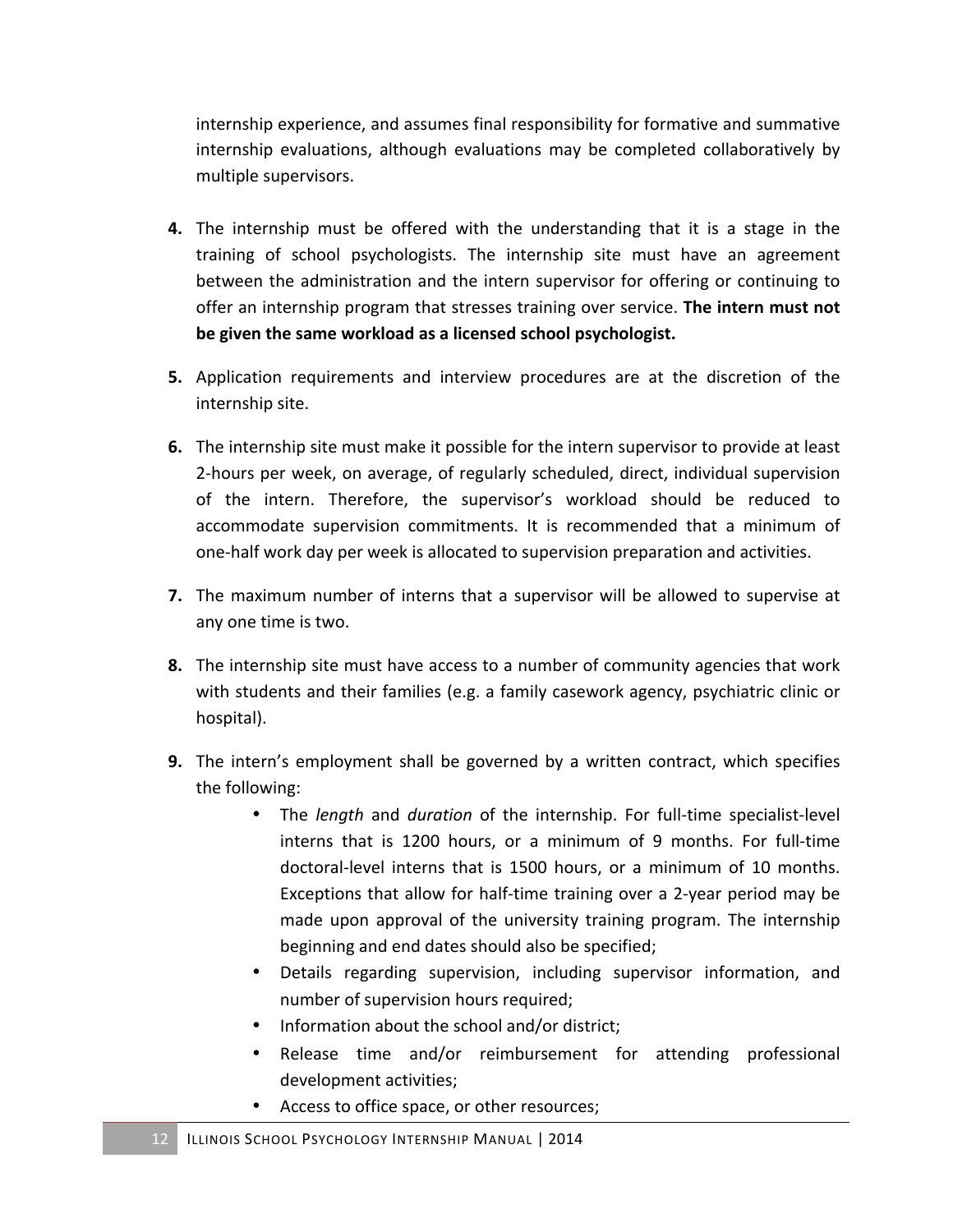• Amount of monetary compensation, and other benefits.

The intern shall be provided with a salary commensurate with his/her level of training, experience, period of appointment and no less than the state reimbursement. In addition, travel expenses must be reimbursed consistent with district policies for licensed school psychologists.

**10.** The intern is expected to follow the same daily schedule and yearly calendar as other full-time school psychologists and the staff during the regular school year. The intern is expected to attend any scheduled internship meetings, such as the ISPA/DUSPP Fall Internship Supervision Conference, the ISPA Annual Convention, and university internship seminar sessions. Internship supervisors are strongly encouraged to attend the ISPA/DUSPP Fall Internship Supervision Conference and the ISPA Annual Convention with their intern(s).

Ongoing conferences, seminars, and in-service training opportunities available to licensed school psychologists should also be available to interns. Internship sites must provide release time for attendance at professional meetings.

- **11.** Consistent with the availability of resources to licensed, employed staff, the intern shall be provided adequate supplies and materials necessary to carry out the functions of the internship. An appropriate work environment should include adequate privacy of office facilities, access to administrative assistance, telephone and internet services, office equipment, computers, and copy machines.
- **12.** As needed, students may be provided with release time during their internship in order to complete research/culminating projects such as theses or portfolios.

### PROFESSIONAL QUALIFICATIONS OF INTERN SUPERVISORS 80CB

It is essential that the school psychologist intern supervisor possess specific skills and knowledge essential to promote a successful school psychology internship experience. Specific qualifications required for an individual to be approved as an intern supervisor include:

**1.** Possession of a current Professional Educator License (PEL) for School Support Personnel with an endorsement for School Psychologist.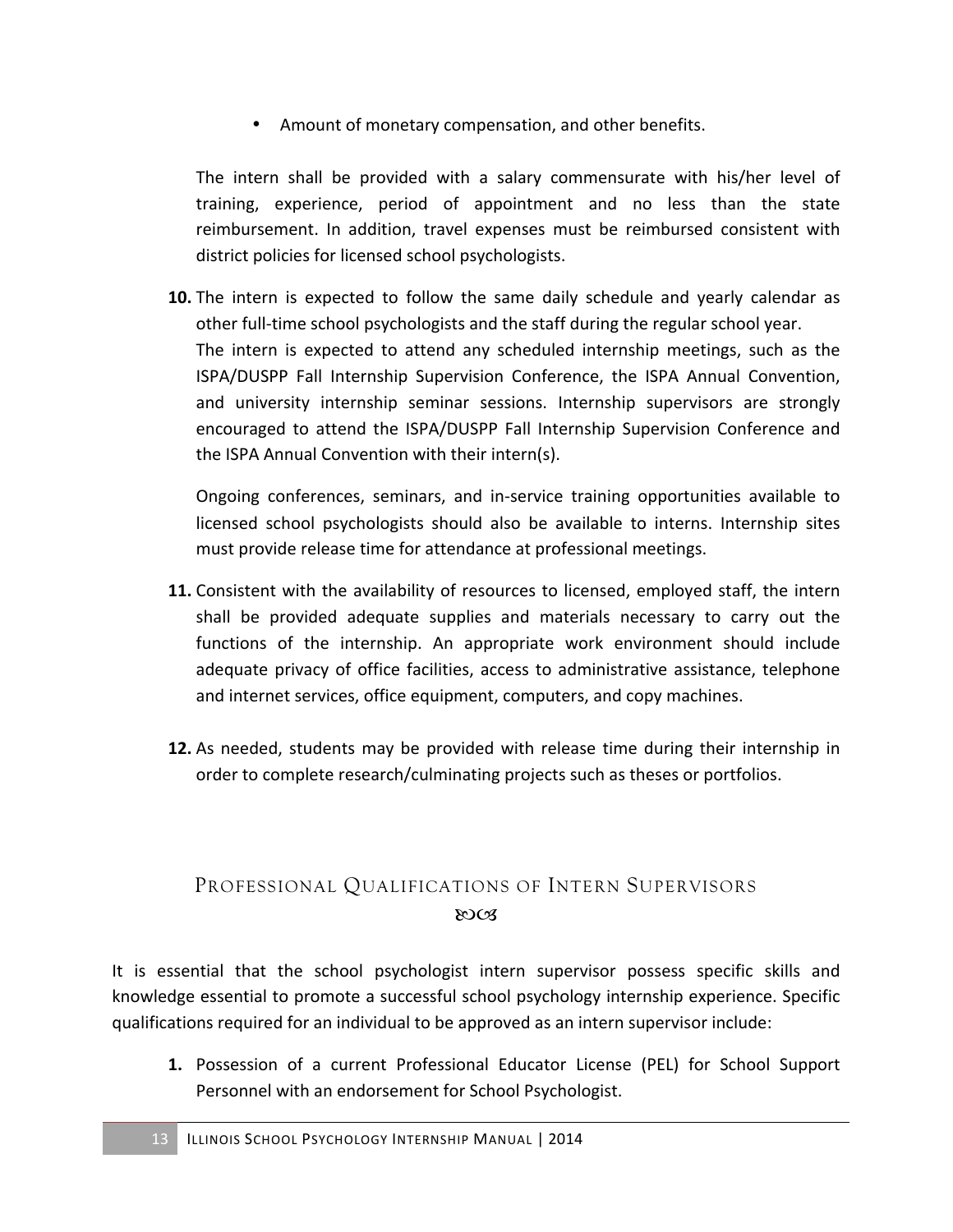- **2.** As applicable, successful completion of any training required by the approved training program for school psychologist intern supervisors.
- **3.** A minimum of 3 academic years of experience as a licensed school psychologist in Illinois. In some instances, it may be necessary to require more than 3 years of experience if so determined by the approved training program following evaluation of the qualifications of individual candidates.
- **4.** The intern supervisor must be employed as a full-time school psychologist in the district or cooperative hiring the intern, and provide direct school psychological services to students, parents, and staff. School psychologists employed on a contractual or casework basis will not be approved as intern supervisors.
- **5.** Previous employment of the school psychologist in the hiring district or cooperative for a period of at least 1 school year prior to the hiring of the intern. The employment must have been full-time in the hiring district or cooperative.
- **6.** Employment in a district or a cooperative that has the services of at least two or more licensed school psychologists. Districts that employ only one school psychologist will be considered for approval if supplementary services are provided by a joint agreement.
- **7.** Knowledge of the School Code of Illinois, the 23 Illinois Administrative Code, Part 226, Special Education Rules and other federal and state laws and regulations pertaining to student support services.
- **8.** Knowledge of school psychology practice consistent with the NASP (2010) Model of Practice.
- **9.** Knowledge of NASP Standards (2010) and Principles of Professional Ethics (2010).
- **10.** Ability to supervise the work of interns according to the highest standards of thoroughness, competence, ethics and inter-professional relationships.
- **11.** Development of a formal, written plan of supervision for an intern, in collaboration with the university program, taking into consideration the intern's skills and needs, as well as the state and local requirements for an internship.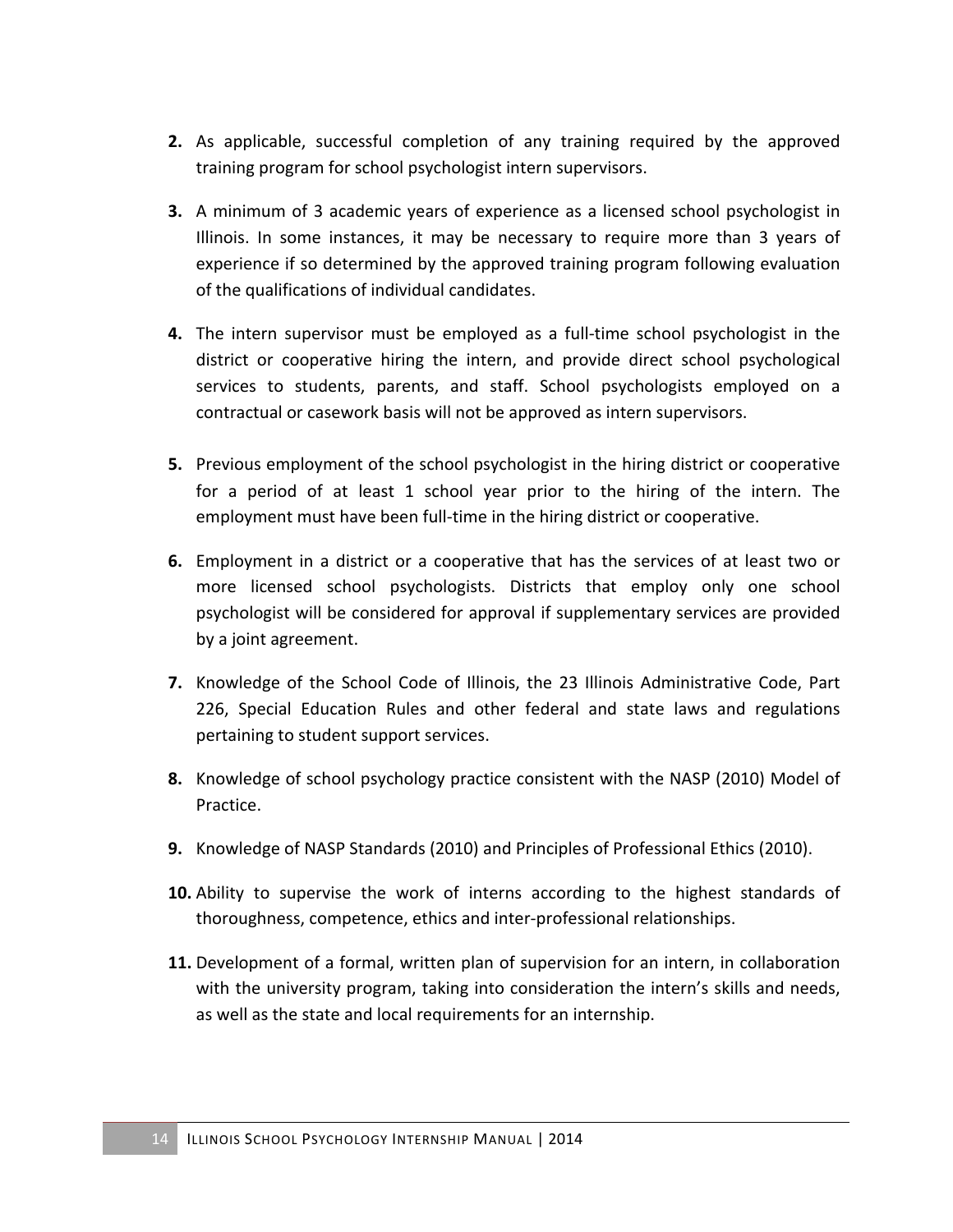### REQUIRED CHARACTERISTICS OF INTERN SUPERVISORS 80CB

In addition to the essential professional qualifications indicated above, it is imperative that intern supervisors also exhibit the following characteristics:

- 1. Professionalism, including engaging in professional behaviors such as ethical decision making, appreciation of diversity, and engaging in self-care.
- **2.** Effective communication, including considering opinions and beliefs of the intern and other professional persons with whom they come in contact.
- **3.** Interpersonal collaboration, including working effectively with members of other disciplines in the school and community.
- **4.** Willingness to support the intern in difficult situations or situations involving conflict.
- **5.** Membership in at least one professional school psychology organization
- **6.** Active participation in ongoing professional development relevant to school psychologists, in order to keep abreast of new methods, techniques, and developments in school psychology.
- **7.** Knowledge of referral sources and other resources in the community.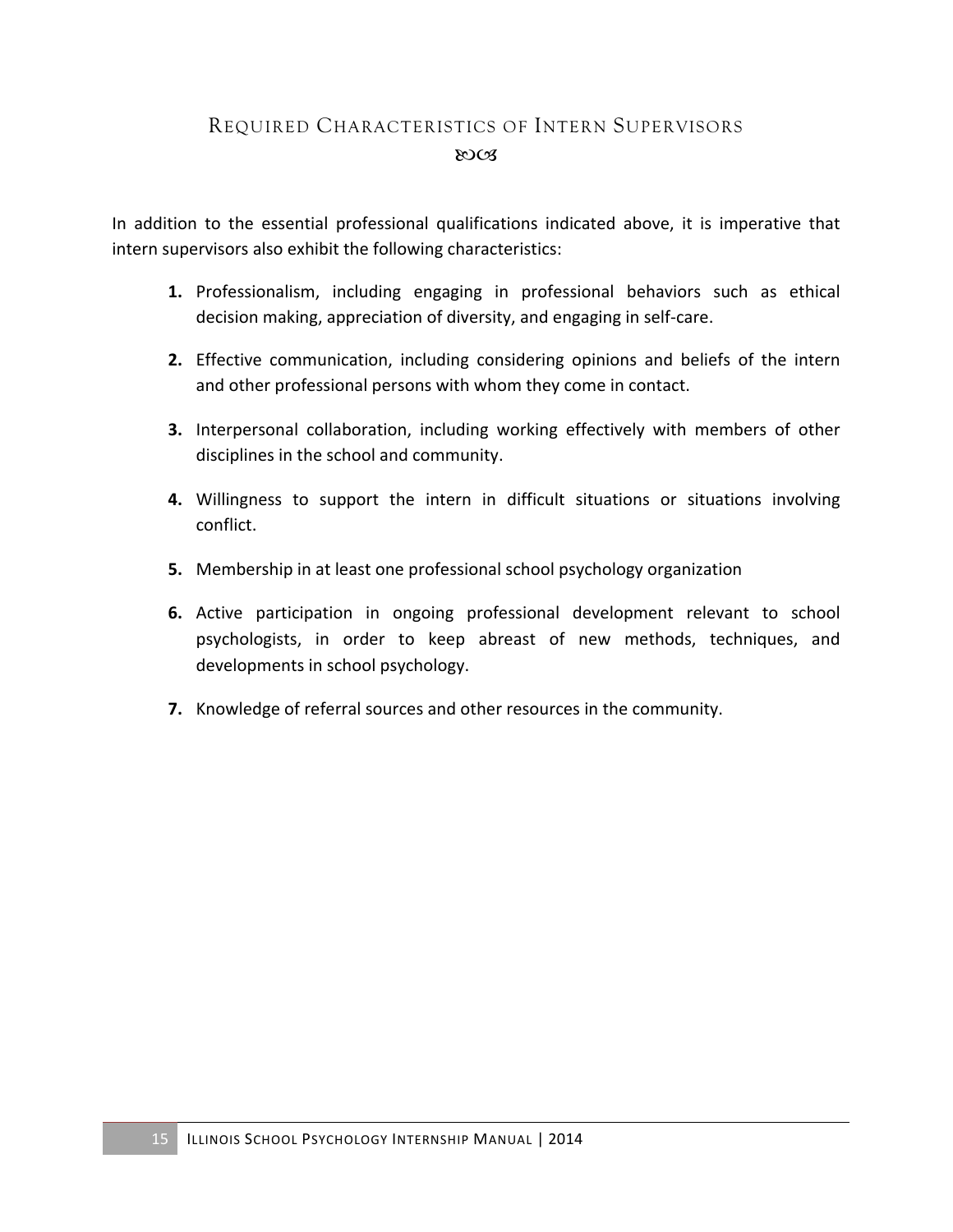### 80CB CHAPTER FOUR

### DEVELOPMENT OF THE INTERNSHIP PLAN  $ROCZ$

An internship plan must be developed by the intern supervisor, university supervisor, and intern prior to initiation of the internship. The plan must incorporate the skills and knowledge the intern brings to the internship. Illinois training institutions use a state-wide internship plan, which includes all of the information provided below (see Appendix  $D$  for a sample plan). This plan also serves as an evaluation tool for site supervisors over the course of the internship and links assessment, goal-setting, activities and supervision to support the on-going professional development of interns:

- **1.** The internship plan must specify the experiences that will ensure the intern's fulfillment of the Illinois Standards and Performance Indicators listed in Appendix A.
- **2.** In order to ensure that interns receive appropriate experiences with students of differing ages, the internship plan must include time spent at the preschool, elementary and secondary levels. A minimum of 20 school days must be spent at the secondary level if the intern is employed by an elementary district. Conversely, a minimum of 20 school days must be spent at the preschool/elementary level by a unit district or special education cooperative, appropriate periods of time (not less than 20 school days) must be spent at each of the elementary and secondary levels.
- **3.** The 20 day limit is a minimum and is not considered the amount necessary for each intern. More time may be required for interns who do not have previous experience with a particular age range.
- **4.** The location of the preschool, elementary, and high school experiences will be documented in the internship plan.
- **5.** The internship plan must make provision for the intern to visit at least one other school system that employs a school psychologist. This could involve an exchange of interns or an assigned visit. In either case, it should allow sufficient time for familiarization with a different school system as well as with the role and function of the school psychologist in that system.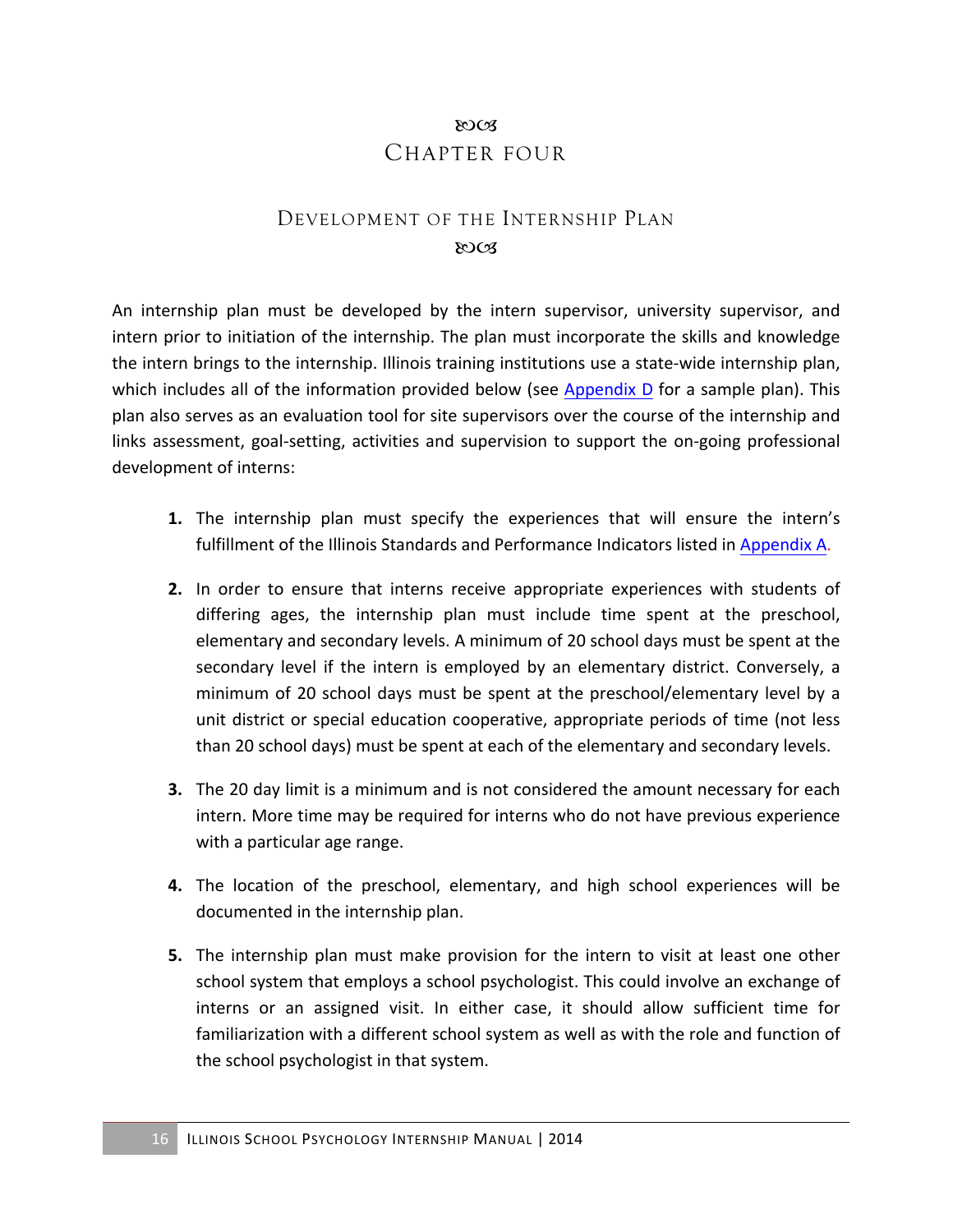- **6.** The internship plan must specify the manner in which the intern will be involved with non-school community agencies dealing with children and their families.
- **7.** The internship plan must be signed by the intern supervisor and intern and submitted for signed approval to the university training program in accordance with university established timelines.

### USE OF THE INTERNSHIP PLAN  $80C<sub>3</sub>$

At the beginning of the internship, each intern conducts a self-rating of his or her competence in specific activities across the 10 NASP domains.

Interns are also expected to document goals within the internship plan that reflect personal areas for professional development. These may include (1) skills required for entry into the field, or (2) professional strengths or interests the intern wants to enhance. These goals should be aligned to specific activities in the field and monitored over the course of the year and evaluated formally at the mid-year and year-end. An example of this goal development is provided in Appendix E. Interns and site supervisors should monitor progress toward these goals over time and make adjustments to internship activities, supervision, or goals when appropriate. 

At mid-year and year-end of the internship year, intern supervisors are expected to provide a formal evaluation of the intern's skills and movement toward readiness for the field of school psychology. Site supervisors rate each intern on the following scale:

- New (a skill that is just being developed);
- Developing (functionally knowledgeable about delineated process but not yet proficient at an entry practitioner level); and
- Competent (knowledgeable about and has attained the skill level of an entry level practitioner).

Intern supervisors also document that the intern has met all of the previous criteria outlined within this section. For a thorough review of this plan, see Appendix D.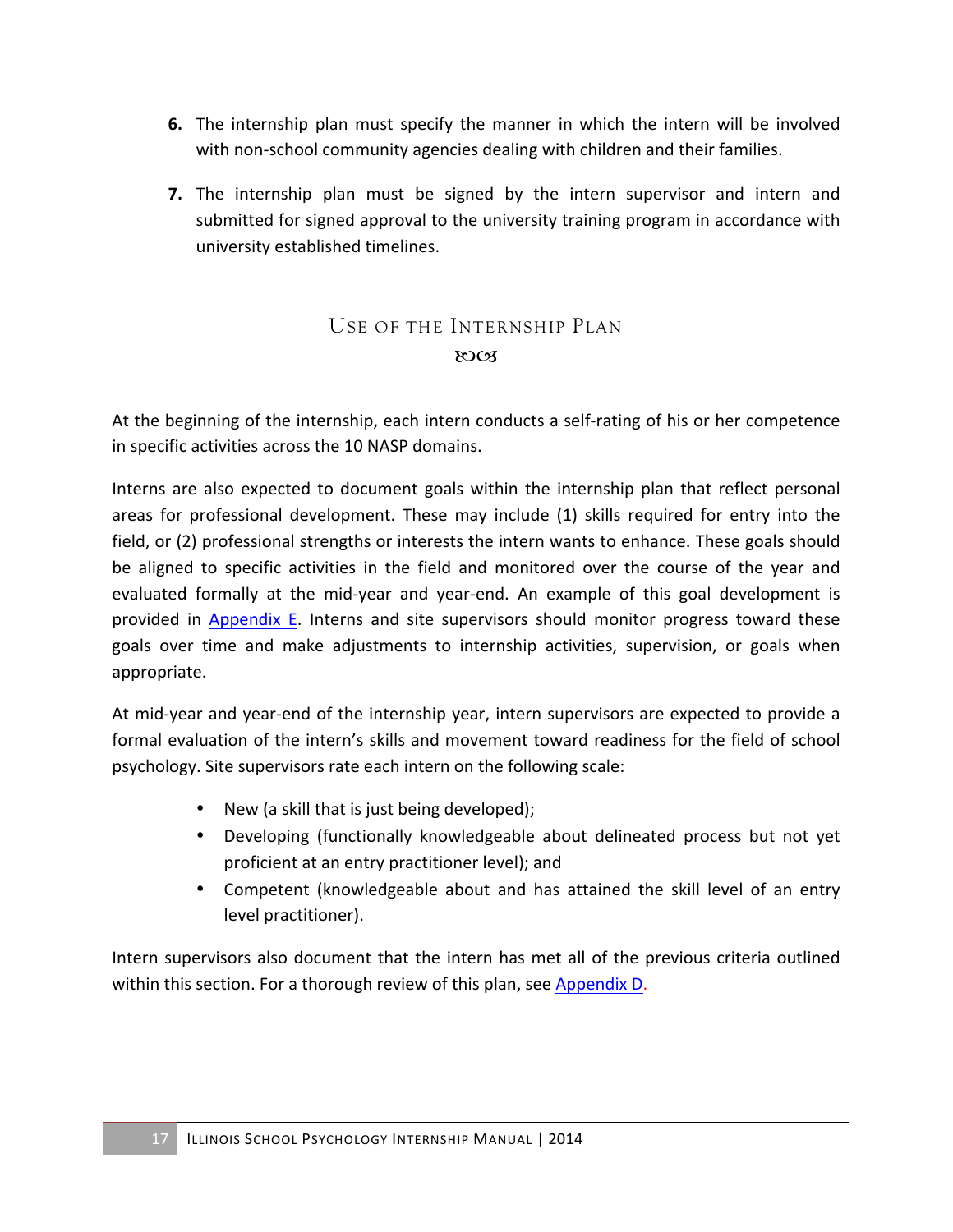### 80CB CHAPTER FIVE

### GUIDELINES FOR EVALUATION OF THE SCHOOL PSYCHOLOGY INTERN AND INTERNSHIP PLAN  $ROCZ$

The internship experience facilitates a supervised developmental transition for the intern from graduate student to entry-level practitioner. The evaluation of an intern's performance during the internship is foundational to field and university supervision. Evaluation ensures that the internship training program achieves educational objectives and produces competent school psychologists. The primary purpose of any evaluation is to provide direct feedback on the intern's skill levels and professional competencies in order to promote the acquisition of skills and further professional growth. Both *formative* and *summative* evaluations should be included in the supervisor's assessment of the intern's performance. Formative evaluations occur on an ongoing basis and are accompanied by corrective feedback and planning, as well as encouragement for skill development. Summative evaluations occur at the end of specified time periods (e.g., end of year), and serve a "gatekeeping" function (i.e., determining an intern's readiness to move to a more advanced stage of the internship, or into professional practice). With sufficient incorporation of formative evaluation data during the internship year, summative evaluations should not be a surprise to any party.

There are several principles that should be reflected in any evaluation program. They include the following:

- **1. Evaluation is an ongoing process:** Interns, and the internship program, should be evaluated continuously not just at a single point in time. Feedback should be communicated openly and quickly.
- **2. Evaluation should be multidimensional:** Evaluation must be undertaken by all who are associated with the internship program. An evaluation procedure should include assessment of the intern, the supervising school psychologist/field experience, and the university. The evaluation process should include the supervisor, the intern, and the approved university program. Evaluation should be completed prior to or early on during the internship, during the internship, and after the internship.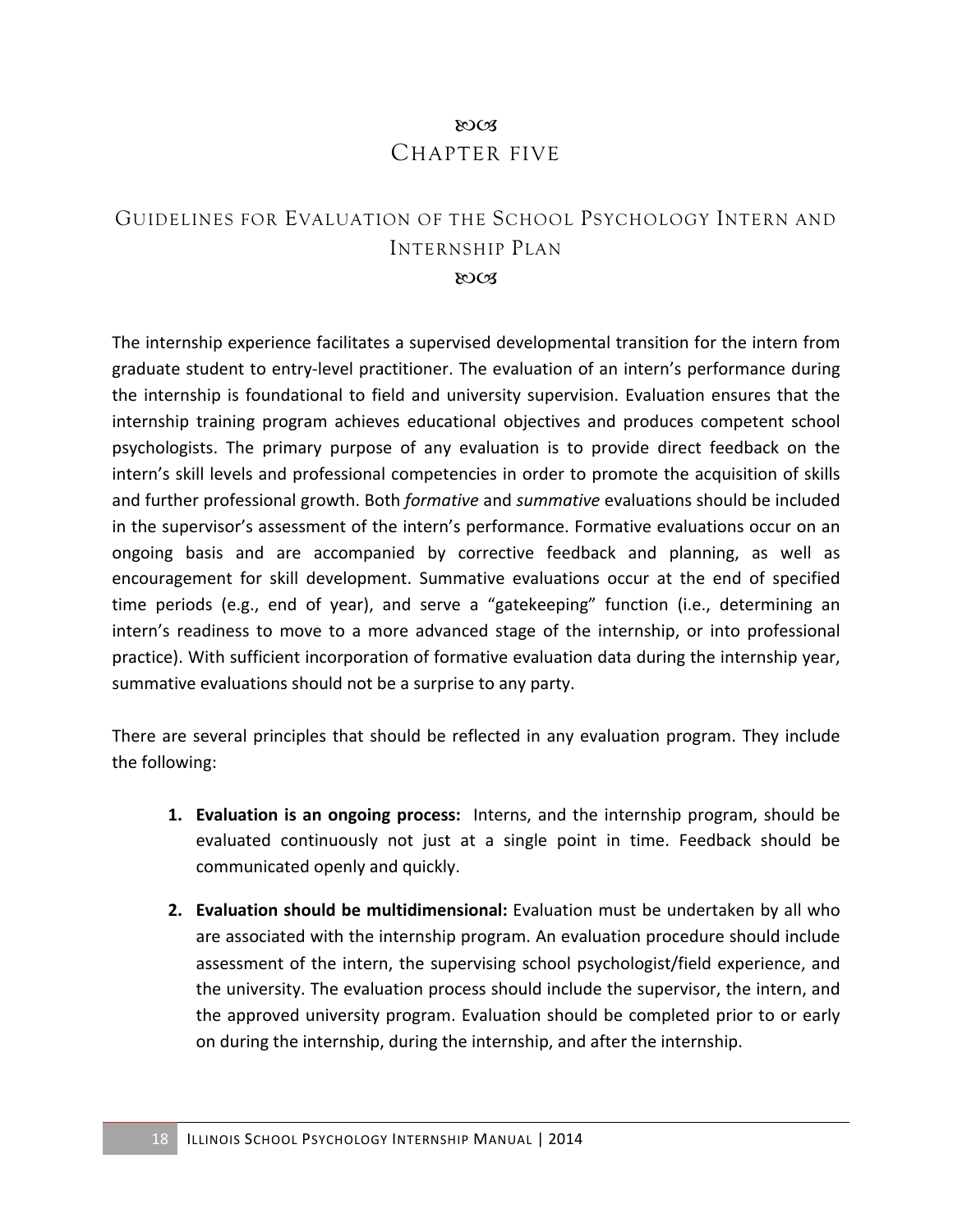- **3. Evaluation must occur in an open and professionally honest manner:** Professional evaluations means that all parties are knowledgeable about evaluation processes; negative evaluation data inform plans for remediation; and evaluations are completed using objective data rather than subjective data.
- **4.** The Internship Plan contained in this document (Appendix D) contains formative and summative evaluations for use by school psychology interns and their supervisors. The Formative Evaluation allows the Intern to assess his/her own skills in order to develop formative goals, and a coordinated internship plan. The Mid-Year Evaluation allows the intern and his/her supervisor to evaluate the intern's progress at midyear, and revisit internship goals. The Summative Evaluation provides the final evaluation of the internship.
- **5.** The approved university program supervisor and the intern supervisor must each **monitor the progress of the intern during the internship.** However, the approved university program has the ultimate responsibility for the development of a process used to evaluate the intern.

There are some assurances that should be incorporated into this process:

- **1.** The intern's educational and experiential needs are carefully evaluated by the intern supervisor prior to receiving approval to participate in an internship program.
- **2.** The evaluation is to ensure that the goals established in the internship plan are addressed/developed during the year.
- **3.** The intern and field supervisor communicate frequently about progress towards internship goals, not only three times a year.
- **4.** In cases where the intern is not making satisfactory progress, the intern and university supervisor should be made aware of the problem as soon as it is recognized. Together, a remediation plan can be developed including strategies/interventions and timelines for remediation prior to the final programmatic evaluation.
- **5.** The intern may provide a written reaction along with the supervisor's evaluation, if he or she disagrees with evaluative feedback.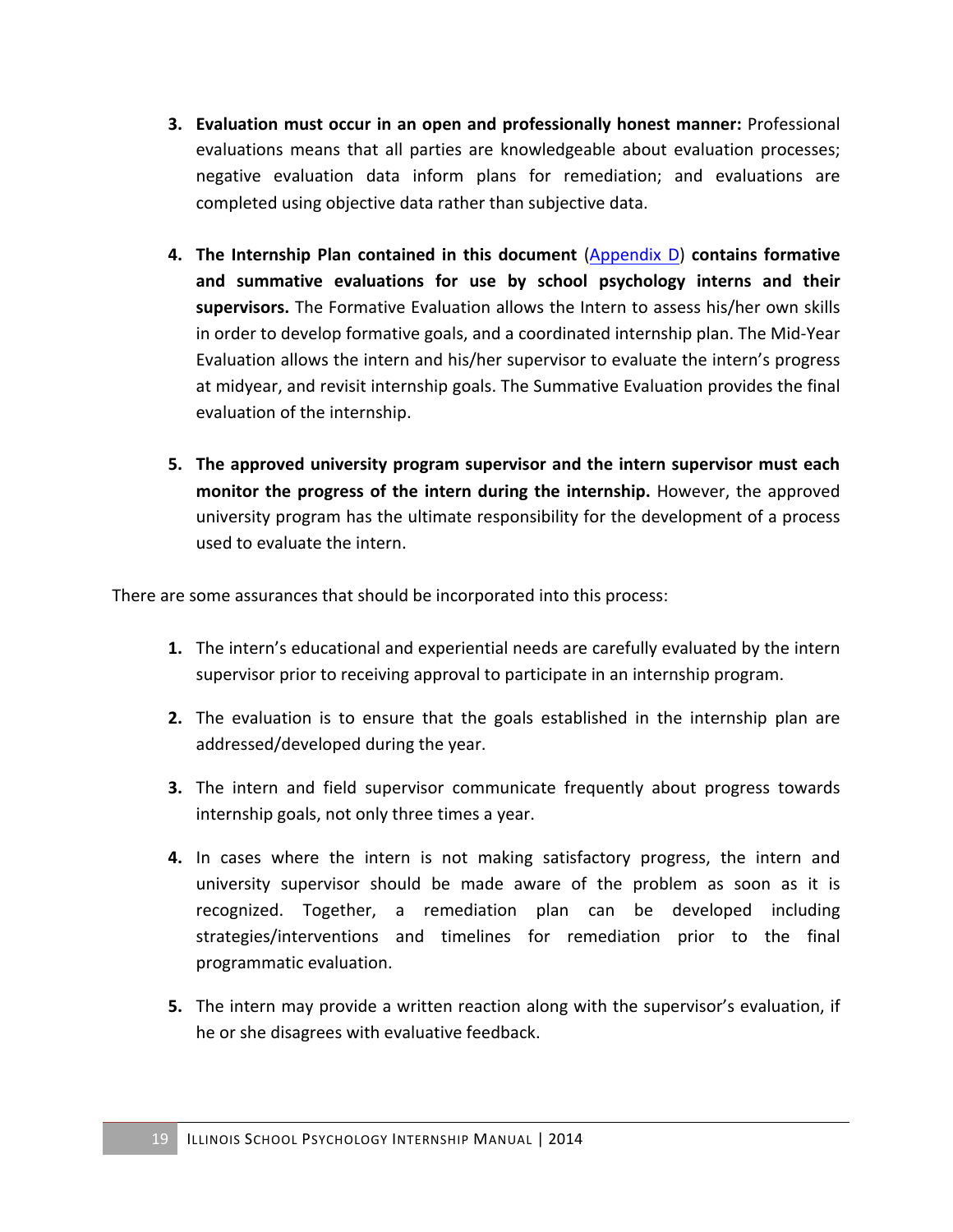### FINAL EVALUATION OF THE INTERNSHIP EXPERIENCE 80CB

Some of the criteria that should be included in the final or summative evaluation of the internship are:

- **1.** Whether the intern's goals and needs were met during the internship (see Appendix F).
- **2.** Whether the intern has completed all requirements in order to be recommended for licensure as a school psychologist (e.g., activities delineated in the internship plan).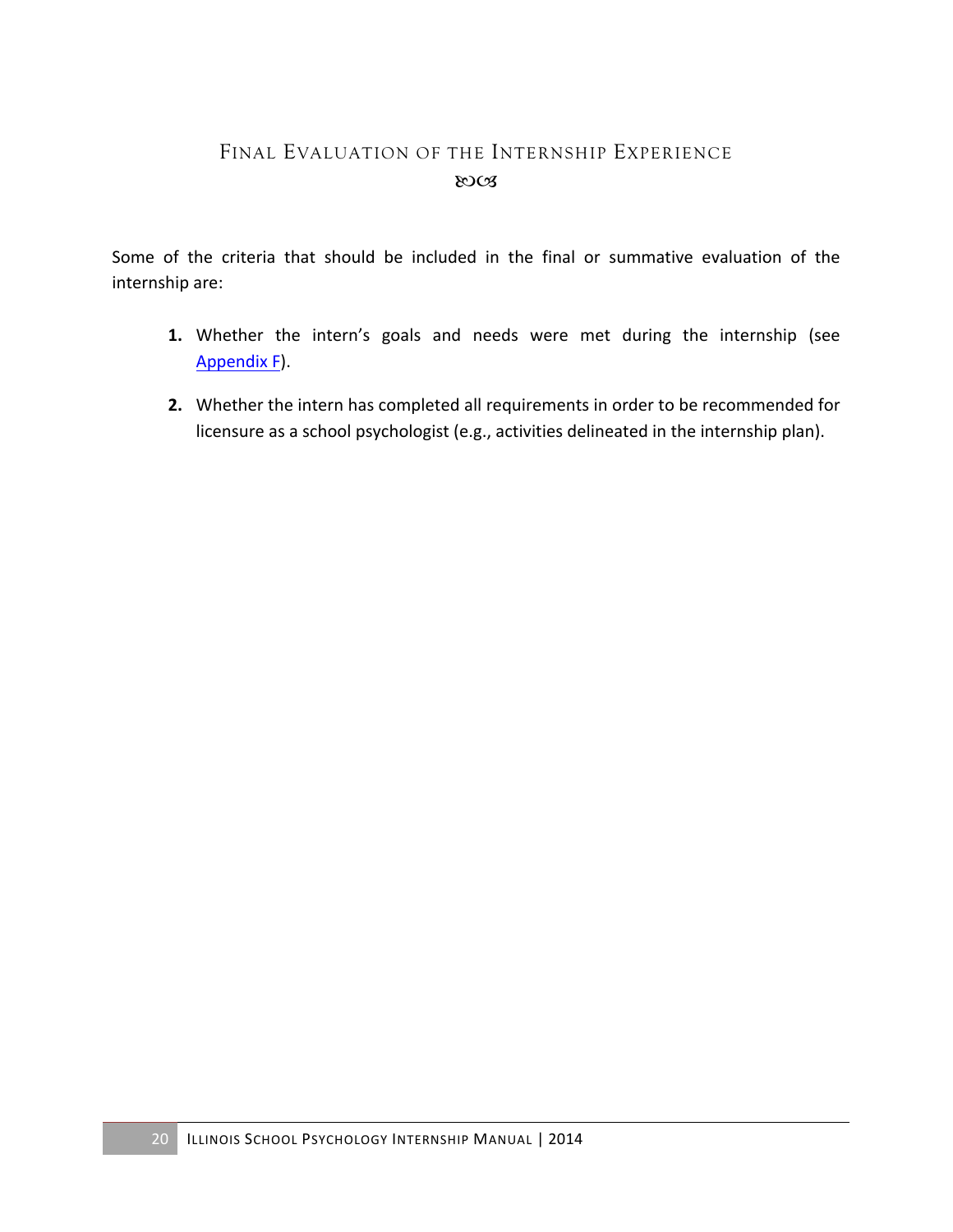### 8003 CHAPTER SIX

### OBTAINING AN ILLINOIS PROFESSIONAL EDUCATOR LICENSE FOR SCHOOL SUPPORT PERSONNEL WITH SCHOOL PSYCHOLOGIST ENDORSEMENT  $ROCZ$

An Illinois Professional Educator License (PEL) for School Support Personnel with the School Psychologist Endorsement may be issued to qualified applicants and may be used for the area of service endorsed on the face of the license. Requirements for obtaining the PEL are outlined in the ISBE 23 Illinois Administrative Code 25. This code states that each applicant for the professional educator license shall be required to meet the requirements of Section 25.25 of the code (see below). In addition, each applicant for a professional educator license endorsed in a school support personnel field shall meet the applicable requirements of Section 25.235 of the code (see below):

#### **From Section 25.25 - Requirements for the Professional Educator License:**

FOR APPLICANTS FROM APPROVED PROGRAMS IN ILLINOIS:

Each applicant shall have completed an approved Illinois educator preparation program for the type of endorsement (i.e. school support personnel) sought on the professional educator license including coursework addressing:

- 1. the psychology of, the identification of, and the methods of instruction for the exceptional child, including without limitation the learning disabled [105 ILCS 5/21B- $20(1)]$ ;
- 2. *methods of reading and reading in the content area* [105 ILCS 5/21B-20(1)]; and
- 3. *methods of reading and reading in the content area* [105 ILCS 5/21B-20(1)], which for school support personnel shall address each of the following standards:
	- a. understands how students acquire reading competency;
	- b. understands reading deficits and reading levels, and how they contribute to a student's ability to succeed in kindergarten through grade 12;
	- c. understands the correlation of behavior and classroom culture (discipline, management, control, influence on engagement) on reading development and reading acquisition;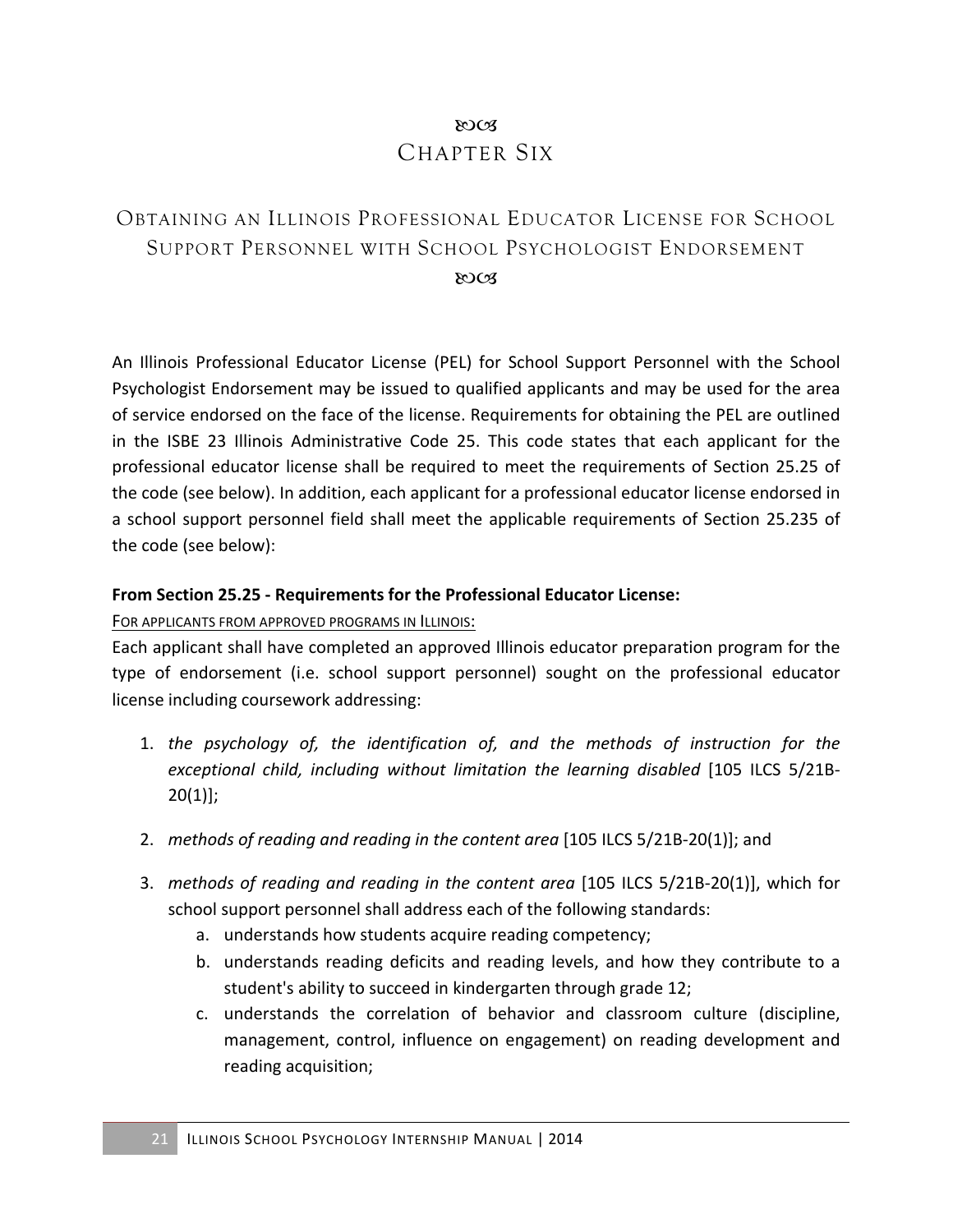d. uses the skills and strategies specific to their school support personnel specialty to support or enhance reading skill development, as applicable.

#### FOR OUT-OF-STATE APPLICANTS:

Each applicant, pursuant to 105 ILCS 5/21B-35, shall have completed a comparable program in another state or country including:

- 1. *a* minimum of one course that is equivalent to at least three semester hours in the *methods of instruction of the exceptional child* in cross-categorical special education that meets the requirements;
- 2. *a* minimum of six semester hours of coursework in methods of reading and reading in *the content area* that meets the requirements as applicable; and
- 3. *a* minimum of one course that is equivalent to at least three semester hours in *instructional strategies for English language learners*, which shall address bilingual education, English as a Second Language or English as a New Language methods.

### **From Section 25.235 - Endorsement for School Psychologists:**

- 1. Each candidate for the school support personnel endorsement for school psychologist shall hold a master's or higher degree in psychology or educational psychology with a specialization in school psychology.
- 2. Each candidate shall have completed an Illinois program approved for the preparation of school psychologists or a comparable approved program in another state or country or hold a comparable certificate or license issued by another state or country.
- 3. Each candidate shall have completed both a supervised field experience of at least 250 hours in a school setting and/or child study center and either a one-year, full-time internship under the direction of an intern supervisor or one year's full-time work experience as a school psychologist on a valid out-of-state school psychology certificate or license or on an Illinois educator license with stipulations endorsed for provisional educator with a school support personnel endorsement for school psychologist.
- 4. Each candidate shall be required to pass the School Psychologist (183) Licensure Exam C, as well as the Test of Academic Proficiency (TAP), subject to the specified provisions. For more information regarding testing requirements candidates can visit the ISBE website.
- 5. Nothing in this Section is intended to preclude the candidate from seeking the issuance of an educator license with stipulations endorsed for provisional educator under Section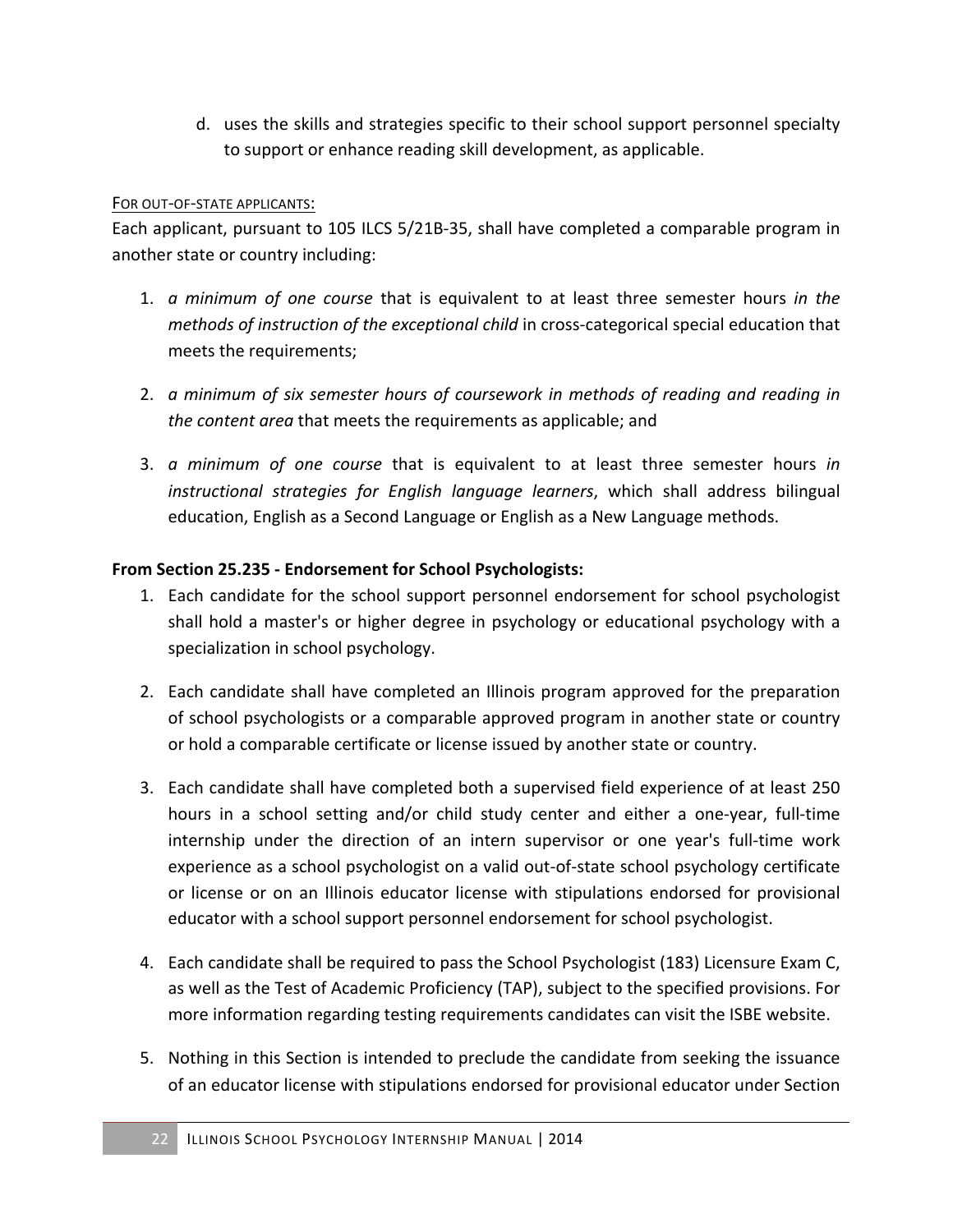21B-20 of the School Code [105 ILCS 5/21B-20] in the event that the individual has failed to meet one or more of the requirements for a professional educator license endorsed for school psychologist.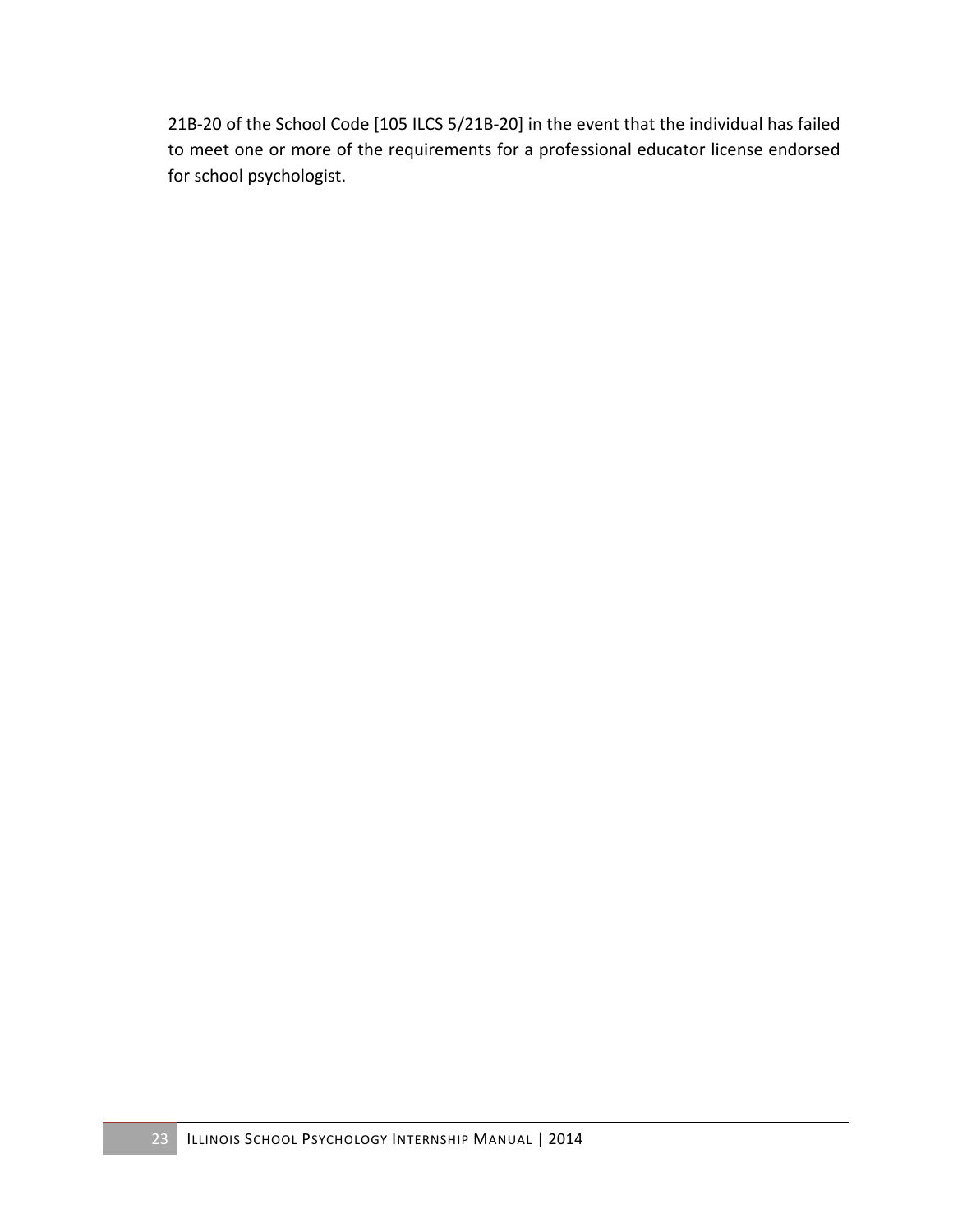### 8003 APPENDIX A

### STATE AND NATIONAL STANDARDS AND PRINCIPLES OF PROFESSIONAL ETHICS 80CB

The state of Illinois standards for school psychological practice are aligned with the National Association of School Psychologists' (NASP) Standards for the Credentialing of School Psychologists (2010), as well as the Illinois Professional Student Service Provider Standards. The NASP (2010) Practice Model for Comprehensive and Integrated Psychological Services delineates 10 domains of practice for school psychologists and include:

#### *Practices That Permeate All Aspects of Service Delivery*

- Domain 1: Data-Based Decision Making and Accountability School psychologists have knowledge of varied models and methods of assessment and data collection for identifying strengths and needs, developing effective services and programs, and measuring progress and outcomes.
- Domain 2: Consultation and Collaboration School psychologists have knowledge of varied models and strategies of consultation, collaboration, and communication applicable to individuals, families, groups, and systems and methods to promote effective implementation of services.

#### *Direct and Indirect Services for Children, Families, and Schools*

Student-Level Services

- Domain 3: Interventions and Instructional Support to Develop Academic Skills School psychologists have knowledge of biological, cultural, and social influences on academic skills; human learning, cognitive, and developmental processes; and evidence-based curricula and instructional strategies.
- Domain 4: Interventions and Mental Health Services to Develop Social and Life Skills School psychologists have knowledge of biological, cultural, developmental, and social influences on behavior and mental health, behavioral and emotional impacts on learning and life skills, and evidence-based strategies to promote social–emotional functioning and mental health.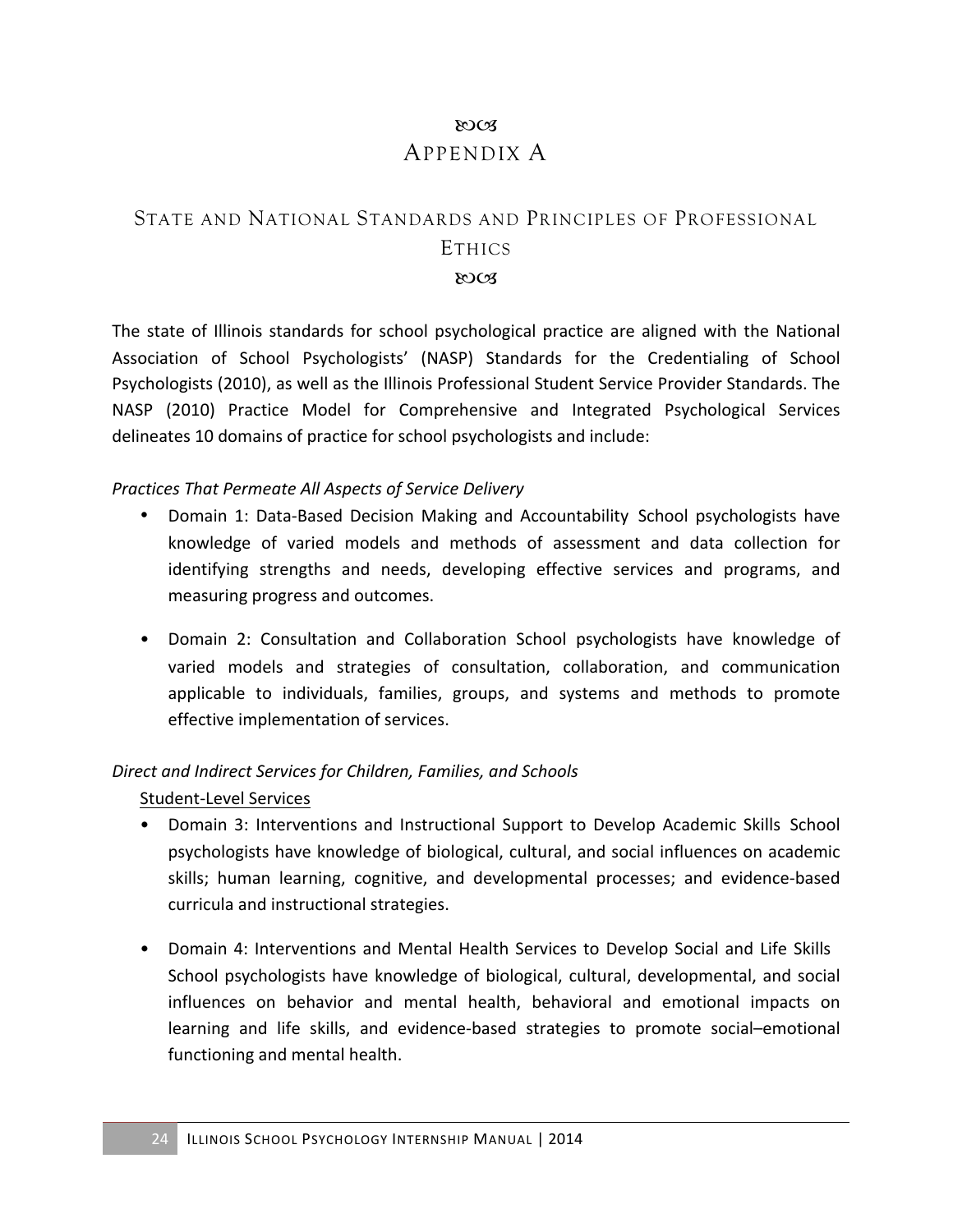### Systems-Level Services

- Domain 5: School-Wide Practices to Promote Learning School psychologists have knowledge of school and systems structure, organization, and theory; general and special education; technology resources; and evidence-based school practices that promote learning and mental health.
- Domain 6: Preventive and Responsive Services School psychologists have knowledge of principles and research related to resilience and risk factors in learning and mental health, services in schools and communities to support multitiered prevention, and evidence-based strategies for effective crisis response.
- Domain 7: Family–School Collaboration Services School psychologists have knowledge of principles and research related to family systems, strengths, needs, and culture; evidence-based strategies to support family influences on children's learning and mental health; and strategies to develop collaboration between families and schools.

### *Foundations of School Psychological Service Delivery*

- Domain 8: Diversity in Development and Learning School psychologists have knowledge of individual differences, abilities, disabilities, and other diverse student characteristics; principles and research related to diversity factors for children, families, and schools, including factors related to culture, context, and individual and role difference; and evidence-based strategies to enhance services and address potential influences related to diversity.
- Domain 9: Research and Program Evaluation School psychologists have knowledge of research design, statistics, measurement, varied data collection and analysis techniques, and program evaluation sufficient for understanding research and interpreting data in applied settings.
- Domain 10: Legal, Ethical, and Professional Practice School psychologists have knowledge of the history and foundations of school psychology; multiple service models and methods; ethical, legal, and professional standards; and other factors related to professional identity and effective practice as school psychologists.

The National Association of School Psychologists' Standards for Training and Field Placement Programs in School Psychology (2010) can be found in their entirety at http://www.nasponline.org/standards/2010standards/1 Graduate Preparation.pdf. These standards include the following reprinted sections regarding practica and internships: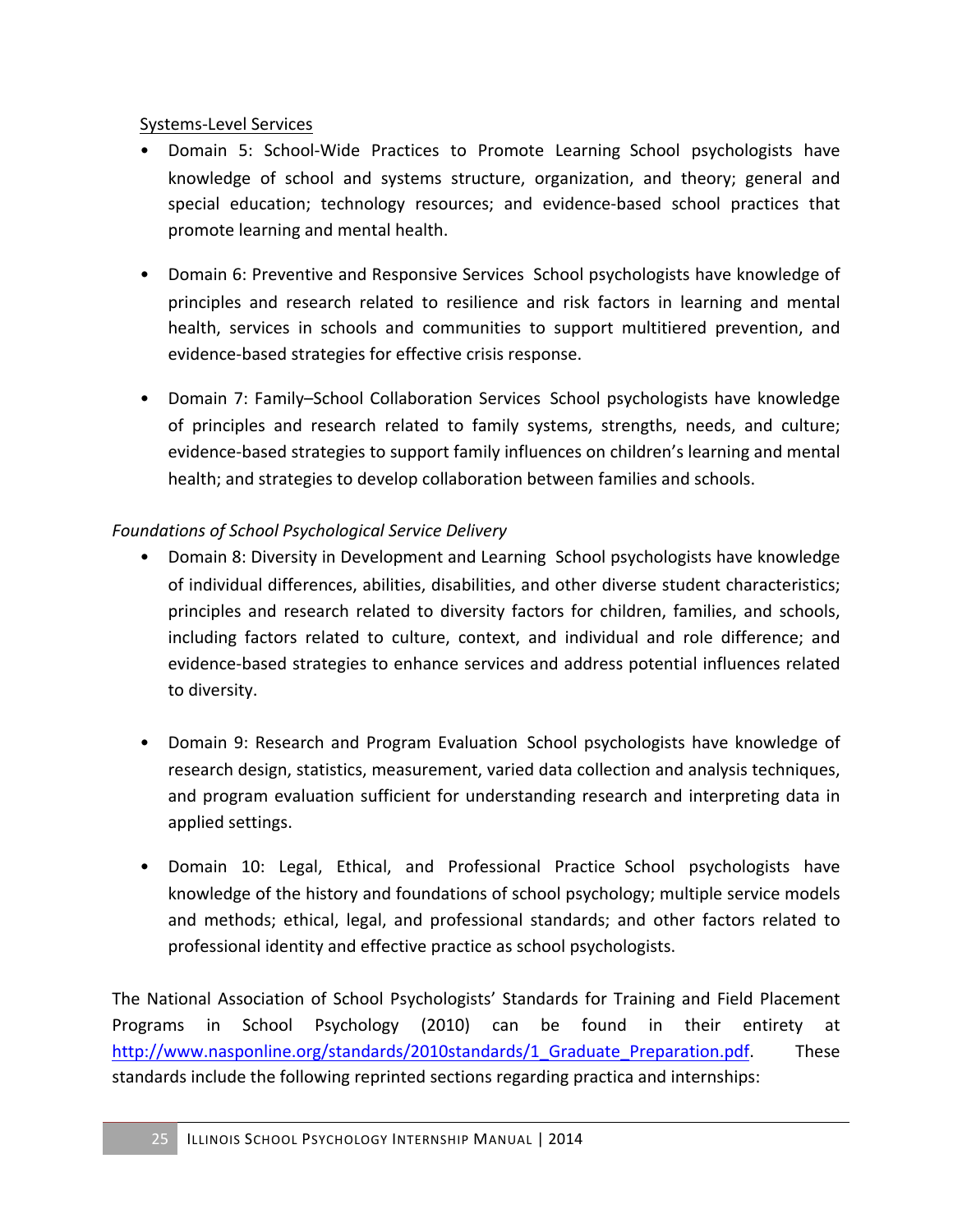### III. Practica and Internships in School Psychology

During systematic, comprehensive practica and internship experiences consistent with its goals and objectives, the school psychology program ensures that all candidates demonstrate application of knowledge and professional skills in relevant settings and under conditions of appropriate supervision, evaluation, and support. The school psychology program's practica and internship develop and enhance candidates' skills and professional characteristics needed for effective school psychology service delivery; integration of competencies across the 10 domains of professional preparation and practice outlined in Standards 2.1 to 2.10; and direct, measurable, positive impact on children, families, schools, and other consumers.

The following elements are apparent in the school psychology program:

3.1 The school psychology program requires supervised practica experiences that include the following:

- Completion of practica, for academic credit or otherwise documented by the institution, that are distinct from, precede, and prepare candidates for the school psychology internship
- Specific, required activities and systematic development and evaluation of skills (see Standards 2.1 to 2.10) that are consistent with goals of the program, emphasize human diversity, and are completed in settings relevant to program objectives for development of candidate skills
- Direct oversight by the program to ensure appropriateness of the placement, activities, supervision, and collaboration with the placement sites and practicum supervisors
- Close supervision of candidates by program faculty and qualified practicum supervisors, including appropriate performance-based evaluation, to ensure that candidates are developing professional work characteristics and designated competencies

3.2 The school psychology program requires a comprehensive, supervised, and carefully evaluated internship in school psychology that includes the following:

- A culminating experience in the program's course of study that is completed for academic credit or otherwise documented by the institution
- A primary emphasis on providing breadth and quality of experiences, attainment of comprehensive school psychology competencies, and integration and application of the full range of domains of school psychology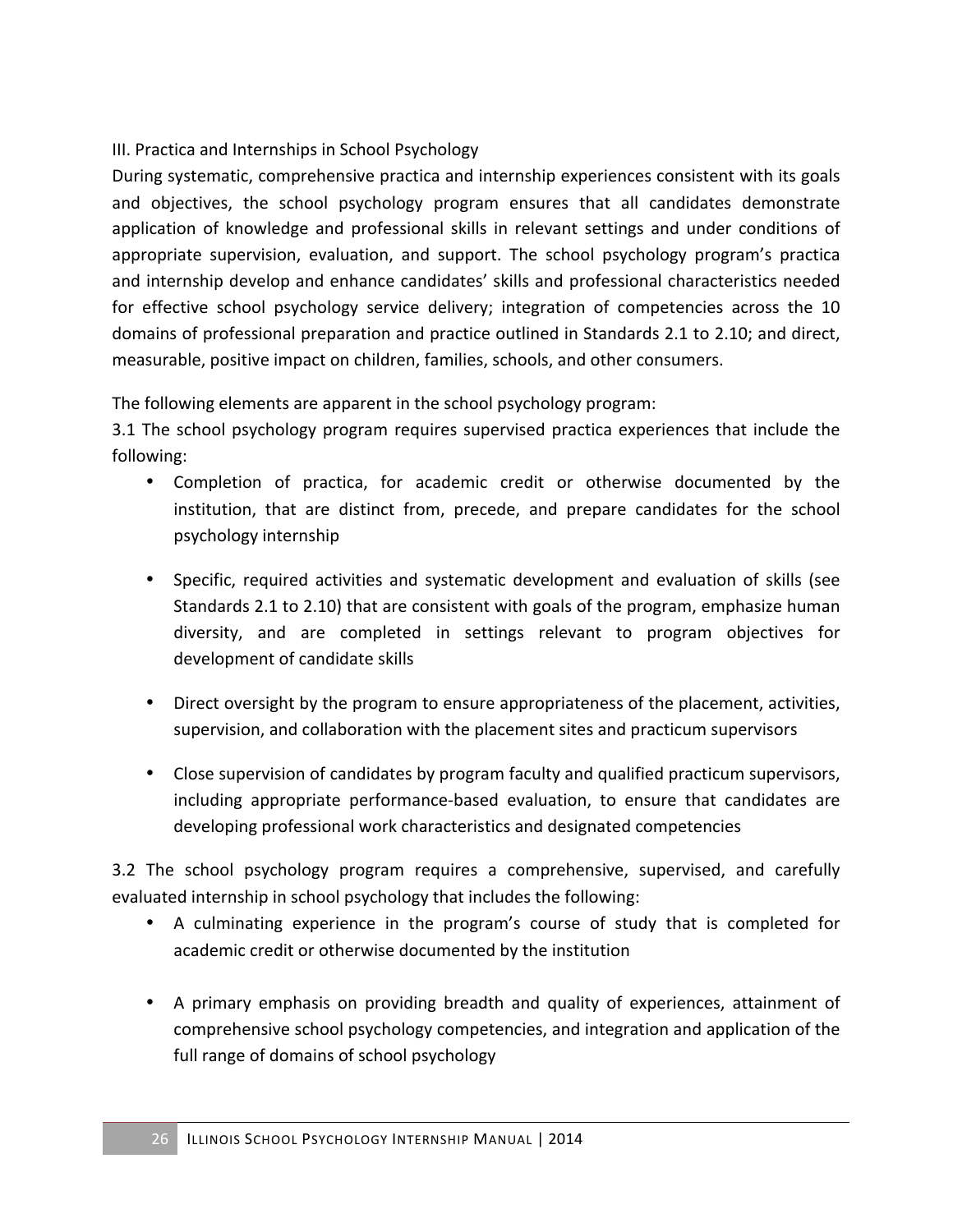- Completion of activities and attainment of school psychology competencies that are consistent with the goals and objectives of the program and emphasize human diversity, and provision of professional school psychology services that result in direct, measurable, and positive impact on children, families, schools, and/or other consumers
- Inclusion of both formative and summative performance-based evaluations of interns that are completed by both program faculty and field-based supervisors, are systematic and comprehensive, and ensure that interns demonstrate professional work characteristics and attain competencies needed for effective practice as school psychologists

3.3 The school psychology program requires that the internship be completed for a sufficient time period and in appropriate settings to achieve program objectives, as demonstrated by the following:

- A minimum of 1200 clock hours for specialist level interns and 1500 clock hours for doctoral level interns, including a minimum of 600 hours of the internship completed in a school setting
- A minimum of one academic year for internship, completed on a full-time basis over one year or at least a half-time basis over two consecutive years
- Completion in settings relevant to program objectives for candidate competencies and direct oversight by the program to ensure appropriateness of the placement, activities, supervision, and collaboration with the placement sites and intern supervisors

3.4 The school psychology program requires that each intern receive appropriate and regularly scheduled field-based supervision, including the following:

- Provision of field supervision from a school psychologist holding the appropriate state school psychologist credential for practice in a school setting (If a portion of the internship is conducted in a another setting, as noted in Standard 3.3, provision of field supervision from a psychologist holding the appropriate state psychology credential for practice in the internship setting)
- An average of at least two hours of field-based supervision per full-time week or the equivalent for part-time placements
- Preponderance of field-based supervision provided on at least a weekly, individual, face-to-face basis, with structured mentoring and evaluation that focus on the intern's attainment of competencies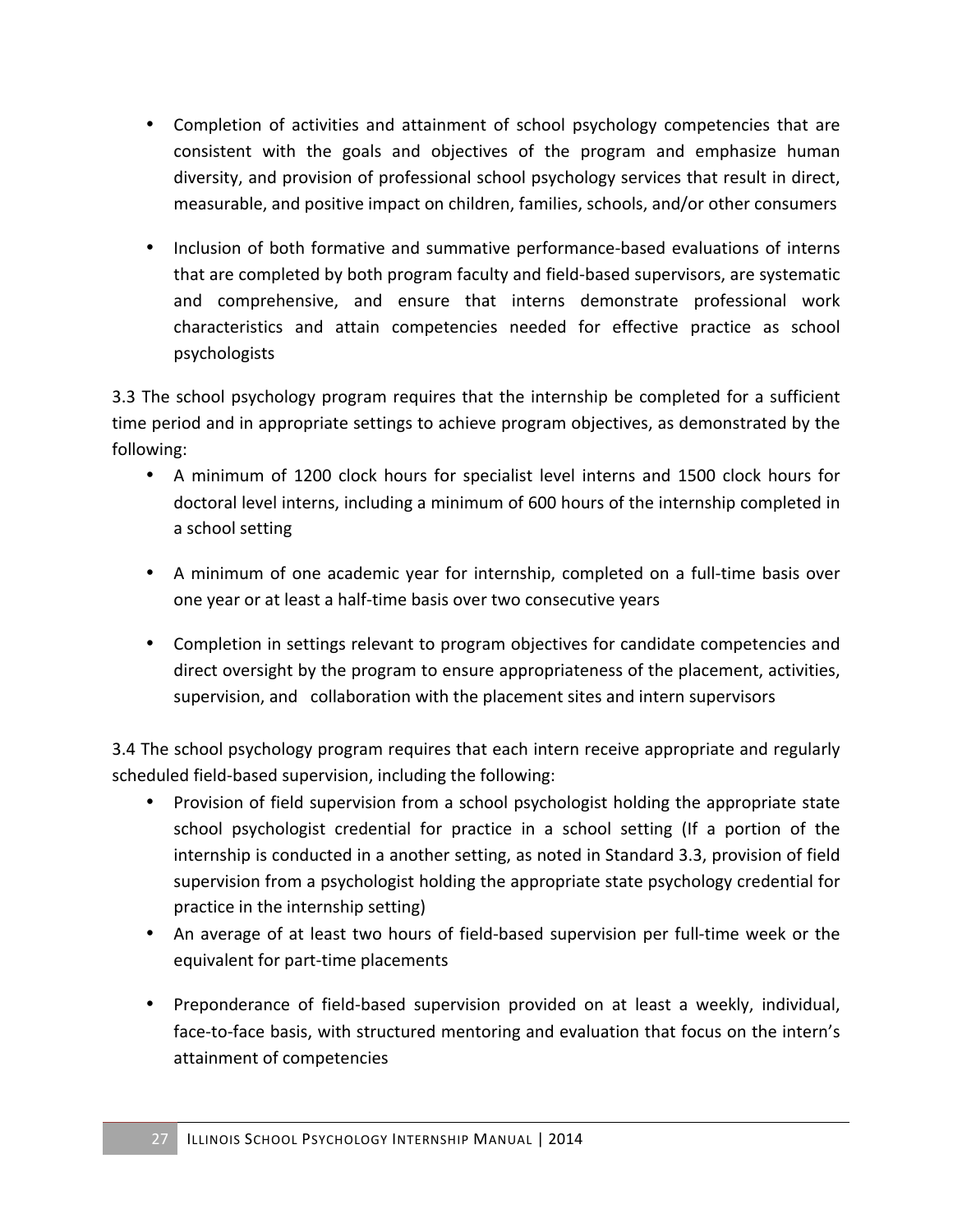3.5 The school psychology internship represents a collaboration between the school psychology program and internship placement agency that is consistent with program goals and assures attainment of competencies by interns, as demonstrated by the following:

- A written plan specifying collaborative responsibilities of the school psychology program and internship site in providing supervision and support and ensuring that internship objectives are achieved
- Formative and summative performance-based evaluation of intern performance by program faculty and field-based supervisors and systematic, clearly articulated methods by which concerns about intern performance and attainment of competencies may be addressed
- Provision of appropriate support for the internship by the placement agency, including (a) commitment to the internship as a diversified learning experience for a candidate in a graduate school psychology program and opportunities for the intern to attain professional competencies through carefully supervised activities; (b) a written agreement that specifies the period of appointment and any terms of compensation for the intern and released time for the field based supervisor; (c) expense reimbursement, a safe and secure work environment, adequate office space, and support services for the intern consistent with that afforded agency school psychologists; and (d) provision for the intern's participation in continuing professional development activities

3.6 The school psychology program employs a systematic, valid process in which program faculty ensure that interns, during their culminating internship experience, demonstrate competencies to begin effective practice as school psychologists, including the following:

- Integration of domains of knowledge and application of professional skills in school psychology for delivering a comprehensive range of services
- Effective school psychology service delivery evidenced by direct, measurable, positive impact on children, families, schools, and other consumers

School psychologists are expected to adhere to the Principals for Professional Ethics (NASP, 2010) at all times. These principles, which can be found in their entirety at http://www.nasponline.org/standards/2010standards/1 %20Ethical%20Principles.pdf, include the following reprinted sections:

### PRINCIPLE I. RESPECTING THE DIGNITY AND RIGHTS OF ALL PERSONS

School psychologists engage only in professional practices that maintain the dignity of all with whom they work. In their words and actions, school psychologists demonstrate respect for the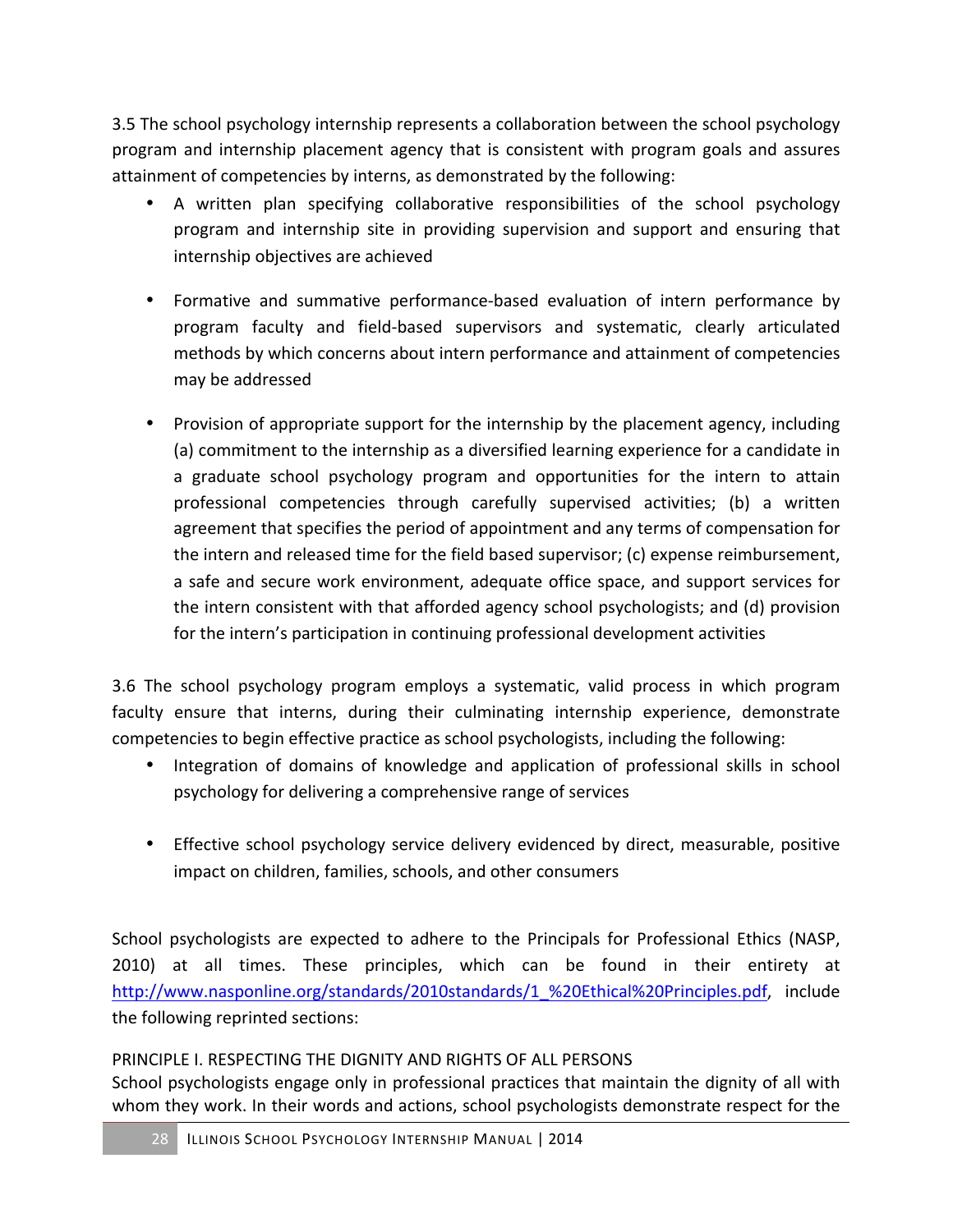autonomy of persons and their right to self-determination, respect for privacy, and a commitment to just and fair treatment of all persons.

Principle I.1. Autonomy and Self- Determination (Consent and Assent)

School psychologists respect the right of persons to participate in decisions affecting their own welfare.

Principle I.2. Privacy and Confidentiality

School psychologists respect the right of persons to choose for themselves whether to disclose their private thoughts, feelings, beliefs, and behaviors.

#### Principle I.3. Fairness and Justice

In their words and actions, school psychologists promote fairness and justice. They use their expertise to cultivate school climates that are safe and welcoming to all persons regardless of actual or perceived characteristics, including race, ethnicity, color, religion, ancestry, national origin, immigration status, socioeconomic status, primary language, gender, sexual orientation, gender identity, gender expression, disability, or any other distinguishing characteristics.

#### PRINCIPLE II. PROFESSIONAL COMPETENCE AND RESPONSIBILITY

Beneficence, or responsible caring, means that the school psychologist acts to benefit others. To do this, school psychologists must practice within the boundaries of their competence, use scientific knowledge from psychology and education to help clients and others make informed choices, and accept responsibility for their work.

#### Principle II.1. Competence

To benefit clients, school psychologists engage only in practices for which they are qualified and competent.

#### Principle II.2. Accepting Responsibility for Actions

School psychologists accept responsibility for their professional work, monitor the effectiveness of their services, and work to correct ineffective recommendations.

#### Principle II.3. Responsible Assessment and Intervention Practices

School psychologists maintain the highest standard for responsible professional practices in educational and psychological assessment and direct and indirect interventions.

#### Principle II.4 Responsible School-Based Record Keeping

School psychologists safeguard the privacy of school psychological records and ensure parent access to the records of their own children.

#### Principle II.5 Responsible Use of Materials

School psychologists respect the intellectual property rights of those who produce tests, intervention materials, scholarly works, and other materials.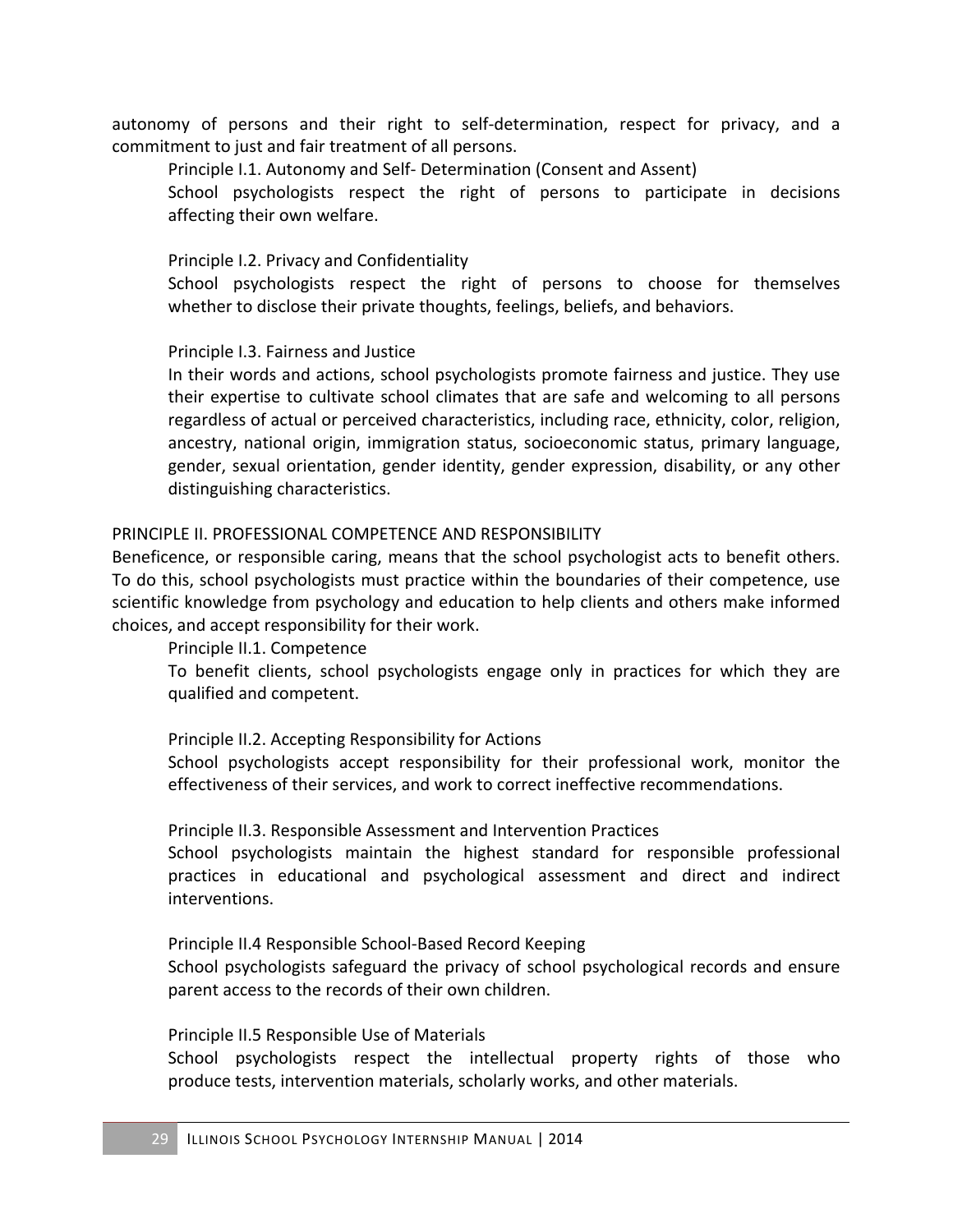### PRINCIPLE III. HONESTY AND INTEGRITY IN PROFESSIONAL RELATIONSHIPS

To foster and maintain trust, school psychologists must be faithful to the truth and adhere to their professional promises. They are forthright about their qualifications, competencies, and roles; work in full cooperation with other professional disciplines to meet the needs of students and families; and avoid multiple relationships that diminish their professional effectiveness.

Principle III.1. Accurate Presentation of Professional Qualifications

School psychologists accurately identify their professional qualifications to others.

Principle III.2. Forthright Explanation of Professional Services, Roles, and Priorities School psychologists are candid about the nature and scope of their services.

Principle III.3. Respecting Other Professionals

To best meet the needs of children, school psychologists cooperate with other professionals in relationships based on mutual respect.

Principle III.4. Multiple Relationships and Conflicts of Interest

School psychologists avoid multiple relationships and conflicts of interest that diminish their professional effectiveness.

PRINCIPLE IV. RESPONSIBILITY TO SCHOOLS, FAMILIES, COMMUNITIES, THE PROFESSION, AND **SOCIETY** 

School psychologists promote healthy school, family, and community environments. They assume a proactive role in identifying social injustices that affect children and schools and strive to reform systems-level patterns of injustice. They maintain the public trust in school psychologists by respecting law and encouraging ethical conduct. School psychologists advance professional excellence by mentoring less experienced practitioners and contributing to the school psychology knowledge base.

Principle IV.1. Promoting Healthy School, Family, and Community Environments School psychologists use their expertise in psychology and education to promote school, family, and community environments that are safe and healthy for children.

Principle IV.2. Respect for Law and the Relationship of Law and Ethics

School psychologists are knowledgeable of and respect laws pertinent to the practice of school psychology. In choosing an appropriate course of action, they consider the relationship between law and the Principles for Professional Ethics.

Principle IV.3. Maintaining Public Trust by Self-Monitoring and Peer Monitoring School psychologists accept responsibility to monitor their own conduct and the conduct of other school psychologists to ensure it conforms to ethical standards.

Principle IV.4. Contributing to the Profession by Mentoring, Teaching, and Supervision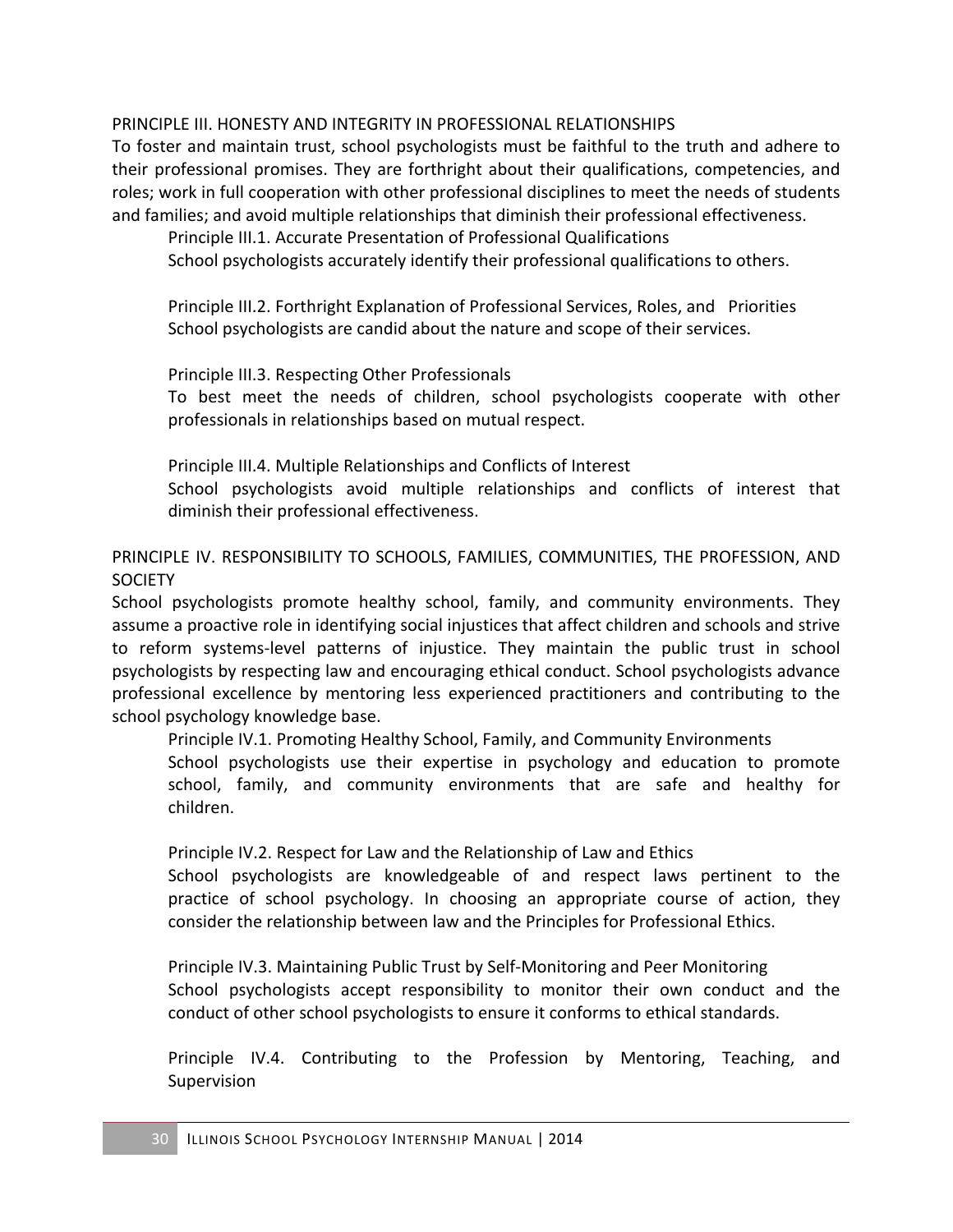As part of their obligation to students, schools, society, and their profession, school psychologists mentor less experienced practitioners and graduate students to assure high quality services, and they serve as role models for sound ethical and professional practices and decision making.

Principle IV.5. Contributing to the School Psychology Knowledge Base

To improve services to children, families, and schools, and to promote the welfare of children, school psychologists are encouraged to contribute to the school psychology knowledge base by participating in, assisting in, or conducting and disseminating research.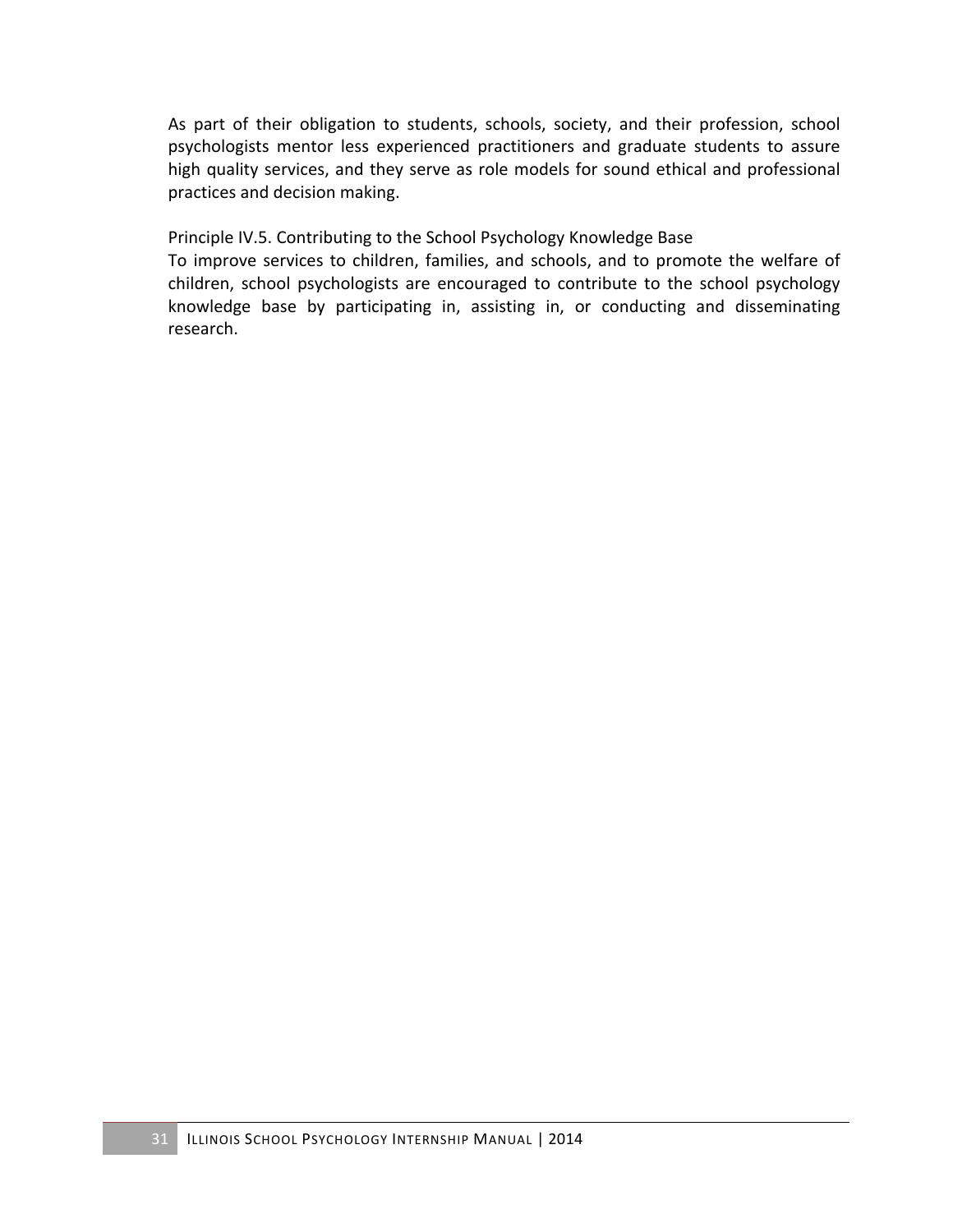### **LOC3** APPENDIX B

### SAMPLE ISBE FORM 73-44

#### 8003

The following sample ISBE Form 73-44 can be completed online at: http://www.isbe.net/licensure/pdf/73-44\_ssp\_intern\_status.pdf

| Use your "Mouse" or "Tab" key to move through the fields and check boxes. After completing last field, save document to hard drive to make future updates or click print button.                                                                                                                                                                                                                                              |                                                                                                                                              |                                                                    |  |  |  |  |  |  |  |  |
|-------------------------------------------------------------------------------------------------------------------------------------------------------------------------------------------------------------------------------------------------------------------------------------------------------------------------------------------------------------------------------------------------------------------------------|----------------------------------------------------------------------------------------------------------------------------------------------|--------------------------------------------------------------------|--|--|--|--|--|--|--|--|
|                                                                                                                                                                                                                                                                                                                                                                                                                               | <b>ILLINOIS STATE BOARD OF EDUCATION</b><br>Educator Licensure Division<br>100 North First Street, S-306<br>Springfield, Illinois 62777-0001 |                                                                    |  |  |  |  |  |  |  |  |
| NOTIFICATION OF SCHOOL SUPPORT PERSONNEL INTERN ELIGIBILITY STATUS<br>IMPORTANT: To be evaluated for an intern approval, you must also apply online and pay the applicable fee (if required) through your Educator                                                                                                                                                                                                            |                                                                                                                                              |                                                                    |  |  |  |  |  |  |  |  |
| Licensure Information System (ELIS) account. You can access your ELIS account at https://sec3.isbe.net/IWASNET/login.aspx.                                                                                                                                                                                                                                                                                                    |                                                                                                                                              |                                                                    |  |  |  |  |  |  |  |  |
| INSTRUCTIONS FOR COMPLETING THE FORM: Please print or type. The applicant must complete Section A and have the licensure officer<br>at the entitling institution sign and seal Section B. Once Sections A and B are complete, the<br>Licensure at the address on the top of this form.                                                                                                                                        |                                                                                                                                              |                                                                    |  |  |  |  |  |  |  |  |
| SECTION A - To be completed by applicant.                                                                                                                                                                                                                                                                                                                                                                                     |                                                                                                                                              |                                                                    |  |  |  |  |  |  |  |  |
| PRINT NAME (Last, First, Middle, Maiden)                                                                                                                                                                                                                                                                                                                                                                                      | SOCIAL SECURITY NUMBER OR IEIN                                                                                                               | BIRTHDATE (mm/dd/yyyy)                                             |  |  |  |  |  |  |  |  |
| ADDRESS (Street, City, State, Zip Code)                                                                                                                                                                                                                                                                                                                                                                                       | <b>REX</b><br><b>E-MAIL</b>                                                                                                                  |                                                                    |  |  |  |  |  |  |  |  |
|                                                                                                                                                                                                                                                                                                                                                                                                                               | Male Female                                                                                                                                  |                                                                    |  |  |  |  |  |  |  |  |
|                                                                                                                                                                                                                                                                                                                                                                                                                               | TELEPHONE (Include Area Code) Home                                                                                                           | TELEPHONE (Include Area Code) Work                                 |  |  |  |  |  |  |  |  |
| Application is for:<br>School Nurse<br>Intern Eligibility (PNA)<br>School Psychologist<br>Intern Eligibility (PSP)<br>School Social Worker<br>Intern Eligibility (PSW)                                                                                                                                                                                                                                                        |                                                                                                                                              |                                                                    |  |  |  |  |  |  |  |  |
| I do hereby affirm that the Information provided above Is true, correct and complete.<br>Data                                                                                                                                                                                                                                                                                                                                 |                                                                                                                                              |                                                                    |  |  |  |  |  |  |  |  |
|                                                                                                                                                                                                                                                                                                                                                                                                                               | Original Signature of Applicant                                                                                                              |                                                                    |  |  |  |  |  |  |  |  |
| SECTION B - To be completed by the education institution approved to train school support personnel by the State Educator Preparation<br>and Licensure Board, or the respective board in another state that licenses educators.<br>The intern has met the academic requirements of the approved school support personnel program and is recommended for approval to participate<br>in an internship program for academic year |                                                                                                                                              | <b>ISEAL1</b>                                                      |  |  |  |  |  |  |  |  |
| Institution Submitting Application                                                                                                                                                                                                                                                                                                                                                                                            |                                                                                                                                              |                                                                    |  |  |  |  |  |  |  |  |
| <b>Clarks</b>                                                                                                                                                                                                                                                                                                                                                                                                                 | Original Signature of Institution Licensure Officer                                                                                          |                                                                    |  |  |  |  |  |  |  |  |
| SECTION C - To be completed by the hiring school district.                                                                                                                                                                                                                                                                                                                                                                    |                                                                                                                                              |                                                                    |  |  |  |  |  |  |  |  |
| NAME OF EMPLOYING DISTRICT/JOINT AGREEMENT                                                                                                                                                                                                                                                                                                                                                                                    | DATE OF EMPLOYMENT                                                                                                                           | REGION, COUNTY, DISTRICT TYPE CODE                                 |  |  |  |  |  |  |  |  |
| ADDRESS OF EMPLOYER (Street, City, State, Zip Code)                                                                                                                                                                                                                                                                                                                                                                           | NAME OF CONTACT PERSON                                                                                                                       |                                                                    |  |  |  |  |  |  |  |  |
|                                                                                                                                                                                                                                                                                                                                                                                                                               |                                                                                                                                              | <b>E-MAIL</b>                                                      |  |  |  |  |  |  |  |  |
|                                                                                                                                                                                                                                                                                                                                                                                                                               | TELEPHONE NUMBER (Indude Area Code)                                                                                                          |                                                                    |  |  |  |  |  |  |  |  |
| I certify that the Information above is true and accurate to the best of my knowledge and have been prepared in accordance with 105 Illinois<br>School Code 5/14-12.01, Account of Expenditures - Cost Report - Reimbursement and the Rules and Regulations to Govern the Adminis-<br>tration and Operation of Special Education.                                                                                             |                                                                                                                                              |                                                                    |  |  |  |  |  |  |  |  |
| Date                                                                                                                                                                                                                                                                                                                                                                                                                          | Original Signature of School District Superintendent (if Applicable)                                                                         |                                                                    |  |  |  |  |  |  |  |  |
| Typed or Printed Name of State-Approved Director of Special Education                                                                                                                                                                                                                                                                                                                                                         |                                                                                                                                              | Original Signature of State-Approved Director of Special Education |  |  |  |  |  |  |  |  |

ISBE 73-44 Notification of School Support Personnel Intern Eligibility Status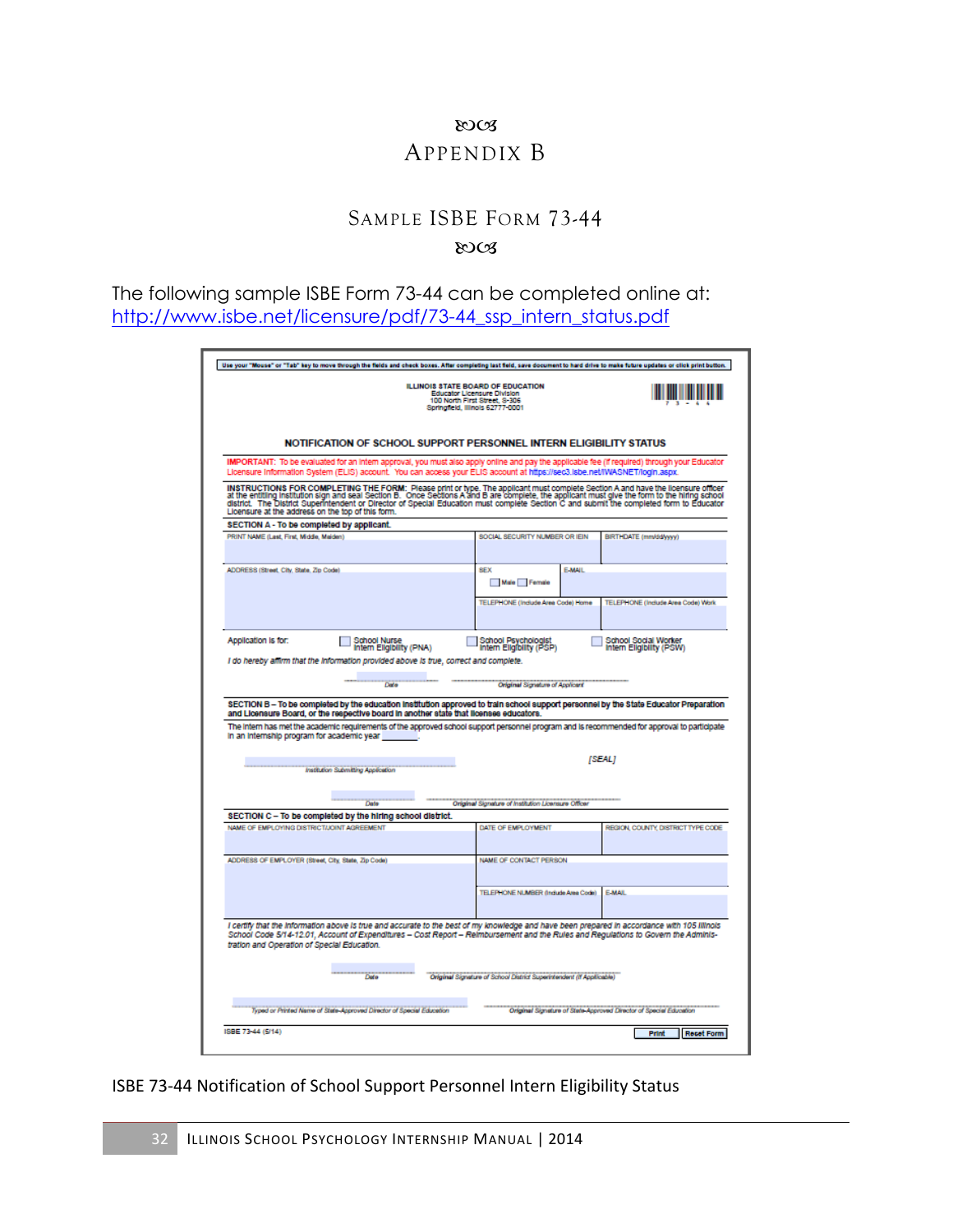### 80CB APPENDIX C

# SAMPLE INTERNSHIP AGREEMENTS

#### $80C<sub>3</sub>$

### **Sample SPECIALIST INTERNSHIP AGREEMENT**

\_\_\_\_\_\_\_\_\_\_\_\_\_\_\_\_\_\_\_\_\_\_\_\_\_\_\_\_\_\_\_\_\_\_\_\_\_\_\_\_\_\_\_\_\_\_\_\_\_\_\_\_\_\_\_\_\_\_\_\_

\_\_\_\_\_\_\_\_\_\_\_\_\_\_\_\_\_\_\_\_\_\_\_\_\_\_\_\_\_\_\_\_\_\_\_\_\_\_\_\_\_\_\_\_\_\_\_\_\_\_\_\_\_\_\_\_\_\_\_

For the academic year

Name of School System/Agency

has agreed to accept

Name of Specialist Intern

as an intern for the academic year. The internship site and the intern agrees to observe the following arrangements in meeting the requirements of the internship:

- **1.** DURATION: The internship will begin on August \_\_\_\_, \_\_\_\_\_\_\_\_ and continue through June The intern is expected to follow the same daily schedule and yearly calendar as other school psychology staff employed by the local school system/agency. The intern is not required to remain in the employment of the local school system/agency beyond the term of the internship. Furthermore, the intern is not guaranteed employment beyond the term of the internship.
- **2.** HOURS: The intern is appointed on a full-time basis for one year. The intern must complete at least 1,200 hours of supervised experience. As with regularly employed pupil services personnel, the intern demonstrates a commitment to the provision of psychological services not necessarily reflected in hourly schedules.
- **3.** LOCATION: The internship will be performed at the following location(s):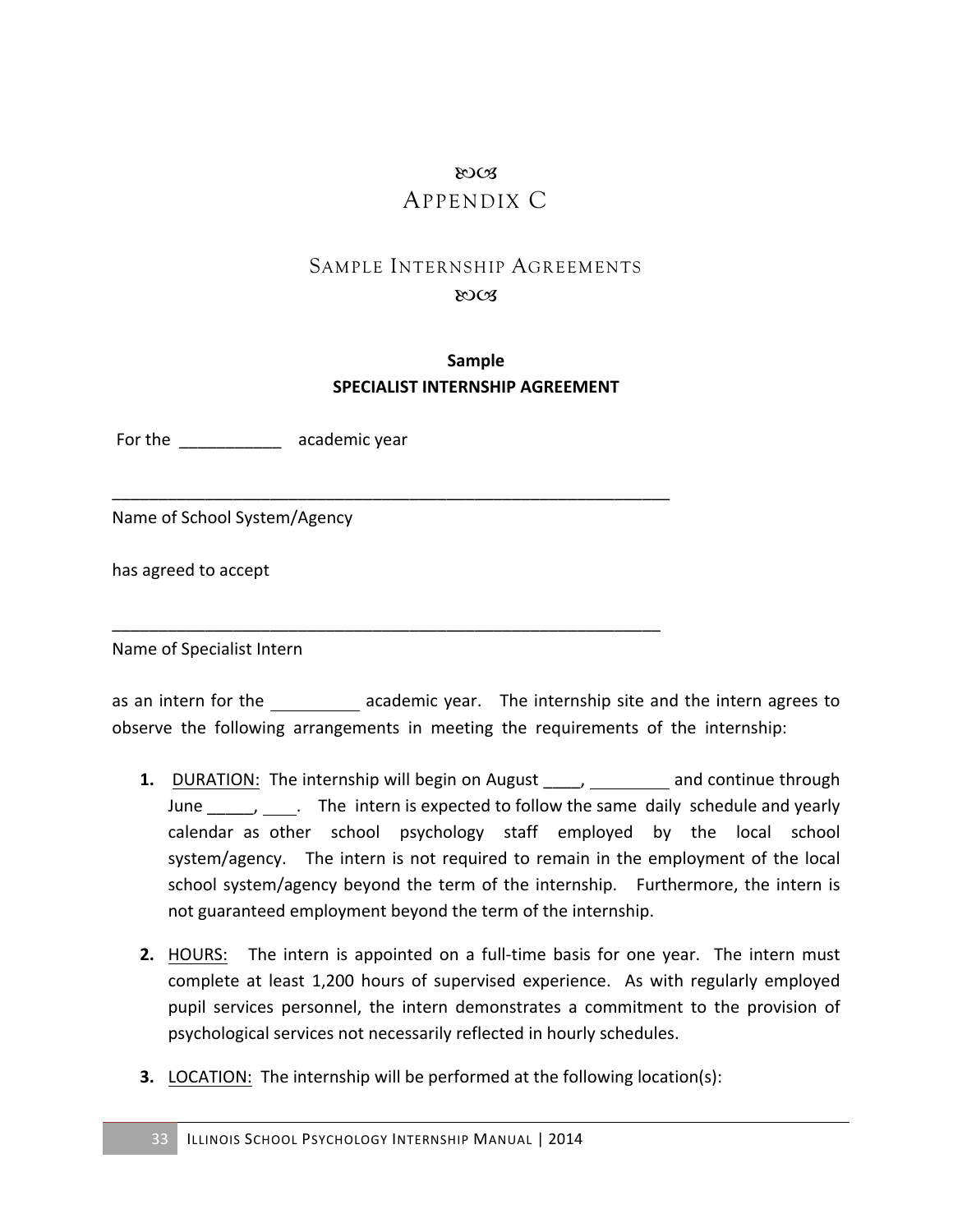Name of School District:

Address: 

**4.** PLAN: Internship activities shall be determined by a written plan developed jointly by the intern and school district personnel and approved by the University internship supervisor. It is expected the plan will be consistent with the guidelines and objectives as contained in the Internship Handbook and with the internship training standards promulgated by the National Association of School Psychologists (NASP) internship criteria.

\_\_\_\_\_\_\_\_\_\_\_\_\_\_\_\_\_\_\_\_\_\_\_\_\_\_\_\_\_\_\_\_\_\_\_\_\_\_\_\_\_\_\_\_\_\_\_\_\_\_

\_\_\_\_\_\_\_\_\_\_\_\_\_\_\_\_\_\_\_\_\_\_\_\_\_\_\_\_\_\_\_\_\_\_\_\_\_\_\_\_\_\_\_\_\_\_\_\_\_\_

\_\_\_\_\_\_\_\_\_\_\_\_\_\_\_\_\_\_\_\_\_\_\_\_\_\_\_\_\_\_\_\_\_\_\_\_\_\_\_\_\_\_\_\_\_\_\_\_\_\_

- **5.** COMPENSATION: The intern is provided a salary commensurate with his or her level of training, experience and period of appointment. The intern will be paid in the amount of \$ for the term of the internship. Any work related travel necessary to fulfill the requirements of the internship shall be reimbursed in accordance with the policies of the local school system/agency.
- **6.** CONFERENCES, SEMINARS, AND IN-SERVICE TRAINING: Ongoing conferences, seminars, and in-service training opportunities available to employed school psychologists should also be available to interns. The intern is encouraged to participate in state, regional, and national level meetings for school psychologists. Expense reimbursement consistent with policies pertaining to agency school psychologists is consistent with policies pertaining to agency school psychologists. Released time for attendance at professional meetings is required.

The intern will be expected to attend the following conferences, seminars, and/or inservice training program (s):

- Intern/intern supervision workshop
- Illinois School Psychologists Association (ISPA) Annual Conference
- University Internship Seminars
- **7.** WORK ENVIRONMENT: Consistent with the availability of resources to employed staff, the intern is provided adequate supplies and materials to carry out the functions of the internship. An appropriate work environment should include adequate privacy of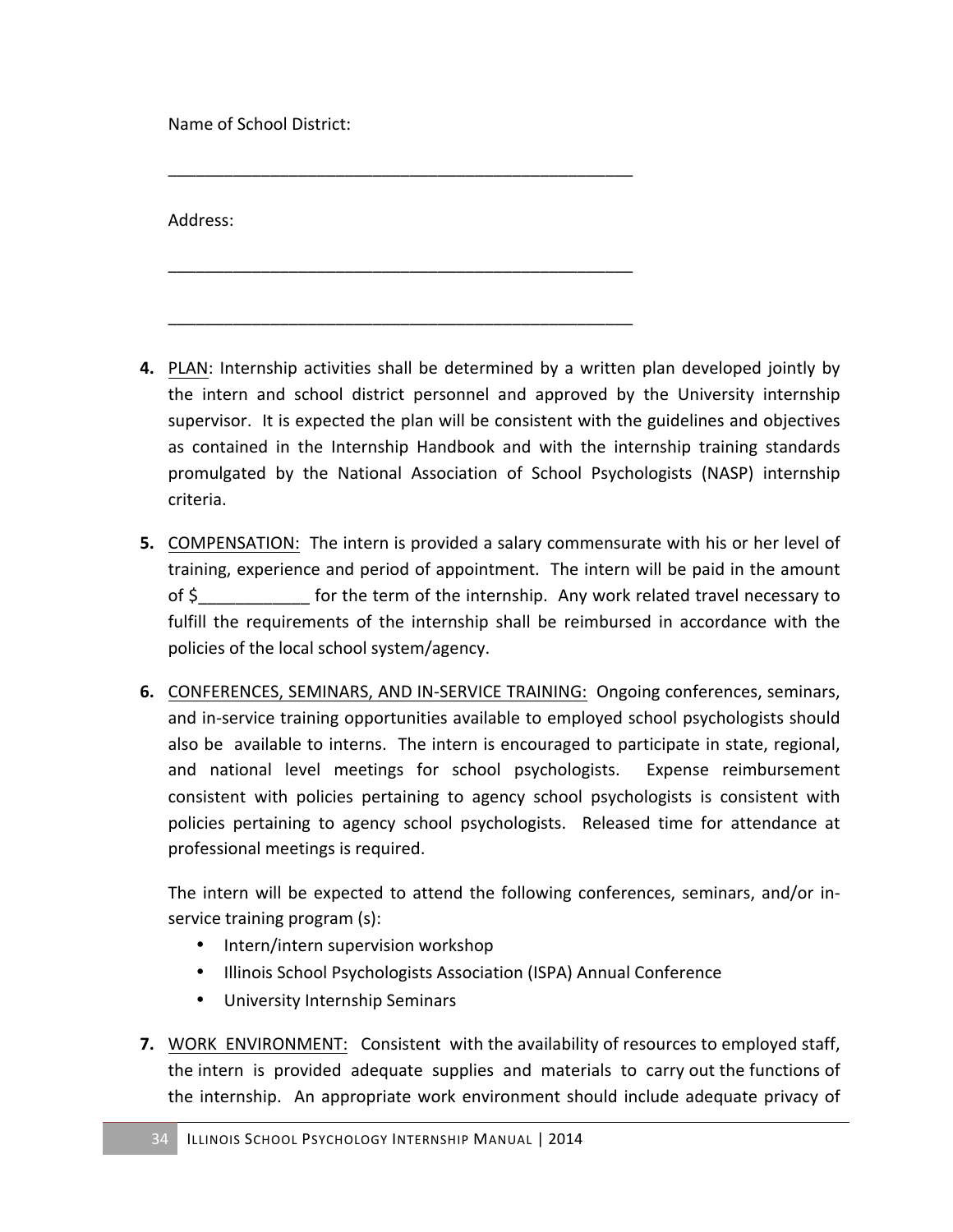office facilities and access to secretarial assistance, telephone services, office equipment, and copying machines.

**8.** SUPERVISION: The cooperating practitioner must hold a valid credential as a school psychologist. Full-time employment at the internship setting for at least one year prior to assuming supervisory responsibilities for an intern is required. Concurrent full-time employment as a school psychologist is required.

Cooperating practitioners shall provide at least two hours per week of direct supervision for each intern and be responsible for no more than two interns at a time.

The intern will receive at least two hours of supervision per week directly from:

\_\_\_\_\_\_\_\_\_\_\_\_\_\_\_\_\_\_\_\_\_\_\_\_\_\_\_\_\_\_\_\_\_\_\_\_\_\_\_\_\_\_\_\_\_\_\_\_\_\_\_\_\_\_\_\_\_\_\_\_\_ Name of Cooperating Practitioner **Illinois License Number** 

The university supervisor (or designate) shall maintain an ongoing relationship with the cooperating practitioner and the intern. The university supervisor (or designate) will make at least one site visit per semester for each intern.

**9.** TRAINING COMMITMENT: The local school system/agency is primarily committed to the internship as a training experience. Employing interns as a means of acquiring less expensive services is unacceptable. Interns are expected to participate in tasks appropriate to the completion of the internship training plan. The intern will not be asked to serve in any capacity other than that for which she or he was appointed.

Approval Signatures: 

| Intern                              | Date |  |
|-------------------------------------|------|--|
| <b>Cooperating Practitioner</b>     | Date |  |
| University Supervisor (or Designee) | Date |  |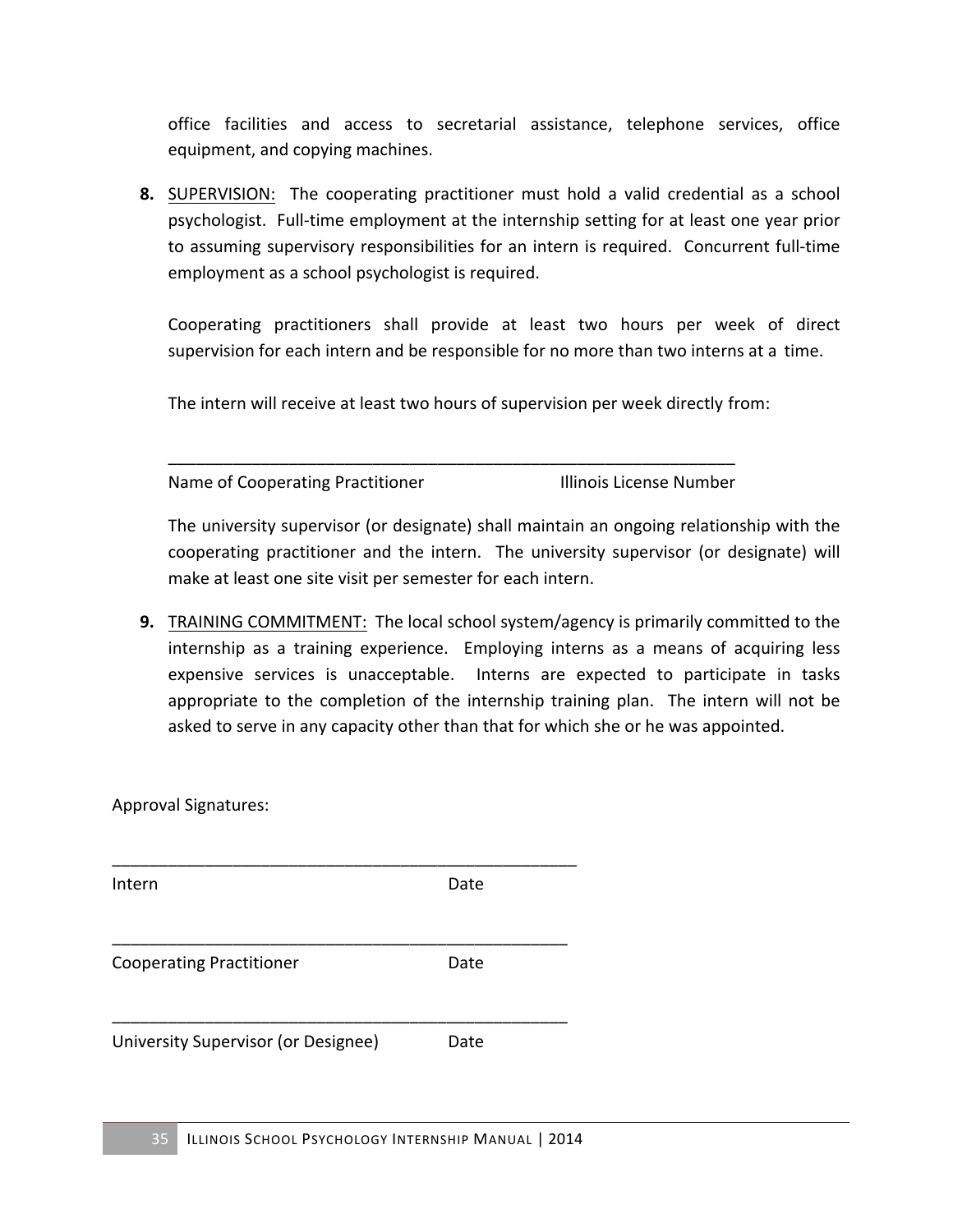### **Sample DOCTORAL INTERNSHIP AGREEMENT**

between

Name of University

and

Name of Consortium

It is mutually agreed by  $\blacksquare$  and the solution of the solution of that an internship program will be provided. The interns shall be provided with training and supervision opportunities which will assist them in increasing their awareness, sensitivity, knowledge, and practice about the issues impacting the psychological development, health status, and social development of racial, ethnic and economic minorities.

1. The internship site agrees and promises to:

\_\_\_\_\_\_\_\_\_\_\_\_\_\_\_\_\_\_\_\_\_\_\_\_\_\_\_\_\_\_\_\_\_\_\_\_\_\_\_\_\_\_\_\_\_\_\_

\_\_\_\_\_\_\_\_\_\_\_\_\_\_\_\_\_\_\_\_\_\_\_\_\_\_\_\_\_\_\_\_\_\_\_\_\_\_\_\_\_\_\_\_\_\_\_

- A. provide to the school psychology intern the opportunity to carry out major professional functions under appropriate supervision in a sequence of experiences designed to enhance professional attitudes, responsibility, communication skills, critical judgment, and technical skills;
- B. provide a training experience of a minimum of 1500 supervised hours, obtained in not less than a 12-month period, with at least 600 hours in a school setting; and
- C. provide appropriate support for the internship experience to include:
	- i. a written contractual agreement specifying the school psychology intern as a permanent employee for a term of 12 months (a calendar year); terms of compensation including the amount of compensation and proration of salary in 12 monthly or 22 bi-weekly equal paychecks; employment is limited to the period of appointment, the intern is not guaranteed employment beyond that period nor is the intern required to stay in the employment of the Consortium;
	- ii. a salary at a level commensurate with the intern's experience and at a level that allows the intern to be fully devoted to training;
	- iii. employee benefits consistent with those of other school psychologists including:
		- a. sick leave;
		- b. holidays;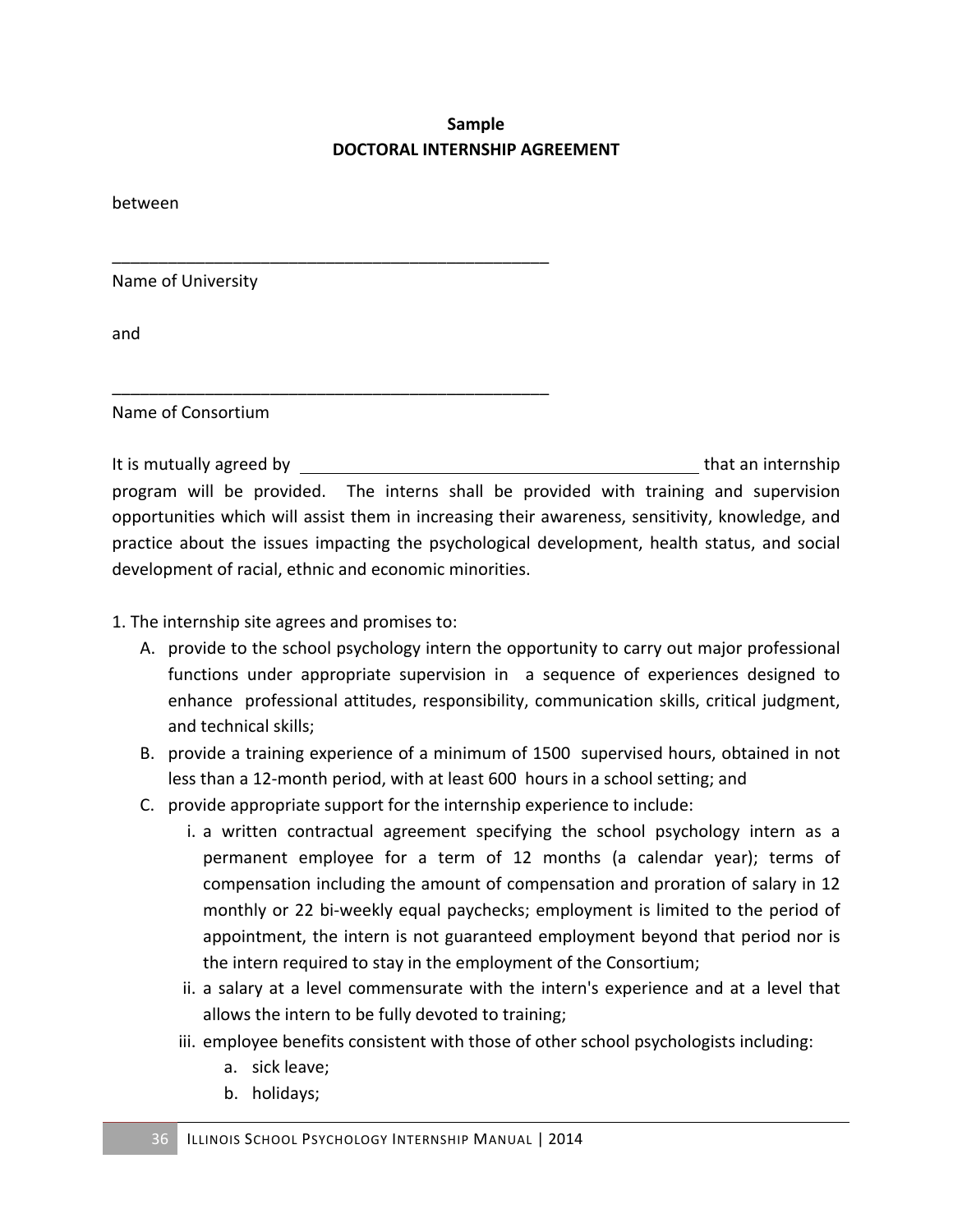- c. optional group hospitalization and surgical benefits plan;
- d. expense reimbursement according to schedule for job-related travel;
- e. deductions for teacher retirement;
- f. other benefits such as pretax withdrawal of health insurance premiums, annuities, etc.;
- g. provision for participation in continuing professional development activities on a released-time basis; and
- h. appropriate work environment including adequate equipment, materials, secretarial services, and office facilities;
- iv. employ a clearly designated, actively licensed professional school psychologist who is responsible for the integrity and quality of the internship program;
- v. provide an average of at least four hours per week of regularly scheduled, formal, face-to-face supervision with the specific intent of dealing with school psychological services rendered directly by the intern (At least two hours of supervision are on an individual basis. The mentor, a licensed professional school psychologist, must provide at least an hour of individual supervision per week.);
- vi. provide in addition to supervision an additional average of at least two hours per week in scheduled learning activities such as a core internship curriculum dealing with professional issues, specialty rotation(s), in-service training, etc.;
- vii. assure at least 40% of the intern's time is in direct client contact;
- viii. assure the intern is allowed to spend time in research activity;
- ix. assure the intern has unscheduled opportunities and scheduled opportunities such as in-service meetings, conferences, etc., to interact professionally with other school psychology interns, school psychologists, and persons from other disciplines and agencies;
- x. provide a description of the goals and content of the internship including clearly stated expectations for the nature of the experiences and for the quantity and quality of the work;.
- xi. designate the stature of the trainee by the title of "School Psychology Intern;"
- xii. assure reports by the intern to consumers are designed by the licensed professional school psychologist responsible for the intern;
- xiii. provide at a minimum an evaluation of the intern's experience consistent with specific training objectives at mid-semester and the end of the semester;
- xiv. certify the internship requirements have been met and provide appropriate recognition to the intern's successful completion of the internship with the award of a license; and
- xv. inform the University of changes in school district/agency policy, procedures, and staffing that might affect the internship experience.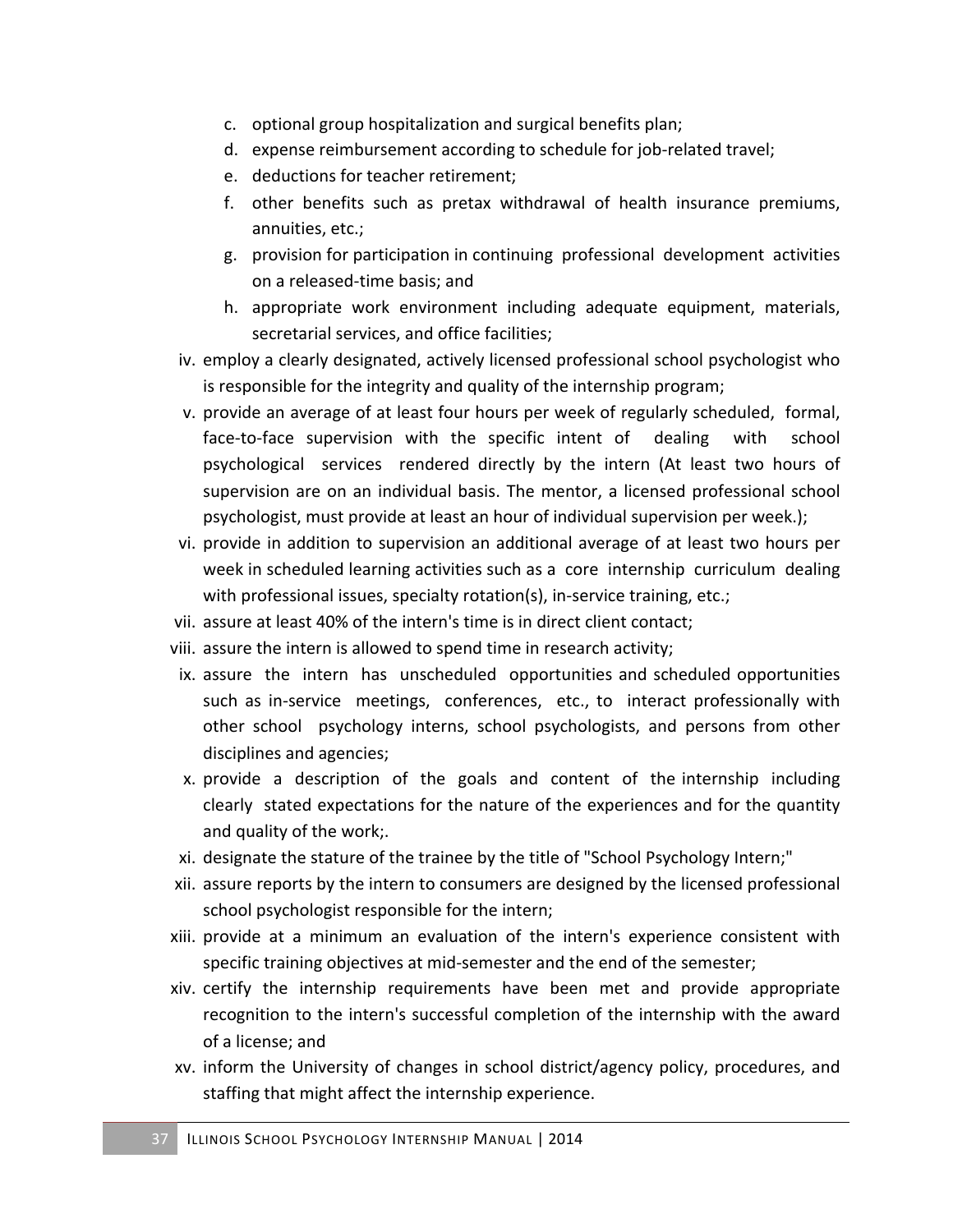- 2. The University agrees and promises to:
	- A. certify at the time of arrival of the intern:
		- i. Completion of course work in scientific, applied, and specialty areas, including formal assessment/ diagnosis and intervention/treatment; and
		- ii. Completion of a formal introduction to ethical and professional standards;
	- B. notify the Internship Supervisor of any change in the student's status prior to internship;
	- C. provide an internship supervisor who shall maintain an-ongoing relationship with the Internship Supervisor and shall provide at least one field-based contact during the semester with the intern; and
	- D. upon request of the school district/agency, withdraw from employment any intern whose performance is unsatisfactory or whose personal characteristics prevent desirable relationships within the school district/agency. The University may reassign or withdraw an intern in placement after consultation with appropriate school district/agency representative if such alteration is in the best interest of the student, the school district/agency or the University.
- 3. It is mutually agreed:
	- A. the school psychology intern shall function within the policies of the school district/agency;
	- B. the school psychology intern shall receive due process at the same level as other psychological staff consistent with the School Board policy and applicable law; and
	- C. the university and the school district/agency will not discriminate on the basis of race, color, creed, age, national origin, or sex (except as provided by law) nor will either party discriminate on the basis of handicap under Section 504 of the Rehabilitation Act of 1973.

4. This agreement shall remain in effect indefinitely but is subject to review and revision at the request of either party. Either party may terminate this agreement by notification of intent of termination given at least three months in advance of the desired date of termination.

Coordinator of Internships Printed Name

\_\_\_\_\_\_\_\_\_\_\_\_\_\_\_\_\_\_\_\_\_\_\_\_\_\_\_\_\_\_\_\_\_\_\_\_

\_\_\_\_\_\_\_\_\_\_\_\_\_\_\_\_\_\_\_\_\_\_\_\_\_\_\_\_\_\_\_\_\_\_\_\_

\_\_\_\_\_\_\_\_\_\_\_\_\_\_\_\_\_\_\_\_\_\_\_\_\_\_\_\_\_\_\_\_\_\_\_\_

\_\_\_\_\_\_\_\_\_\_\_\_\_\_\_\_\_\_\_\_\_\_\_\_\_\_\_\_\_\_\_\_\_\_\_

Signature

Department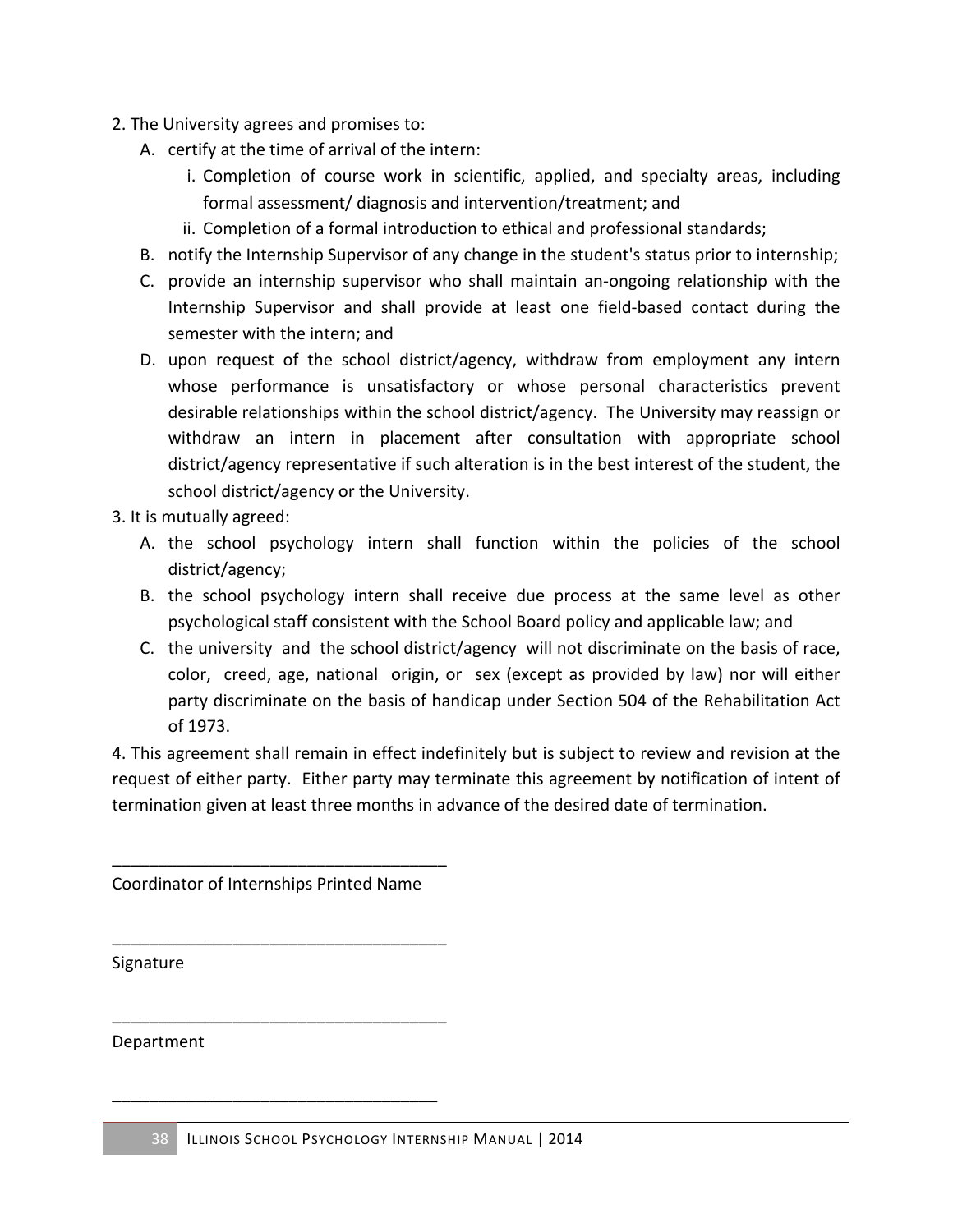Name of the University

\_\_\_\_\_\_\_\_\_\_\_\_\_\_\_\_\_\_\_\_\_\_\_\_\_\_\_\_\_\_\_\_\_\_\_

\_\_\_\_\_\_\_\_\_\_\_\_\_\_\_\_\_\_\_\_\_\_\_\_\_\_\_\_\_\_\_\_\_\_\_

\_\_\_\_\_\_\_\_\_\_\_\_\_\_\_\_\_\_\_\_\_\_\_\_\_\_\_\_\_\_\_\_\_\_\_

\_\_\_\_\_\_\_\_\_\_\_\_\_\_\_\_\_\_\_\_\_\_\_\_\_\_\_\_\_\_\_\_\_\_\_

\_\_\_\_\_\_\_\_\_\_\_\_\_\_\_\_\_\_\_\_\_\_\_\_\_\_\_\_\_\_\_\_\_\_\_

\_\_\_\_\_\_\_\_\_\_\_\_\_\_\_\_\_\_\_\_\_\_\_\_\_\_\_\_\_\_\_\_\_\_

Date

Internship Field Supervisor's Printed Name/Credential Number

Signature

Name of School District/Agency

Address of School District/Agency

Date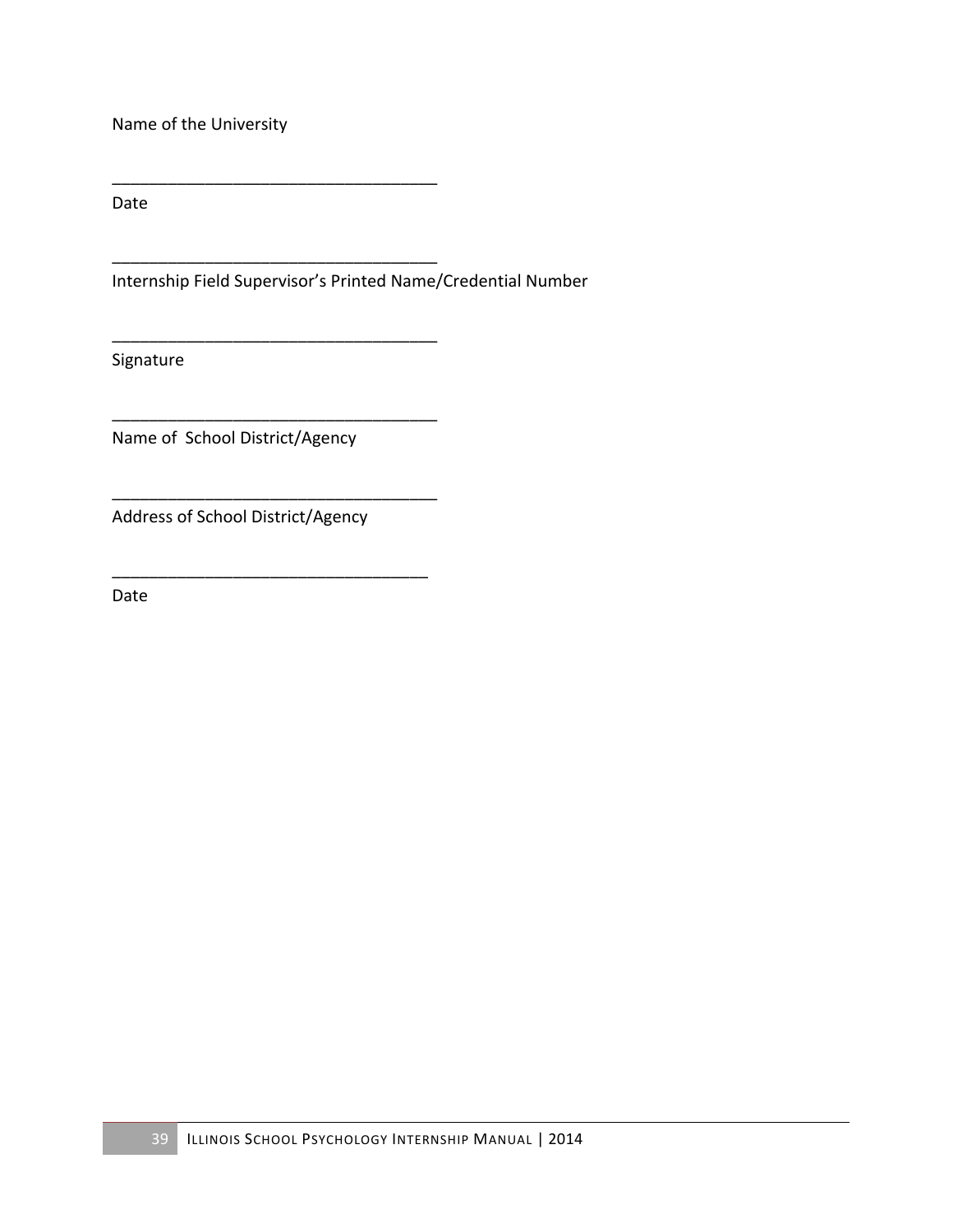### 8003 APPENDIX D

### SAMPLE INTERNSHIP PLAN

#### **ROCS**

|                                                                    | School Year: _________________                                                                     |
|--------------------------------------------------------------------|----------------------------------------------------------------------------------------------------|
|                                                                    |                                                                                                    |
|                                                                    |                                                                                                    |
|                                                                    | a school psychology intern, has been improve that the summary a school psychology intern, has been |
|                                                                    |                                                                                                    |
|                                                                    | Cooperative. The parties agreed that the following learning experiences will be provided during    |
| the<br>school                                                      | year under the direct supervision of                                                               |
|                                                                    | a licensed school psychologist. The                                                                |
|                                                                    | school administration of School District/Special Education Cooperative understands that the        |
|                                                                    | internship is a learning and training experience which stresses the quality and variety of         |
|                                                                    | experiences available to the intern. In the training process, there will inevitably be some        |
|                                                                    | service to the district. However, it is stressed that the primary purpose of the internship is the |
| training of the intern rather than service to the school district. |                                                                                                    |
|                                                                    |                                                                                                    |
| <b>School Administrator</b>                                        | Date                                                                                               |

University Intern Supervisor **Date** 

*New Skill Level* (NEW) refers to a skill that is just being learned

*Developing Skill Level* (DEVELOPING) refers to being functionally knowledgeable about delineated process but not yet proficient at an entry practitioner level.

\_\_\_\_\_\_\_\_\_\_\_\_\_\_\_\_\_\_\_\_\_\_\_\_\_\_\_\_\_\_\_\_ \_\_\_\_\_\_\_\_\_\_\_\_\_\_\_\_\_\_\_\_\_\_\_

*Competent Skill Level* (COMPETENT) refers to being knowledgeable about and has attained the skill level of an entry level practitioner.

The following indicators include minimum required activities to be achieved and evaluated during the internship.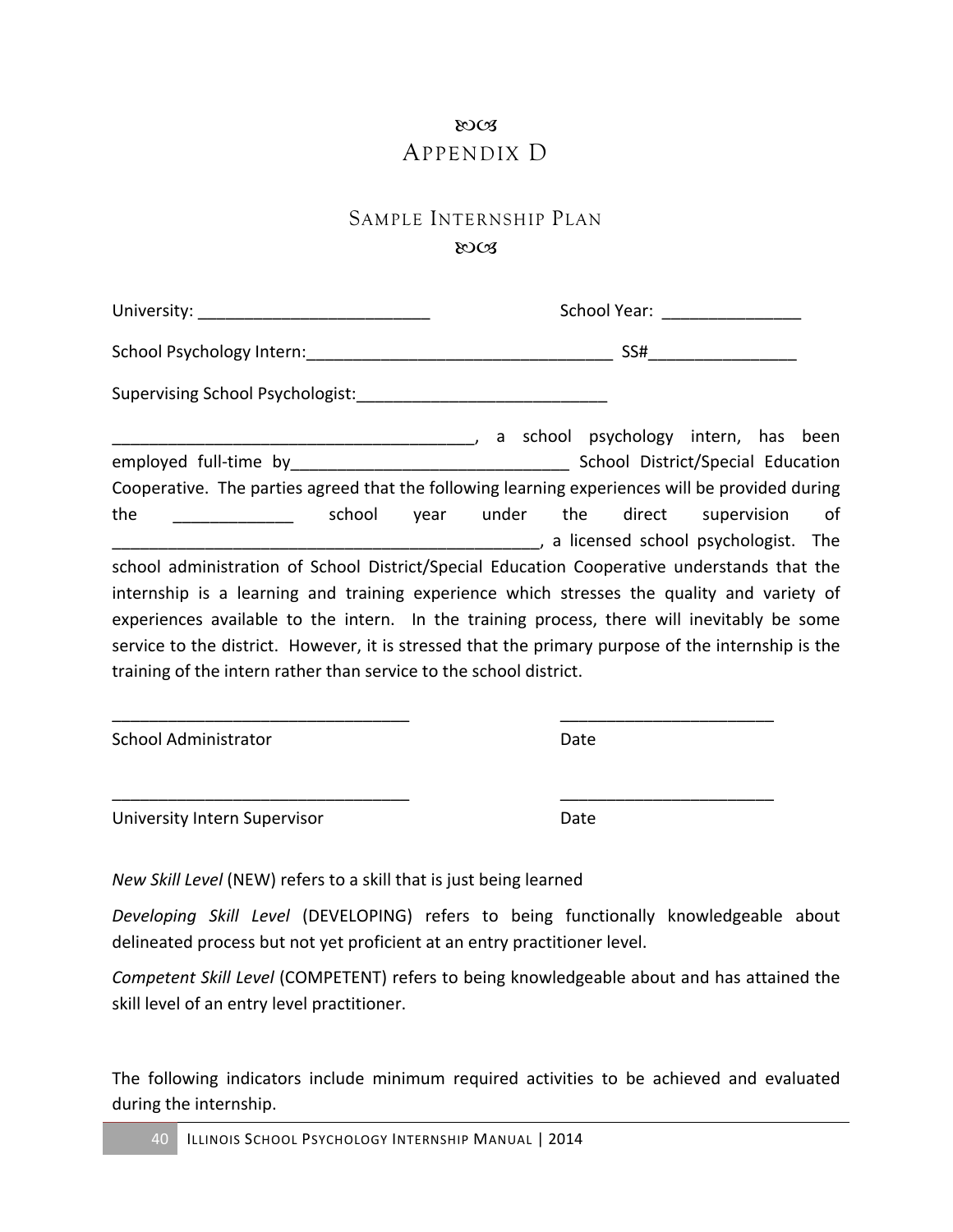|                                                                                                                                                                     | <b>FORMATIVE</b><br><b>INTERN SELF-</b><br><b>RATING</b><br>Pre-Internship<br>Date: |            |           | <b>RATING</b><br>Date: | <b>MID YEAR</b><br><b>SUPERVISING</b><br><b>PSYCHOLOGIST</b> |           |                                     | <b>SUMMATIVE</b><br><b>SUPERVISING</b><br>PSYCHOLOGIST RATING<br>Date: |            |           |                              |
|---------------------------------------------------------------------------------------------------------------------------------------------------------------------|-------------------------------------------------------------------------------------|------------|-----------|------------------------|--------------------------------------------------------------|-----------|-------------------------------------|------------------------------------------------------------------------|------------|-----------|------------------------------|
|                                                                                                                                                                     | New Skill                                                                           | Developing | Competent | New Skill              | Developing                                                   | Competent | <b>Opportunity</b><br>$\frac{1}{2}$ | New Skill                                                              | Developing | Competent | Opportunity<br>$\frac{1}{2}$ |
| STANDARD I- Data-Based Decision Making and Accountability (NASP STANDARD II)                                                                                        |                                                                                     |            |           |                        |                                                              |           |                                     |                                                                        |            |           |                              |
| 1A. Demonstrates knowledge<br>of varied assessment and<br>data collection methods<br>including the appropriate<br>technologies.                                     |                                                                                     |            |           |                        |                                                              |           |                                     |                                                                        |            |           |                              |
| 1B.Collects and analyzes data<br>to identify student, program,<br>curriculum, or system<br>strengths and needs using<br>appropriate methods and<br>technologies.    |                                                                                     |            |           |                        |                                                              |           |                                     |                                                                        |            |           |                              |
| 1C. Collects and analyzes<br>data to develop effective<br>interventions, services, and<br>programs.                                                                 |                                                                                     |            |           |                        |                                                              |           |                                     |                                                                        |            |           |                              |
| 1D. Collects and analyzes<br>data to evaluate the progress<br>and outcomes of<br>interventions, services, and<br>programs.                                          |                                                                                     |            |           |                        |                                                              |           |                                     |                                                                        |            |           |                              |
| 1E. Uses appropriate<br>technology to report and<br>document assessment and<br>data collection results in<br>meaningful, appropriate, and<br>professional, formats. |                                                                                     |            |           |                        |                                                              |           |                                     |                                                                        |            |           |                              |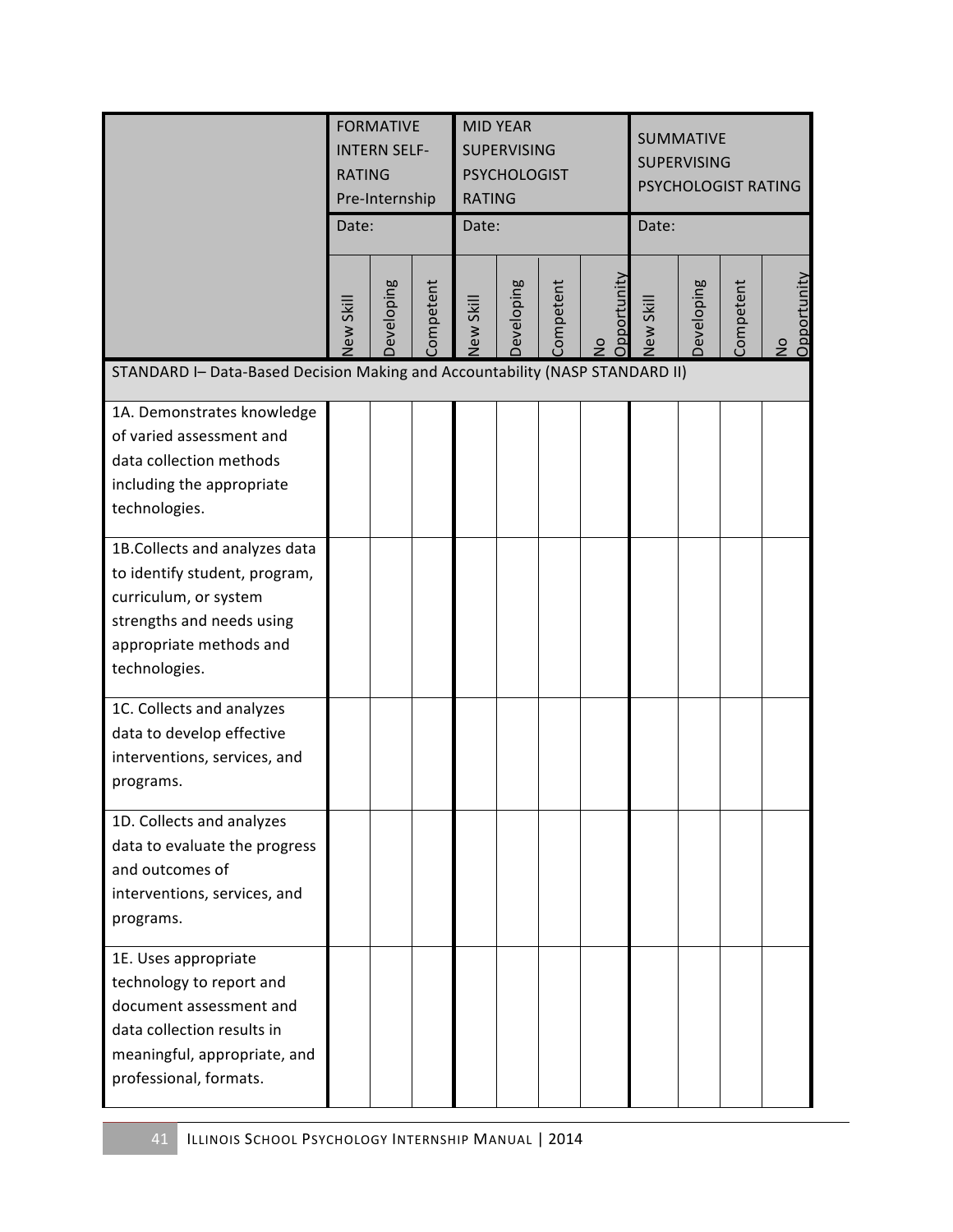|                                                                                                                                                                                       | <b>FORMATIVE</b><br><b>INTERN SELF-</b><br><b>RATING</b><br>Pre-Internship<br>Date: |            |           | <b>RATING</b><br>Date: | <b>MID YEAR</b><br><b>SUPERVISING</b><br><b>PSYCHOLOGIST</b> |           |                   | <b>SUMMATIVE</b><br><b>SUPERVISING</b><br>PSYCHOLOGIST RATING<br>Date: |            |           |                   |
|---------------------------------------------------------------------------------------------------------------------------------------------------------------------------------------|-------------------------------------------------------------------------------------|------------|-----------|------------------------|--------------------------------------------------------------|-----------|-------------------|------------------------------------------------------------------------|------------|-----------|-------------------|
|                                                                                                                                                                                       | New Skill                                                                           | Developing | Competent | New Skill              | Developing                                                   | Competent | No<br>Opportunity | New Skill                                                              | Developing | Competent | No<br>Opportunity |
| 1F. Uses nondiscriminatory<br>evaluation procedures.<br>curricula and other<br>instructional materials.                                                                               |                                                                                     |            |           |                        |                                                              |           |                   |                                                                        |            |           |                   |
| 1G. Follows legal,<br>regulatory, and ethical<br>parameters in data-based<br>decision making and record<br>keeping.                                                                   |                                                                                     |            |           |                        |                                                              |           |                   |                                                                        |            |           |                   |
| STANDARD II - Consultation and Collaboration (NASP STANDARD III)                                                                                                                      |                                                                                     |            |           |                        |                                                              |           |                   |                                                                        |            |           |                   |
| 2A. Uses knowledge and<br>skills in consultation,<br>collaboration and<br>communication to promote<br>effective implementation of<br>services for individuals,<br>groups and systems. |                                                                                     |            |           |                        |                                                              |           |                   |                                                                        |            |           |                   |
| 2B. Participates in<br>collaborative decision making<br>and problem solving with<br>other professionals to<br>achieve student success.                                                |                                                                                     |            |           |                        |                                                              |           |                   |                                                                        |            |           |                   |
| 2C Demonstrates skills to<br>consult, collaborate and<br>communicate with others<br>during intervention design,<br>implementation, and<br>evaluation of services and                  |                                                                                     |            |           |                        |                                                              |           |                   |                                                                        |            |           |                   |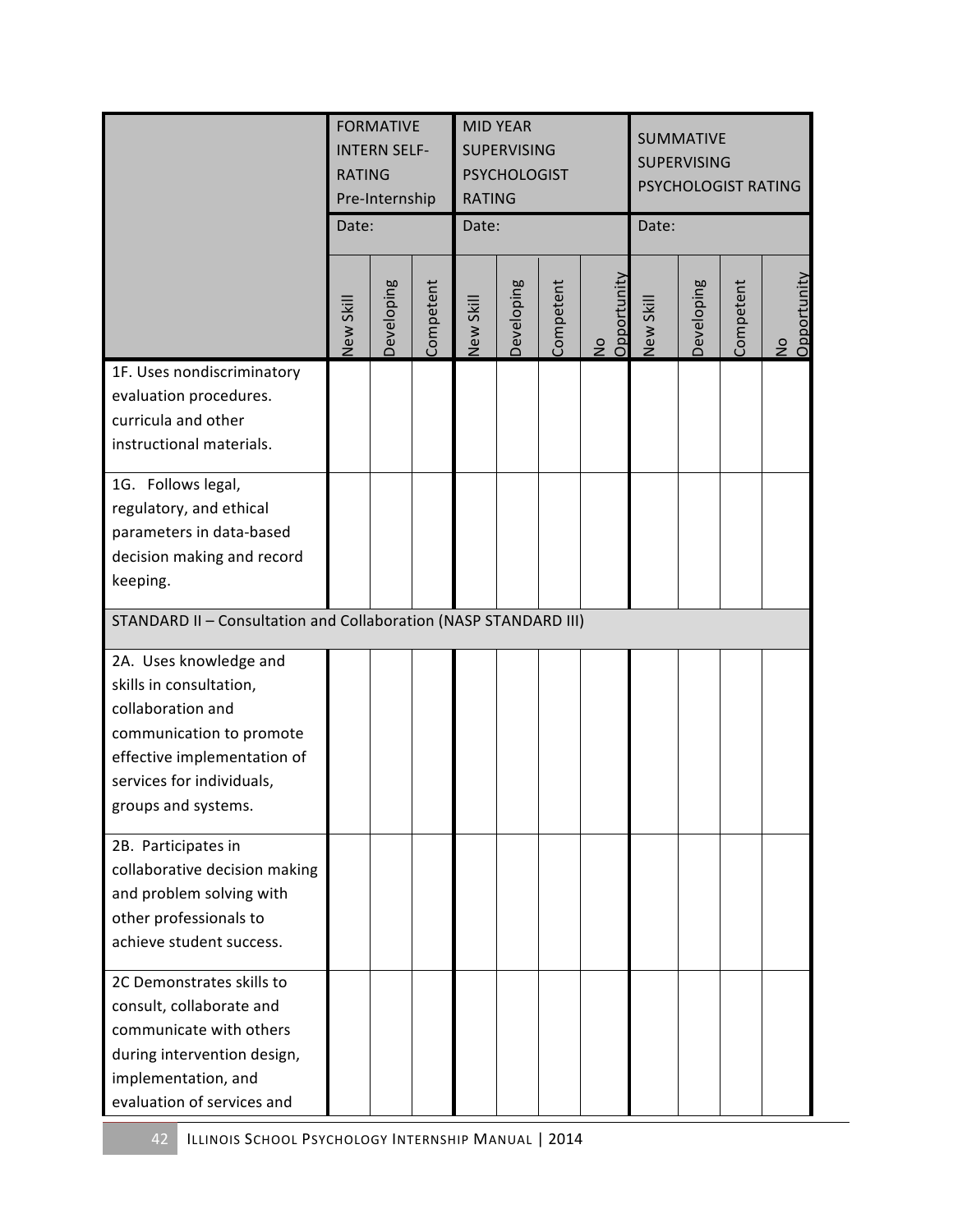|                                                                                                                                                                                                                    | <b>FORMATIVE</b><br><b>INTERN SELF-</b><br><b>RATING</b><br>Pre-Internship<br>Date:    |            |           | <b>RATING</b><br>Date: | <b>MID YEAR</b><br><b>SUPERVISING</b><br><b>PSYCHOLOGIST</b> |           |                   | <b>SUMMATIVE</b><br><b>SUPERVISING</b><br>PSYCHOLOGIST RATING<br>Date: |            |           |                              |
|--------------------------------------------------------------------------------------------------------------------------------------------------------------------------------------------------------------------|----------------------------------------------------------------------------------------|------------|-----------|------------------------|--------------------------------------------------------------|-----------|-------------------|------------------------------------------------------------------------|------------|-----------|------------------------------|
|                                                                                                                                                                                                                    | New Skill                                                                              | Developing | Competent | New Skill              | Developing                                                   | Competent | No<br>Opportunity | New Skill                                                              | Developing | Competent | Opportunity<br>$\frac{1}{2}$ |
| programs                                                                                                                                                                                                           |                                                                                        |            |           |                        |                                                              |           |                   |                                                                        |            |           |                              |
| 2D. Uses technological<br>resources to access, manage,<br>and disseminate information<br>to enhance the consultation<br>process.                                                                                   |                                                                                        |            |           |                        |                                                              |           |                   |                                                                        |            |           |                              |
| STANDARD IV.1)                                                                                                                                                                                                     | STANDARD III -Interventions and Instructional Support to Develop Academic Skills (NASP |            |           |                        |                                                              |           |                   |                                                                        |            |           |                              |
| 3.1A. Uses assessment and<br>data collection methods to<br>develop appropriate<br>academic goals for children<br>with diverse abilities,<br>disabilities, backgrounds,<br>strengths,                               |                                                                                        |            |           |                        |                                                              |           |                   |                                                                        |            |           |                              |
| and needs based on<br>standards established by the<br>State of Illinois and by local<br>districts.                                                                                                                 |                                                                                        |            |           |                        |                                                              |           |                   |                                                                        |            |           |                              |
| 3.1B. Uses assessment results<br>to identify student-learning<br>needs, develop instructional<br>strategies, and contribute to<br>eligibility and IEP planning<br>recommendations.<br>3.1C. Implements services to |                                                                                        |            |           |                        |                                                              |           |                   |                                                                        |            |           |                              |
| achieve academic outcomes                                                                                                                                                                                          |                                                                                        |            |           |                        |                                                              |           |                   |                                                                        |            |           |                              |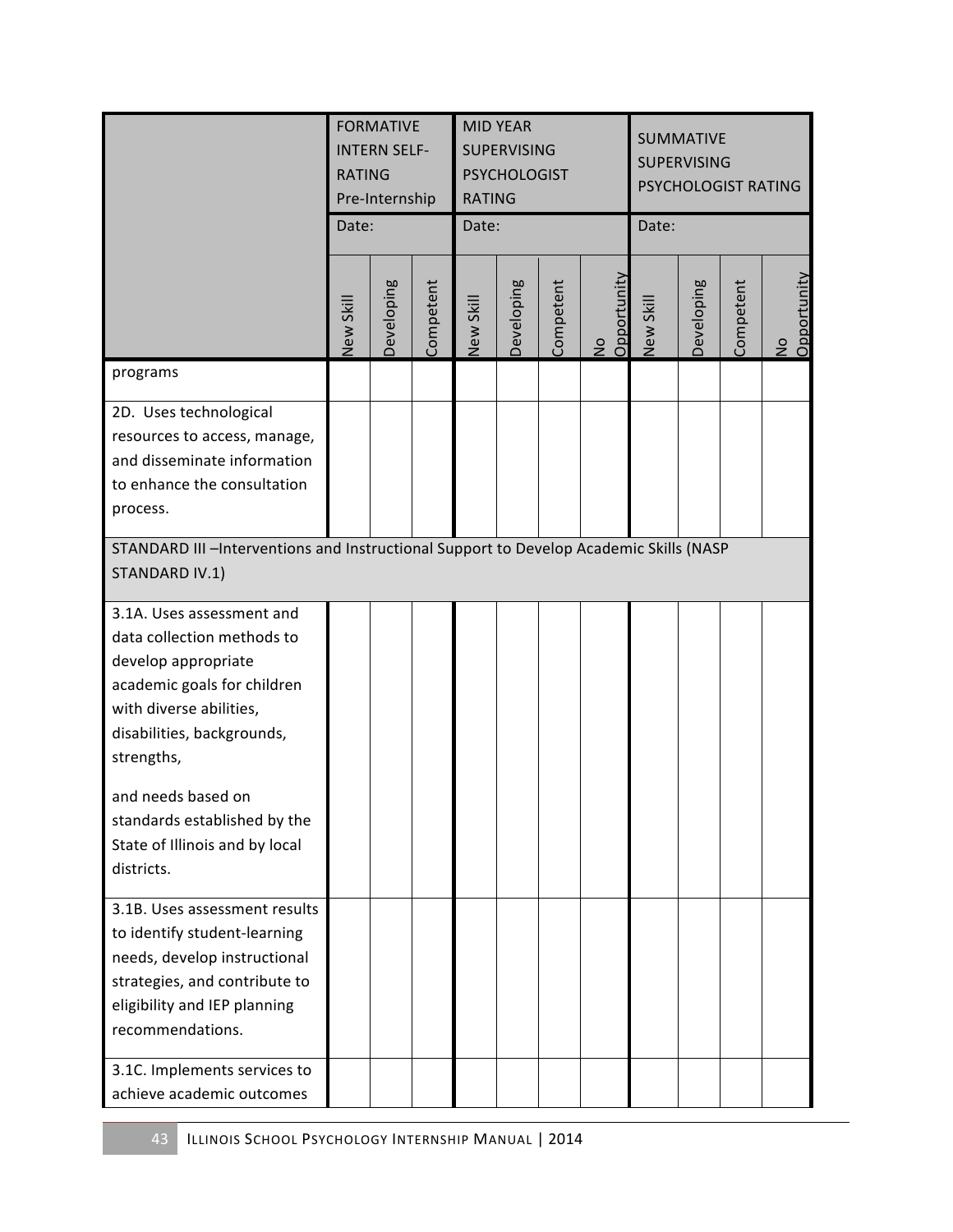|                                                                                                                                                                                                                                                                              | <b>FORMATIVE</b><br><b>INTERN SELF-</b><br><b>RATING</b><br>Pre-Internship<br>Date: |            |           | <b>RATING</b><br>Date: | <b>MID YEAR</b><br><b>SUPERVISING</b><br><b>PSYCHOLOGIST</b> |           |                              | <b>SUMMATIVE</b><br><b>SUPERVISING</b><br>PSYCHOLOGIST RATING<br>Date: |            |           |                   |
|------------------------------------------------------------------------------------------------------------------------------------------------------------------------------------------------------------------------------------------------------------------------------|-------------------------------------------------------------------------------------|------------|-----------|------------------------|--------------------------------------------------------------|-----------|------------------------------|------------------------------------------------------------------------|------------|-----------|-------------------|
|                                                                                                                                                                                                                                                                              | New Skill                                                                           | Developing | Competent | New Skill              | Developing                                                   | Competent | Opportunity<br>$\frac{1}{2}$ | New Skill                                                              | Developing | Competent | No<br>Opportunity |
| through instructional<br>consultation to general and<br>special education teachers.                                                                                                                                                                                          |                                                                                     |            |           |                        |                                                              |           |                              |                                                                        |            |           |                   |
| 3.1D. Uses evidence-based<br>strategies to develop,<br>implement, and evaluate<br>services at the individual,<br>group, and systems levels<br>and to enhance classroom,<br>school, home, and<br>community factors related to<br>children's cognitive and<br>academic skills. |                                                                                     |            |           |                        |                                                              |           |                              |                                                                        |            |           |                   |
| 3.1 E. Uses current<br>technology resources when<br>designing, implementing, and<br>evaluating instructional<br>programs or interventions for<br>children to reach academic<br>goals.                                                                                        |                                                                                     |            |           |                        |                                                              |           |                              |                                                                        |            |           |                   |
| 3.1F. Demonstrates<br>awareness of resources for<br>adaptive/assistive<br>devices/technology for<br>students with special needs<br>to reach academic goals.                                                                                                                  |                                                                                     |            |           |                        |                                                              |           |                              |                                                                        |            |           |                   |
| STANDARD IV - Interventions and Mental Health Services to Develop Social and Life Skills (NASP<br>STANDARD IV.2)                                                                                                                                                             |                                                                                     |            |           |                        |                                                              |           |                              |                                                                        |            |           |                   |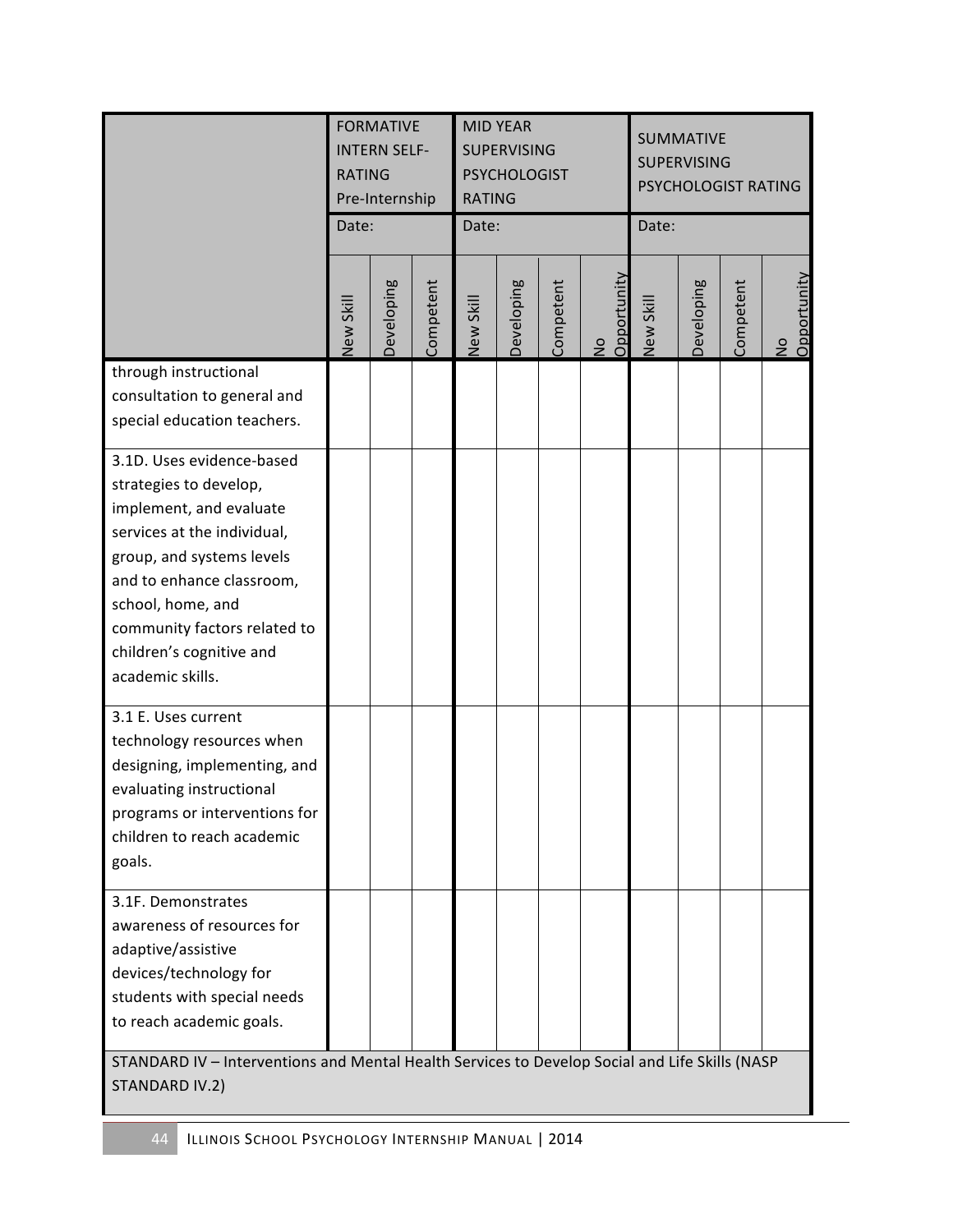|                                                                                                                                                                                                                                                                                                                                   | <b>FORMATIVE</b><br><b>INTERN SELF-</b><br><b>RATING</b><br>Pre-Internship<br>Date: |            |           | <b>RATING</b><br>Date: | <b>MID YEAR</b><br><b>SUPERVISING</b><br><b>PSYCHOLOGIST</b> |           |                             | <b>SUMMATIVE</b><br><b>SUPERVISING</b><br>PSYCHOLOGIST RATING<br>Date: |            |           |                              |
|-----------------------------------------------------------------------------------------------------------------------------------------------------------------------------------------------------------------------------------------------------------------------------------------------------------------------------------|-------------------------------------------------------------------------------------|------------|-----------|------------------------|--------------------------------------------------------------|-----------|-----------------------------|------------------------------------------------------------------------|------------|-----------|------------------------------|
|                                                                                                                                                                                                                                                                                                                                   | New Skill                                                                           | Developing | Competent | New Skill              | Developing                                                   | Competent | Opportunit<br>$\frac{1}{2}$ | New Skill                                                              | Developing | Competent | Opportunity<br>$\frac{1}{2}$ |
| 4.2A. Use assessment and<br>data collection methods to<br>develop appropriate social-<br>emotional, behavioral, and<br>mental health goals for<br>children with diverse<br>abilities, disabilities,<br>backgrounds, strengths, and<br>needs.                                                                                      |                                                                                     |            |           |                        |                                                              |           |                             |                                                                        |            |           |                              |
| 4.2B. Integrates behavioral<br>supports and mental health<br>services with academic and<br>learning goals for children.                                                                                                                                                                                                           |                                                                                     |            |           |                        |                                                              |           |                             |                                                                        |            |           |                              |
| 4.2 C. Uses evidence-based<br>strategies to promote<br>behavior change through the<br>provision of consultation,<br>behavioral assessment and<br>intervention, and counseling<br>services to enhance<br>classroom, school, home, and<br>community factors related to<br>children's mental health,<br>socialization, and learning. |                                                                                     |            |           |                        |                                                              |           |                             |                                                                        |            |           |                              |
| 4.2D. Uses appropriate<br>assessment techniques to<br>monitor and evaluate the<br>performance and progress of<br>students and the                                                                                                                                                                                                 |                                                                                     |            |           |                        |                                                              |           |                             |                                                                        |            |           |                              |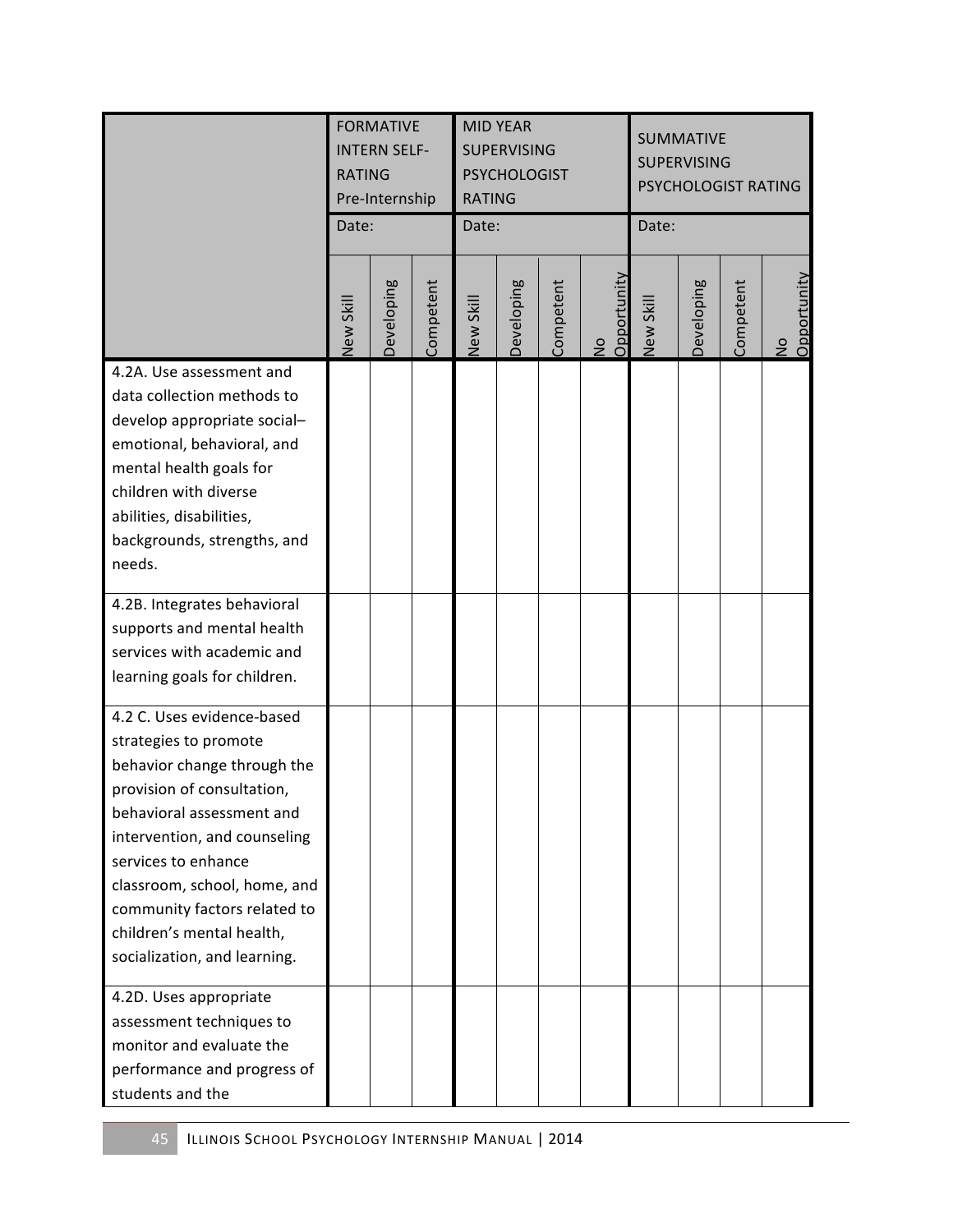|                                                                                                                                                                                                                                | <b>RATING</b><br>Date: | <b>FORMATIVE</b><br><b>INTERN SELF-</b><br>Pre-Internship |           | <b>RATING</b><br>Date: | <b>MID YEAR</b><br><b>SUPERVISING</b><br><b>PSYCHOLOGIST</b> |           |                              | <b>SUMMATIVE</b><br><b>SUPERVISING</b><br>PSYCHOLOGIST RATING<br>Date: |            |           |                   |
|--------------------------------------------------------------------------------------------------------------------------------------------------------------------------------------------------------------------------------|------------------------|-----------------------------------------------------------|-----------|------------------------|--------------------------------------------------------------|-----------|------------------------------|------------------------------------------------------------------------|------------|-----------|-------------------|
|                                                                                                                                                                                                                                | New Skill              | Developing                                                | Competent | New Skill              | Developing                                                   | Competent | Opportunity<br>$\frac{1}{2}$ | New Skill                                                              | Developing | Competent | No<br>Opportunity |
| effectiveness of mental<br>health programs in reaching<br>social-emotional/behavioral<br>goals.                                                                                                                                |                        |                                                           |           |                        |                                                              |           |                              |                                                                        |            |           |                   |
| 4.2E. Facilitates the<br>implementation of strategies<br>to improve instructional<br>environments, and<br>maximizes students'<br>academic learning time.                                                                       |                        |                                                           |           |                        |                                                              |           |                              |                                                                        |            |           |                   |
| 4.2F. Develops intervention<br>programs to facilitate<br>successful transitions of<br>students from one<br>environment to another (e.g.,<br>program to program, early<br>childhood to school, school<br>to work).              |                        |                                                           |           |                        |                                                              |           |                              |                                                                        |            |           |                   |
| 4.2G. Uses current<br>technology resources when<br>designing, implementing, and<br>evaluating instructional<br>programs or interventions for<br>children to reach social-<br>emotional/behavioral goals.<br>4.2H. Demonstrates |                        |                                                           |           |                        |                                                              |           |                              |                                                                        |            |           |                   |
| awareness of resources for<br>adaptive/assistive                                                                                                                                                                               |                        |                                                           |           |                        |                                                              |           |                              |                                                                        |            |           |                   |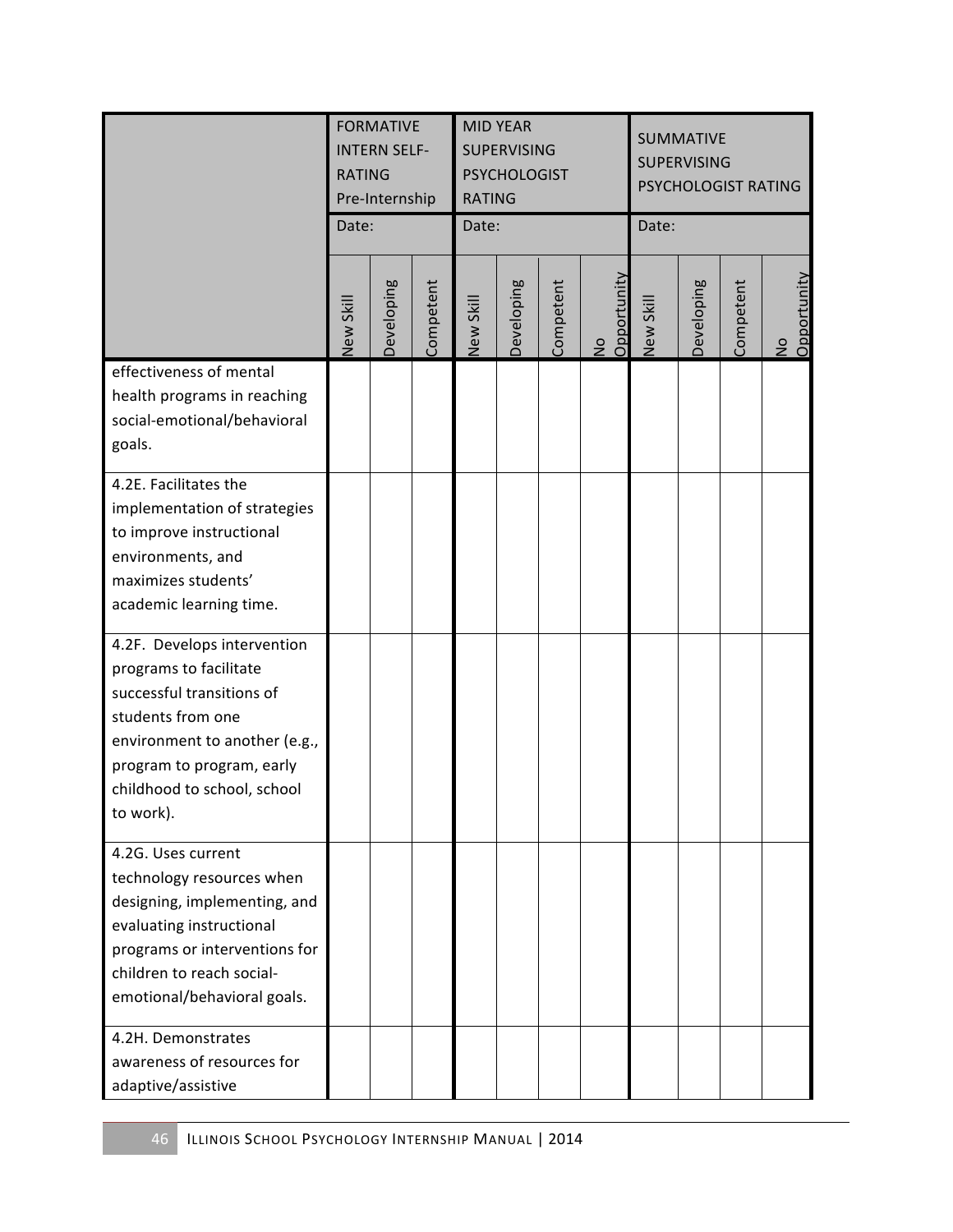|                                                                            | <b>FORMATIVE</b><br><b>INTERN SELF-</b><br><b>RATING</b><br>Pre-Internship<br>Date: |            |           | <b>RATING</b><br>Date: | <b>MID YEAR</b><br><b>SUPERVISING</b><br><b>PSYCHOLOGIST</b> |           |                               | <b>SUMMATIVE</b><br><b>SUPERVISING</b><br>PSYCHOLOGIST RATING<br>Date: |            |           |                            |
|----------------------------------------------------------------------------|-------------------------------------------------------------------------------------|------------|-----------|------------------------|--------------------------------------------------------------|-----------|-------------------------------|------------------------------------------------------------------------|------------|-----------|----------------------------|
|                                                                            | New Skill                                                                           | Developing | Competent | New Skill              | Developing                                                   | Competent | Opportunity<br>$\overline{z}$ | New Skill                                                              | Developing | Competent | Opportunity<br>$rac{1}{2}$ |
| devices/technology for<br>students with special needs                      |                                                                                     |            |           |                        |                                                              |           |                               |                                                                        |            |           |                            |
| to reach social-                                                           |                                                                                     |            |           |                        |                                                              |           |                               |                                                                        |            |           |                            |
| emotional/behavioral goals.                                                |                                                                                     |            |           |                        |                                                              |           |                               |                                                                        |            |           |                            |
| STANDARD V - School-Wide Practices to Promote Learning (NASP STANDARD V.1) |                                                                                     |            |           |                        |                                                              |           |                               |                                                                        |            |           |                            |
| 5.1A. Demonstrates                                                         |                                                                                     |            |           |                        |                                                              |           |                               |                                                                        |            |           |                            |
| knowledge of school and                                                    |                                                                                     |            |           |                        |                                                              |           |                               |                                                                        |            |           |                            |
| systems structure,                                                         |                                                                                     |            |           |                        |                                                              |           |                               |                                                                        |            |           |                            |
| organization, and theory                                                   |                                                                                     |            |           |                        |                                                              |           |                               |                                                                        |            |           |                            |
| including general and special                                              |                                                                                     |            |           |                        |                                                              |           |                               |                                                                        |            |           |                            |
| education.                                                                 |                                                                                     |            |           |                        |                                                              |           |                               |                                                                        |            |           |                            |
| 5.1B. Demonstrate                                                          |                                                                                     |            |           |                        |                                                              |           |                               |                                                                        |            |           |                            |
| knowledge of evidence-based                                                |                                                                                     |            |           |                        |                                                              |           |                               |                                                                        |            |           |                            |
| practices that promote                                                     |                                                                                     |            |           |                        |                                                              |           |                               |                                                                        |            |           |                            |
| academic outcomes,                                                         |                                                                                     |            |           |                        |                                                              |           |                               |                                                                        |            |           |                            |
| learning, social development,                                              |                                                                                     |            |           |                        |                                                              |           |                               |                                                                        |            |           |                            |
| and mental health school-                                                  |                                                                                     |            |           |                        |                                                              |           |                               |                                                                        |            |           |                            |
| wide.                                                                      |                                                                                     |            |           |                        |                                                              |           |                               |                                                                        |            |           |                            |
| 5.1C. Uses technology-based                                                |                                                                                     |            |           |                        |                                                              |           |                               |                                                                        |            |           |                            |
| tools to manage school or                                                  |                                                                                     |            |           |                        |                                                              |           |                               |                                                                        |            |           |                            |
| system-wide functioning                                                    |                                                                                     |            |           |                        |                                                              |           |                               |                                                                        |            |           |                            |
| including data collection,                                                 |                                                                                     |            |           |                        |                                                              |           |                               |                                                                        |            |           |                            |
| analysis, reporting, and                                                   |                                                                                     |            |           |                        |                                                              |           |                               |                                                                        |            |           |                            |
| presenting effectively and<br>efficiently.                                 |                                                                                     |            |           |                        |                                                              |           |                               |                                                                        |            |           |                            |
|                                                                            |                                                                                     |            |           |                        |                                                              |           |                               |                                                                        |            |           |                            |
| 5.1D. Demonstrates skills in                                               |                                                                                     |            |           |                        |                                                              |           |                               |                                                                        |            |           |                            |
| developing and                                                             |                                                                                     |            |           |                        |                                                              |           |                               |                                                                        |            |           |                            |
| implementing practices and                                                 |                                                                                     |            |           |                        |                                                              |           |                               |                                                                        |            |           |                            |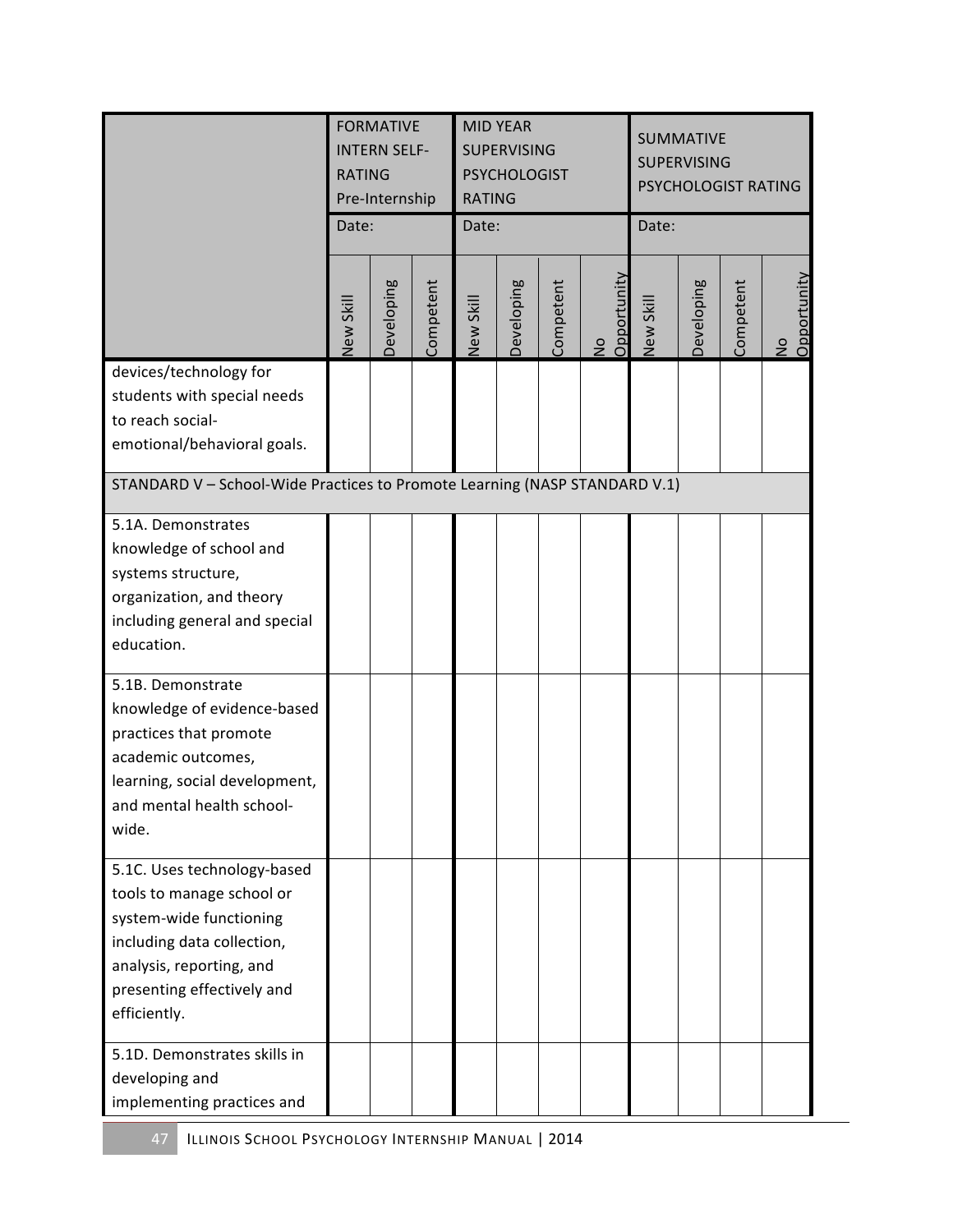|                                                                                                                                                           | <b>FORMATIVE</b><br><b>INTERN SELF-</b><br><b>RATING</b><br>Pre-Internship<br>Date: |            |           | <b>RATING</b><br>Date: | <b>MID YEAR</b><br><b>SUPERVISING</b><br><b>PSYCHOLOGIST</b> |           |                               | <b>SUMMATIVE</b><br><b>SUPERVISING</b><br>PSYCHOLOGIST RATING<br>Date: |            |           |                              |
|-----------------------------------------------------------------------------------------------------------------------------------------------------------|-------------------------------------------------------------------------------------|------------|-----------|------------------------|--------------------------------------------------------------|-----------|-------------------------------|------------------------------------------------------------------------|------------|-----------|------------------------------|
|                                                                                                                                                           | New Skill                                                                           | Developing | Competent | New Skill              | Developing                                                   | Competent | Opportunity<br>$\overline{a}$ | New Skill                                                              | Developing | Competent | Opportunity<br>$\frac{1}{2}$ |
| strategies that result in<br>effective and supportive<br>learning environments for<br>children and others.                                                |                                                                                     |            |           |                        |                                                              |           |                               |                                                                        |            |           |                              |
| 5.1E. Demonstrates<br>understanding of school<br>policies, regulations, services,<br>and accountability systems<br>for effective school-wide<br>services. |                                                                                     |            |           |                        |                                                              |           |                               |                                                                        |            |           |                              |
| STANDARD VI - Preventive and Responsive Services (NASP STANDARD V.2)                                                                                      |                                                                                     |            |           |                        |                                                              |           |                               |                                                                        |            |           |                              |
| 6.2A. Demonstrates<br>knowledge of principles and<br>research related to<br>protective and risk factors in<br>learning and mental health.                 |                                                                                     |            |           |                        |                                                              |           |                               |                                                                        |            |           |                              |
| 6.2B. Demonstrate skills in<br>multi-tiered early<br>intervention and prevention<br>support systems.                                                      |                                                                                     |            |           |                        |                                                              |           |                               |                                                                        |            |           |                              |
| 6.2C. Demonstrates skills in<br>evidence-based crisis<br>response strategies.                                                                             |                                                                                     |            |           |                        |                                                              |           |                               |                                                                        |            |           |                              |
| 6.2D. Collaborates to<br>promote services that<br>enhance learning, mental<br>health, safety, and physical                                                |                                                                                     |            |           |                        |                                                              |           |                               |                                                                        |            |           |                              |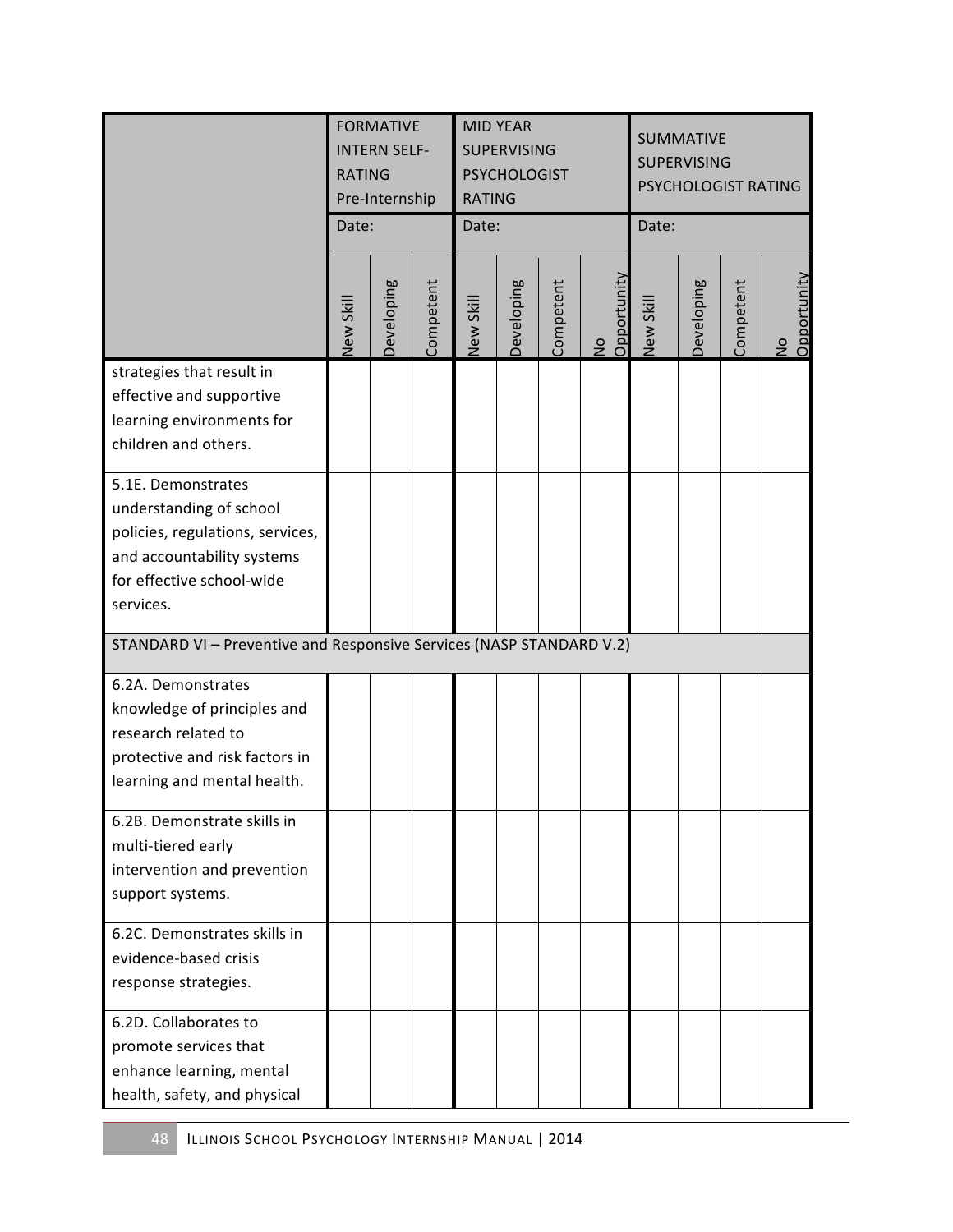|                                                                                                                                                                                                                                        | <b>FORMATIVE</b><br><b>INTERN SELF-</b><br><b>RATING</b><br>Pre-Internship<br>Date: |            |           | <b>RATING</b><br>Date: | <b>MID YEAR</b><br><b>SUPERVISING</b><br><b>PSYCHOLOGIST</b> |           |                   | <b>SUMMATIVE</b><br><b>SUPERVISING</b><br>PSYCHOLOGIST RATING<br>Date: |            |           |                              |
|----------------------------------------------------------------------------------------------------------------------------------------------------------------------------------------------------------------------------------------|-------------------------------------------------------------------------------------|------------|-----------|------------------------|--------------------------------------------------------------|-----------|-------------------|------------------------------------------------------------------------|------------|-----------|------------------------------|
|                                                                                                                                                                                                                                        | New Skill                                                                           | Developing | Competent | New Skill              | Developing                                                   | Competent | No<br>Opportunity | New Skill                                                              | Developing | Competent | Opportunity<br>$\frac{1}{2}$ |
| well-being.                                                                                                                                                                                                                            |                                                                                     |            |           |                        |                                                              |           |                   |                                                                        |            |           |                              |
| 6.2E. Promotes protective<br>and adaptive factors to<br>promote well-being in<br>collaboration with other<br>service providers.                                                                                                        |                                                                                     |            |           |                        |                                                              |           |                   |                                                                        |            |           |                              |
| 6.2F. Demonstrates<br>knowledge of effective crisis<br>preparation, response and<br>recovery.                                                                                                                                          |                                                                                     |            |           |                        |                                                              |           |                   |                                                                        |            |           |                              |
| STANDARD VII-Direct and Indirect Services-Family-School Collaboration (NASP STANDARD VI)                                                                                                                                               |                                                                                     |            |           |                        |                                                              |           |                   |                                                                        |            |           |                              |
| 7A. Identifies diverse cultural<br>issues, situations, contexts,<br>and other factors that have<br>an impact on family-school<br>interactions and addresses<br>these factors when<br>developing and providing<br>services for families |                                                                                     |            |           |                        |                                                              |           |                   |                                                                        |            |           |                              |
| 7B. Designs, implements,<br>monitors, and evaluates<br>programs that assist parents<br>with promoting positive<br>academic and social-<br>behavioral outcomes for their<br>children and parental issues<br>and concerns.               |                                                                                     |            |           |                        |                                                              |           |                   |                                                                        |            |           |                              |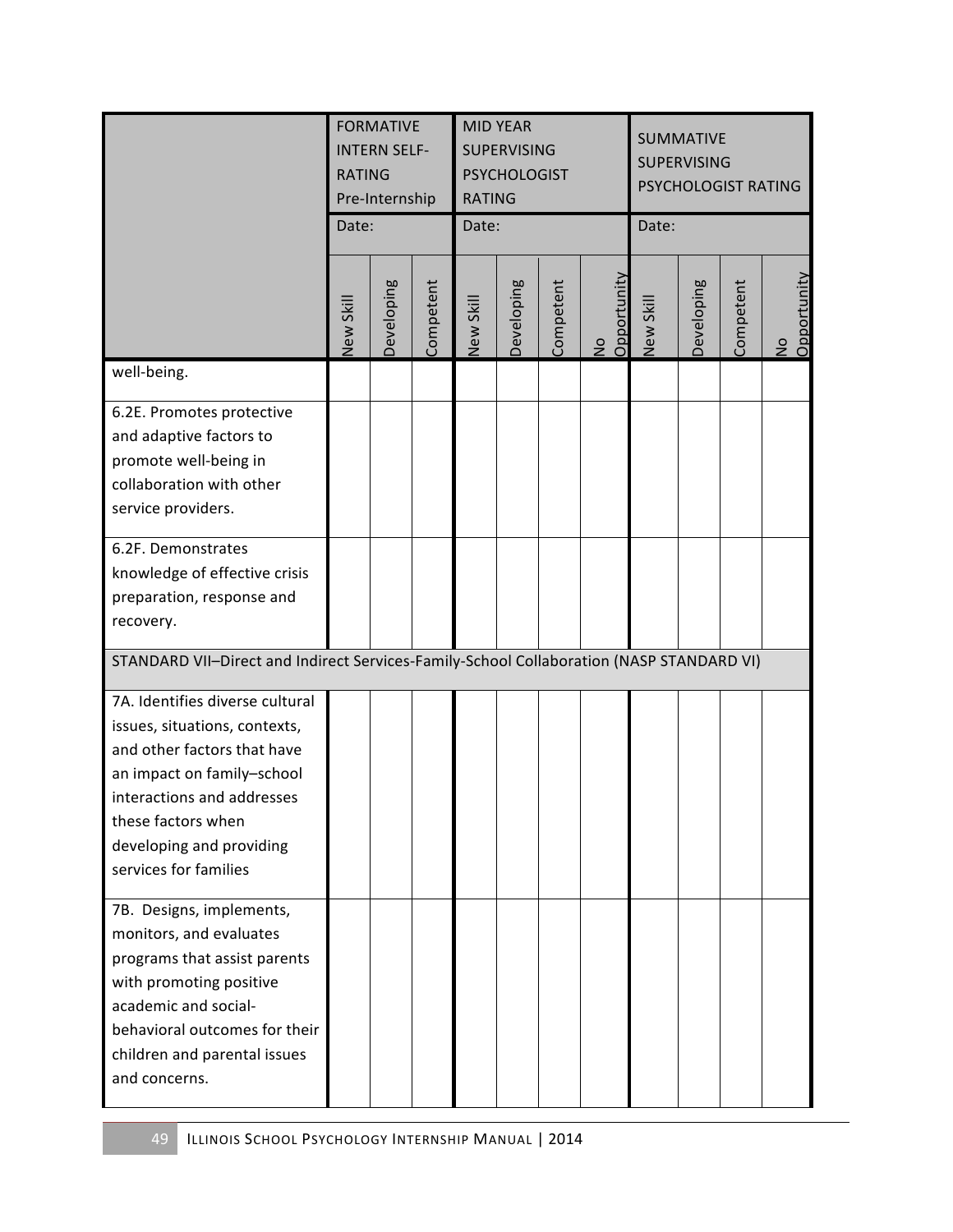|                                                                                                                                                                                                                                                                   | <b>FORMATIVE</b><br><b>INTERN SELF-</b><br><b>RATING</b><br>Pre-Internship<br>Date: |            |           | <b>RATING</b><br>Date: | <b>MID YEAR</b><br><b>SUPERVISING</b><br><b>PSYCHOLOGIST</b> |           |                   | Date:     | <b>SUMMATIVE</b><br><b>SUPERVISING</b><br>PSYCHOLOGIST RATING |           |                   |
|-------------------------------------------------------------------------------------------------------------------------------------------------------------------------------------------------------------------------------------------------------------------|-------------------------------------------------------------------------------------|------------|-----------|------------------------|--------------------------------------------------------------|-----------|-------------------|-----------|---------------------------------------------------------------|-----------|-------------------|
|                                                                                                                                                                                                                                                                   | New Skill                                                                           | Developing | Competent | New Skill              | Developing                                                   | Competent | No<br>Opportunity | New Skill | Developing                                                    | Competent | No<br>Opportunity |
| 7C. Designs and implements<br>evidence-based practices and<br>policies that facilitate family-<br>school partnerships and<br>interactions with community<br>agencies to enhance<br>academic, learning, social,<br>and mental health outcomes<br>for all children. |                                                                                     |            |           |                        |                                                              |           |                   |           |                                                               |           |                   |
| 7D. Maintains useful and<br>accurate records and<br>communicates information<br>responsibly to<br>families/guardians, students,<br>colleagues, and community<br>as appropriate.                                                                                   |                                                                                     |            |           |                        |                                                              |           |                   |           |                                                               |           |                   |
| 7E. Utilizes technology<br>appropriate for identifying<br>potential programs,<br>monitoring, and evaluating<br>outcomes related to effective<br>family-school collaboration.                                                                                      |                                                                                     |            |           |                        |                                                              |           |                   |           |                                                               |           |                   |
| STANDARD VIII-Diversity in Development and Learning (NASP STANDARD VII)<br>8A. Recognizes the subtle<br>racial, class, gender, cultural,<br>and other biases and the<br>ways in which these biases<br>influence decision making,                                  |                                                                                     |            |           |                        |                                                              |           |                   |           |                                                               |           |                   |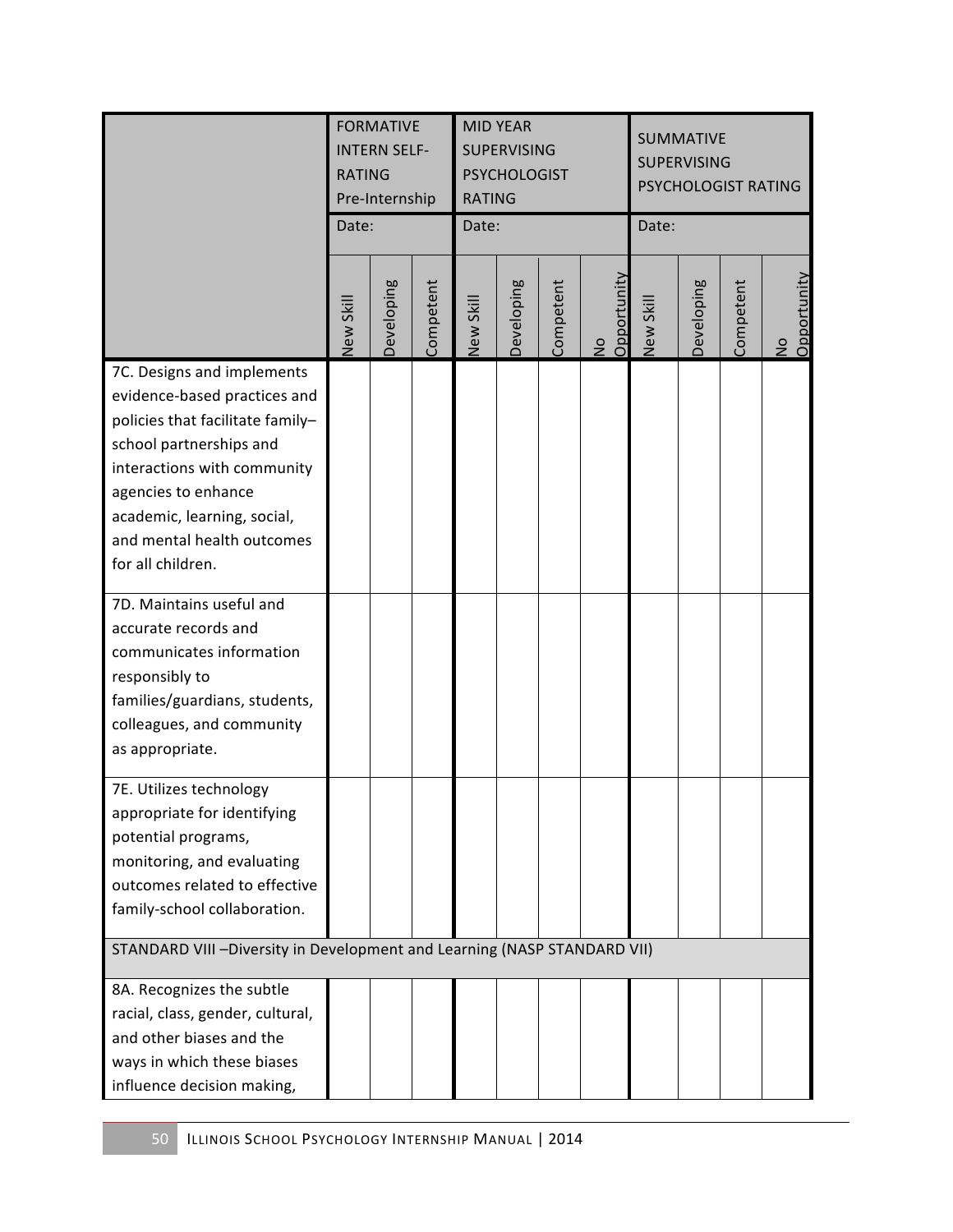|                                                                                                                                                                                                                                                                                                                                                                                                                                                                     | <b>FORMATIVE</b><br><b>INTERN SELF-</b><br><b>RATING</b><br>Pre-Internship<br>Date: |            |           | <b>MID YEAR</b><br><b>SUPERVISING</b><br><b>PSYCHOLOGIST</b><br><b>RATING</b><br>Date: |            |           |                            | <b>SUMMATIVE</b><br><b>SUPERVISING</b><br>PSYCHOLOGIST RATING<br>Date: |            |           |                   |
|---------------------------------------------------------------------------------------------------------------------------------------------------------------------------------------------------------------------------------------------------------------------------------------------------------------------------------------------------------------------------------------------------------------------------------------------------------------------|-------------------------------------------------------------------------------------|------------|-----------|----------------------------------------------------------------------------------------|------------|-----------|----------------------------|------------------------------------------------------------------------|------------|-----------|-------------------|
|                                                                                                                                                                                                                                                                                                                                                                                                                                                                     | New Skill                                                                           | Developing | Competent | New Skill                                                                              | Developing | Competent | Opportunity<br>$rac{1}{2}$ | New Skill                                                              | Developing | Competent | No<br>Opportunity |
| instruction, behavior, and<br>long-term outcomes for<br>students by demonstrating<br>sensitivity and respect for<br>cultural diversity and using<br>skills needed to work with<br>families, students, and staff<br>with diverse characteristics.                                                                                                                                                                                                                    |                                                                                     |            |           |                                                                                        |            |           |                            |                                                                        |            |           |                   |
| 8B. Promotes practices that<br>help students and families of<br>all backgrounds feel welcome<br>and appreciated and<br>individual differences<br>including but not limited to<br>gender equality and non-sex<br>role stereotyping are<br>respected in the school and<br>community by<br>acknowledging, supporting,<br>and integrating the activities<br>and talents of all students<br>into instructional programs,<br>learning communities, and<br>other settings. |                                                                                     |            |           |                                                                                        |            |           |                            |                                                                        |            |           |                   |
| 8C. Develops strategies to<br>promote an understanding of<br>the role of cultural barriers<br>on educational outcomes and<br>uses strategies to mediate<br>cross-cultural conflicts and to                                                                                                                                                                                                                                                                          |                                                                                     |            |           |                                                                                        |            |           |                            |                                                                        |            |           |                   |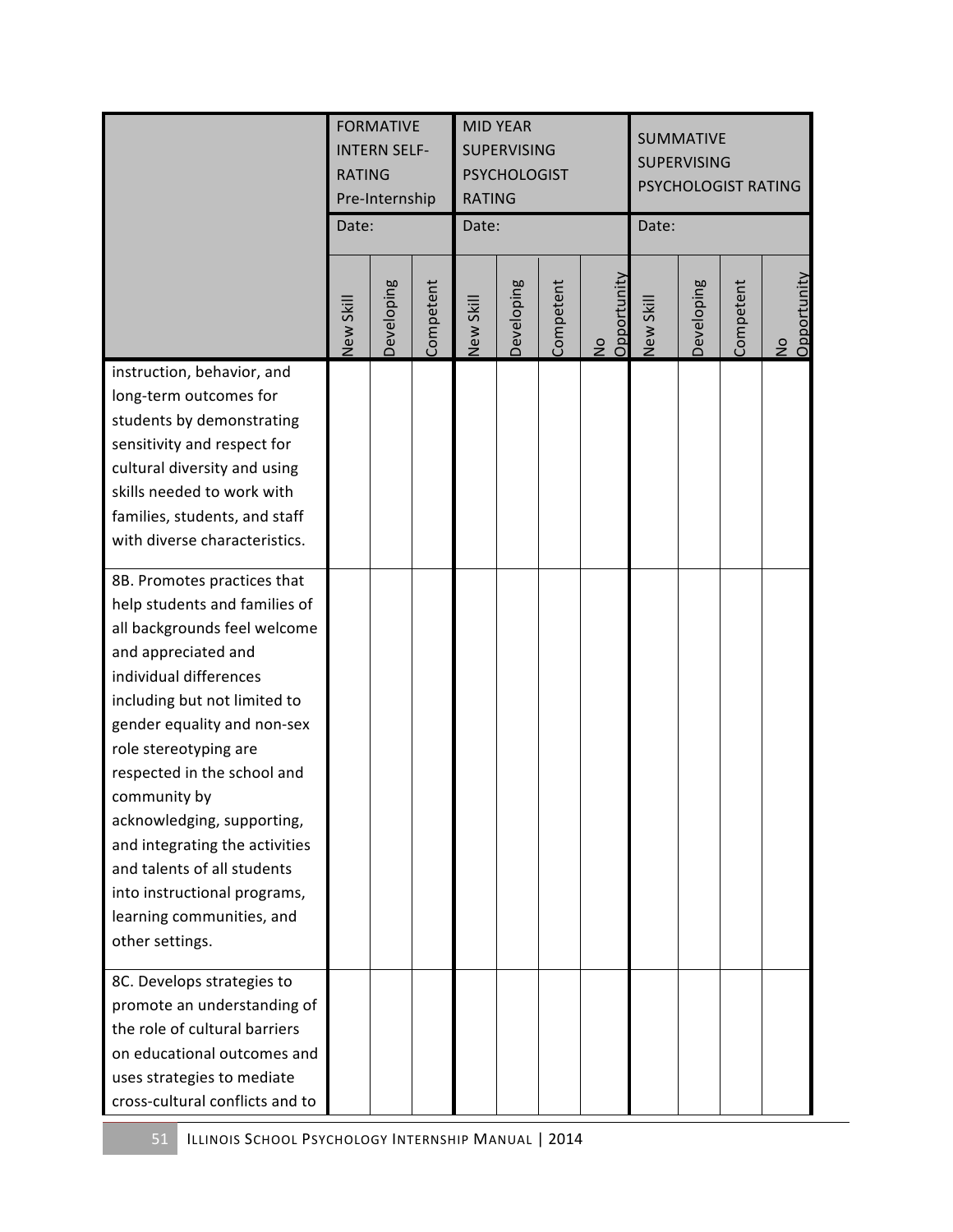|                                                                                                                                                                                                                                                                                                                                                                                                                                                     | <b>FORMATIVE</b><br><b>INTERN SELF-</b><br><b>RATING</b><br>Pre-Internship<br>Date: |            |           | <b>RATING</b><br>Date: | <b>MID YEAR</b><br><b>SUPERVISING</b><br><b>PSYCHOLOGIST</b> |           |                              | Date:            | <b>SUMMATIVE</b><br><b>SUPERVISING</b><br>PSYCHOLOGIST RATING<br>Competent<br>Developing<br>$\frac{1}{2}$ |             |  |
|-----------------------------------------------------------------------------------------------------------------------------------------------------------------------------------------------------------------------------------------------------------------------------------------------------------------------------------------------------------------------------------------------------------------------------------------------------|-------------------------------------------------------------------------------------|------------|-----------|------------------------|--------------------------------------------------------------|-----------|------------------------------|------------------|-----------------------------------------------------------------------------------------------------------|-------------|--|
|                                                                                                                                                                                                                                                                                                                                                                                                                                                     | New Skill                                                                           | Developing | Competent | New Skill              | Developing                                                   | Competent | Opportunity<br>$\frac{1}{2}$ | <b>New Skill</b> |                                                                                                           | Opportunity |  |
| teach interpersonal skills.                                                                                                                                                                                                                                                                                                                                                                                                                         |                                                                                     |            |           |                        |                                                              |           |                              |                  |                                                                                                           |             |  |
| 8D. Recognizes that<br>experiential and linguistic<br>differences can result in<br>learning difficulties and<br>apparent disabilities for<br>students.                                                                                                                                                                                                                                                                                              |                                                                                     |            |           |                        |                                                              |           |                              |                  |                                                                                                           |             |  |
| 8E. Incorporates information<br>about students, families,<br>cultures, communities,<br>primary and secondary<br>language learning and the<br>effects of second language<br>learning when designing<br>assessments and evaluations<br>of progress and designs<br>assessments and intervention<br>strategies appropriate to<br>each student's gender,<br>culture, stage of<br>development, learning style,<br>exceptionality, strengths and<br>needs. |                                                                                     |            |           |                        |                                                              |           |                              |                  |                                                                                                           |             |  |
| 8F. Develops academic and<br>social/behavioral<br>interventions that reflect<br>knowledge and<br>understanding of students'<br>and families' culture,                                                                                                                                                                                                                                                                                               |                                                                                     |            |           |                        |                                                              |           |                              |                  |                                                                                                           |             |  |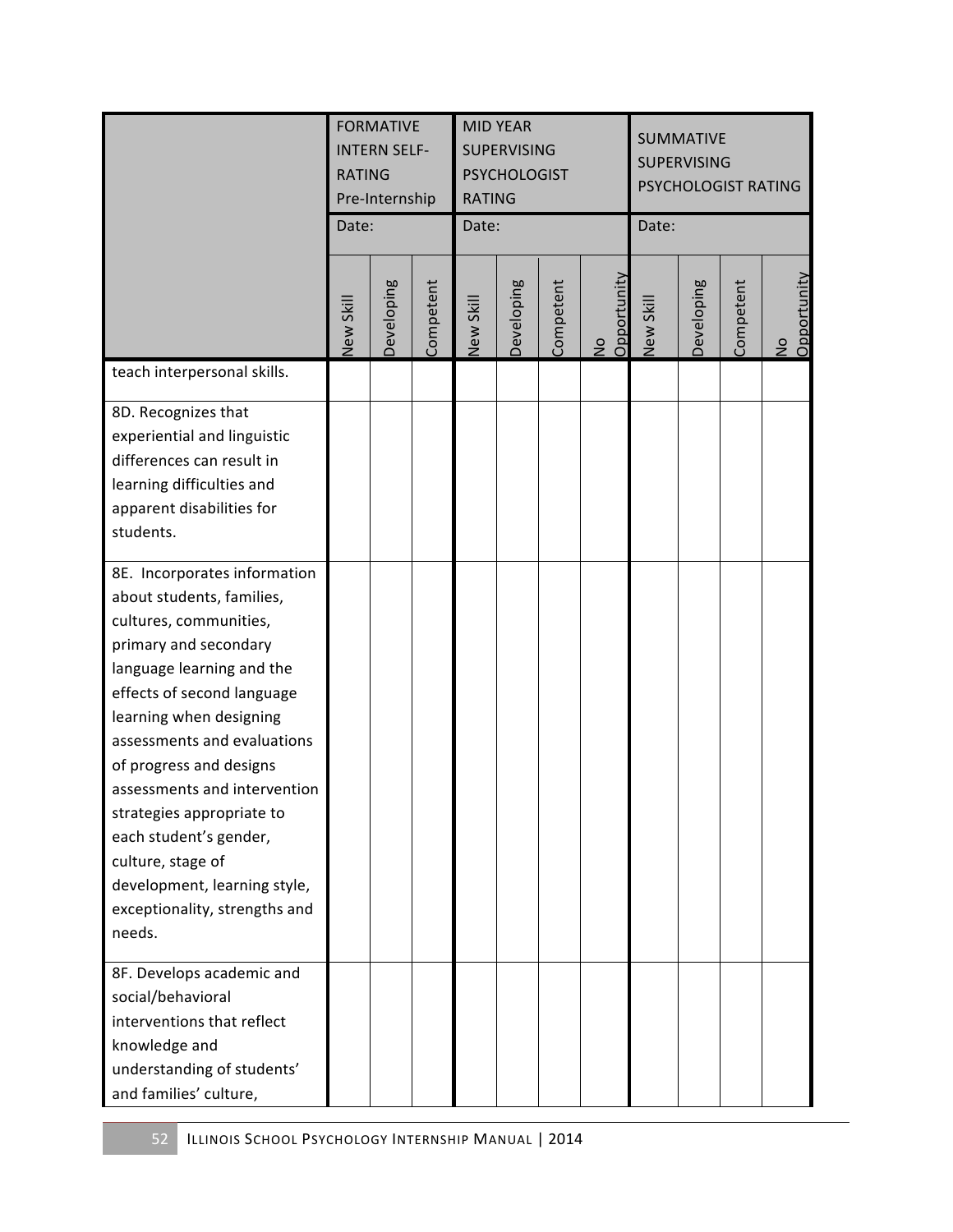|                                                                                                                                                                           | <b>FORMATIVE</b><br><b>INTERN SELF-</b><br><b>RATING</b><br>Pre-Internship<br>Date: |            |           | <b>RATING</b><br>Date: | <b>MID YEAR</b><br><b>SUPERVISING</b><br><b>PSYCHOLOGIST</b> |           |                              | Date:     | <b>SUMMATIVE</b><br><b>SUPERVISING</b><br>PSYCHOLOGIST RATING |           |                              |
|---------------------------------------------------------------------------------------------------------------------------------------------------------------------------|-------------------------------------------------------------------------------------|------------|-----------|------------------------|--------------------------------------------------------------|-----------|------------------------------|-----------|---------------------------------------------------------------|-----------|------------------------------|
|                                                                                                                                                                           | New Skill                                                                           | Developing | Competent | New Skill              | Developing                                                   | Competent | Opportunity<br>$\frac{1}{2}$ | New Skill | Developing                                                    | Competent | Opportunity<br>$\frac{1}{2}$ |
| background, second language<br>learning and individual<br>learning characteristics.                                                                                       |                                                                                     |            |           |                        |                                                              |           |                              |           |                                                               |           |                              |
| 8G. Identifies when and how<br>to access and/or make<br>referrals for additional<br>services or community<br>resources to assist students<br>with diverse learning needs. |                                                                                     |            |           |                        |                                                              |           |                              |           |                                                               |           |                              |
| 8H. Participates in<br>professional continuing<br>education to minimize biases<br>and to enhance training and<br>expertise.                                               |                                                                                     |            |           |                        |                                                              |           |                              |           |                                                               |           |                              |
| STANDARD IX - Research and Program Evaluation (NASP STANDARD VIII.1                                                                                                       |                                                                                     |            |           |                        |                                                              |           |                              |           |                                                               |           |                              |
| 9.1A Demonstrates<br>knowledge of research<br>design, statistics,<br>measurement, data<br>collection and analysis<br>techniques.                                          |                                                                                     |            |           |                        |                                                              |           |                              |           |                                                               |           |                              |
| 9.1B Demonstrates skills to<br>apply research in service<br>delivery                                                                                                      |                                                                                     |            |           |                        |                                                              |           |                              |           |                                                               |           |                              |
| 9.1C. Uses various techniques<br>and technology resources for<br>data collection,                                                                                         |                                                                                     |            |           |                        |                                                              |           |                              |           |                                                               |           |                              |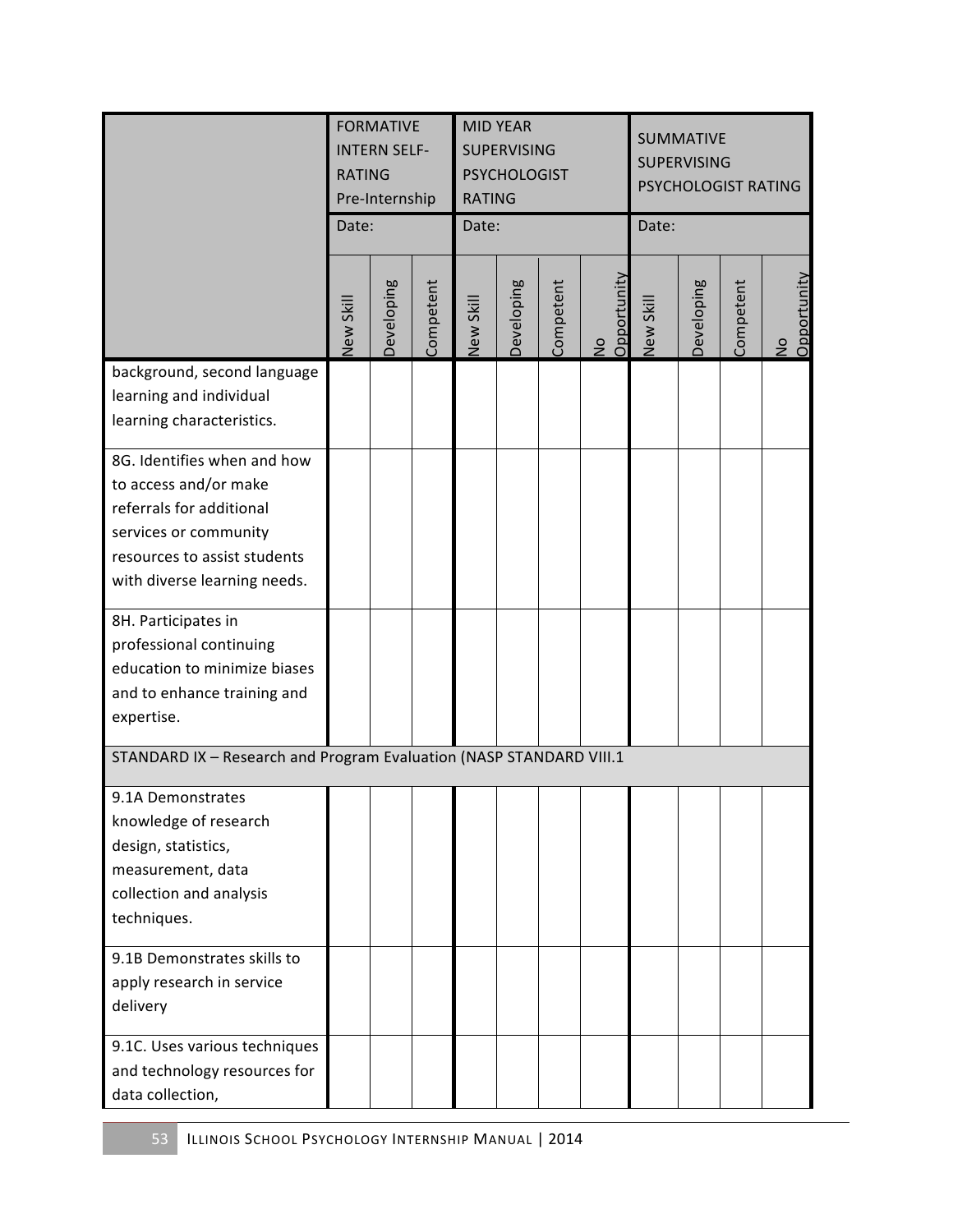|                                                                                                                                                                                                                                                                                                                                                     | <b>FORMATIVE</b><br><b>INTERN SELF-</b><br><b>RATING</b><br>Pre-Internship<br>Date: |            |           | <b>RATING</b><br>Date: | <b>MID YEAR</b><br><b>SUPERVISING</b><br><b>PSYCHOLOGIST</b> |           |                   | Date:     | <b>SUMMATIVE</b><br><b>SUPERVISING</b><br>PSYCHOLOGIST RATING |           |                   |
|-----------------------------------------------------------------------------------------------------------------------------------------------------------------------------------------------------------------------------------------------------------------------------------------------------------------------------------------------------|-------------------------------------------------------------------------------------|------------|-----------|------------------------|--------------------------------------------------------------|-----------|-------------------|-----------|---------------------------------------------------------------|-----------|-------------------|
|                                                                                                                                                                                                                                                                                                                                                     | New Skill                                                                           | Developing | Competent | New Skill              | Developing                                                   | Competent | No<br>Opportunity | New Skill | Developing                                                    | Competent | No<br>Opportunity |
| measurement, analysis and<br>program evaluation to<br>support effective practices at<br>the individual, group, and<br>systems levels.                                                                                                                                                                                                               |                                                                                     |            |           |                        |                                                              |           |                   |           |                                                               |           |                   |
| 9.1D. Uses technology (e.g.,<br>Digital media internet, e-<br>mail, interactive video,<br>distance learning) to acquire<br>and or disseminate<br>information and current<br>research findings.                                                                                                                                                      |                                                                                     |            |           |                        |                                                              |           |                   |           |                                                               |           |                   |
| 9.1E. Uses technology in<br>collaborating and conducting<br>research.                                                                                                                                                                                                                                                                               |                                                                                     |            |           |                        |                                                              |           |                   |           |                                                               |           |                   |
| STANDARD X-Legal, Ethical, and Professional Practice (NASP STANDARD VIII.2)                                                                                                                                                                                                                                                                         |                                                                                     |            |           |                        |                                                              |           |                   |           |                                                               |           |                   |
| 10.2A. Provides school<br>psychological services<br>(assessment, consultation,<br>intervention and general<br>professional practice)<br>consistent with prevailing<br>legal, ethical (APA and NASP),<br>and professional standards<br>(e.g., NASP Guidelines for the<br>Provision of School<br>Psychological Services) and<br>participates in legal |                                                                                     |            |           |                        |                                                              |           |                   |           |                                                               |           |                   |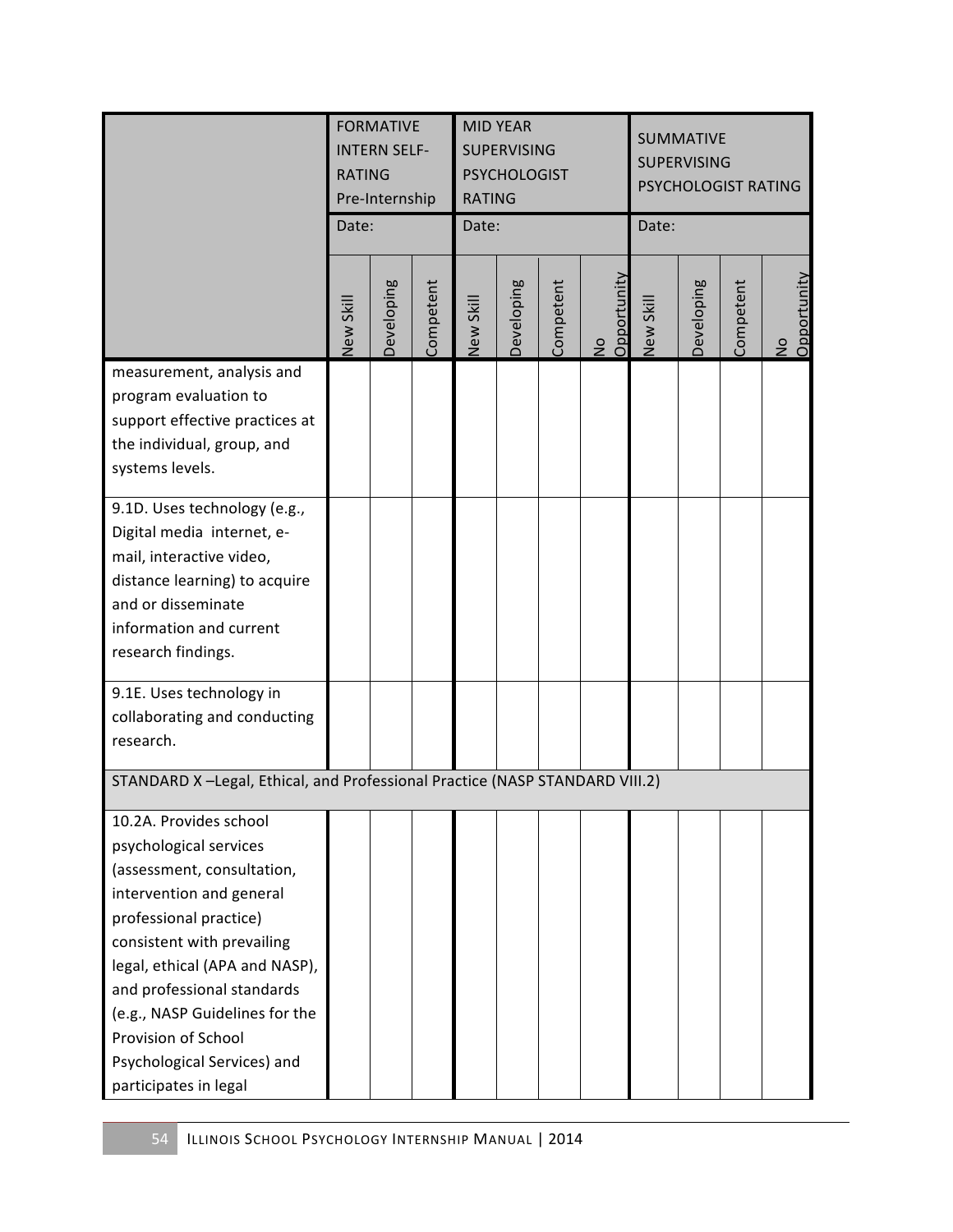|                                                                                                                                                                                                                                           | <b>FORMATIVE</b><br><b>INTERN SELF-</b><br><b>RATING</b><br>Pre-Internship<br>Date: |            |           | <b>RATING</b><br>Date: | <b>MID YEAR</b><br><b>SUPERVISING</b><br><b>PSYCHOLOGIST</b> |           |                   | Date:     | <b>SUMMATIVE</b><br><b>SUPERVISING</b> | PSYCHOLOGIST RATING<br>Competent |  |
|-------------------------------------------------------------------------------------------------------------------------------------------------------------------------------------------------------------------------------------------|-------------------------------------------------------------------------------------|------------|-----------|------------------------|--------------------------------------------------------------|-----------|-------------------|-----------|----------------------------------------|----------------------------------|--|
|                                                                                                                                                                                                                                           | New Skill                                                                           | Developing | Competent | New Skill              | Developing                                                   | Competent | No<br>Opportunity | New Skill | Developing                             | No<br>Opportunity                |  |
| requirements for<br>professional development                                                                                                                                                                                              |                                                                                     |            |           |                        |                                                              |           |                   |           |                                        |                                  |  |
| 10.2B Understands how the<br>practice of school psychology<br>affects students and families<br>from diverse backgrounds.                                                                                                                  |                                                                                     |            |           |                        |                                                              |           |                   |           |                                        |                                  |  |
| 10.2C Maintains useful and<br>accurate records and<br>communicates information<br>responsibly to<br>families/guardians, students,<br>colleagues, and community<br>members as appropriate to<br>provide effective services to<br>students. |                                                                                     |            |           |                        |                                                              |           |                   |           |                                        |                                  |  |
| 10.2D Practices ethical, legal,<br>and socially responsible<br>behavior when using<br>technology and computer<br>software.                                                                                                                |                                                                                     |            |           |                        |                                                              |           |                   |           |                                        |                                  |  |
| 10.2E Adheres to copyright<br>laws and guidelines in the<br>access and use of information<br>from various technologies                                                                                                                    |                                                                                     |            |           |                        |                                                              |           |                   |           |                                        |                                  |  |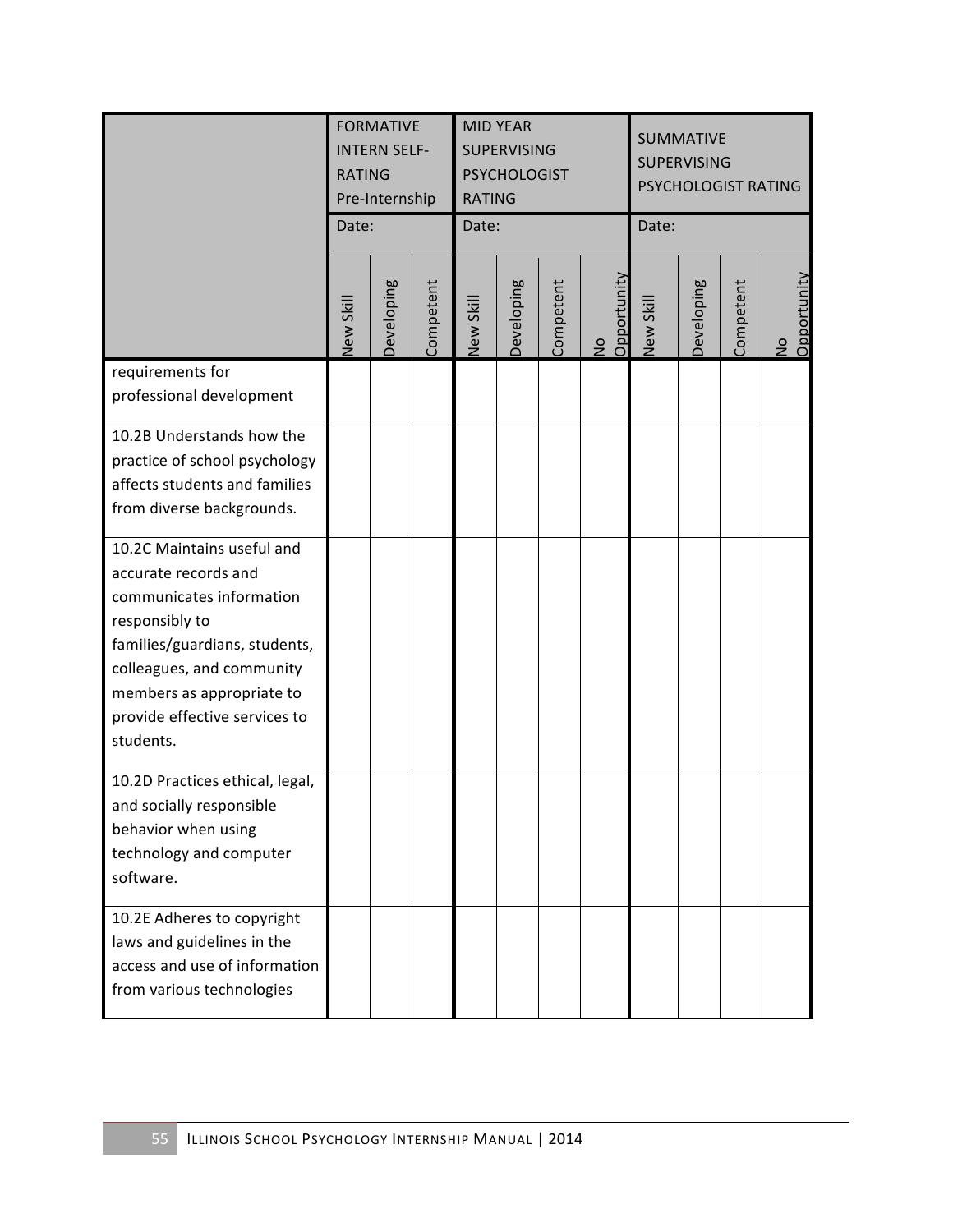| Training Goal (developed in Fall) | Mid-Year Progress/Date | Summative Progress/Date |
|-----------------------------------|------------------------|-------------------------|
|                                   |                        |                         |
|                                   |                        |                         |
|                                   |                        |                         |
|                                   |                        |                         |
|                                   |                        |                         |
|                                   |                        |                         |

FORMATIVE GOALS: The following goals have been developed for the internship:

|                                                                                                                 |                                                                                                 |    |     | has                                                                                                      |     | successfully completed the above         |  |    |  |  |  |  |
|-----------------------------------------------------------------------------------------------------------------|-------------------------------------------------------------------------------------------------|----|-----|----------------------------------------------------------------------------------------------------------|-----|------------------------------------------|--|----|--|--|--|--|
|                                                                                                                 |                                                                                                 |    |     | Internship Plan and is recommended for licensure as a school psychologist. The internship was a total of |     |                                          |  |    |  |  |  |  |
|                                                                                                                 | 1200 hours of service. There was a two part component to the internship experience. The primary |    |     |                                                                                                          |     |                                          |  |    |  |  |  |  |
| internship site was at the $\Box$ high school or $\Box$ elementary/preschool level and was provided at          |                                                                                                 |    |     |                                                                                                          |     |                                          |  |    |  |  |  |  |
|                                                                                                                 |                                                                                                 |    |     | . In order to afford a well rounded internship experience                                                |     |                                          |  |    |  |  |  |  |
| the candidate also spent a minimum of 20 days at the $\vert$ high school or $\vert$ elementary/preschool level. |                                                                                                 |    |     |                                                                                                          |     |                                          |  |    |  |  |  |  |
| <b>This</b>                                                                                                     | component                                                                                       | οf | the | internship                                                                                               | was | completed                                |  | at |  |  |  |  |
|                                                                                                                 |                                                                                                 |    |     |                                                                                                          |     | . The intern had an opportunity to visit |  |    |  |  |  |  |
|                                                                                                                 |                                                                                                 |    |     |                                                                                                          |     | a district not directly involved in the  |  |    |  |  |  |  |
|                                                                                                                 |                                                                                                 |    |     | internship. In addition, the intern was involved in the following non-school community agency(s):        |     |                                          |  |    |  |  |  |  |
|                                                                                                                 |                                                                                                 |    |     |                                                                                                          |     |                                          |  |    |  |  |  |  |
|                                                                                                                 |                                                                                                 |    |     |                                                                                                          |     |                                          |  |    |  |  |  |  |
|                                                                                                                 |                                                                                                 |    |     |                                                                                                          |     |                                          |  |    |  |  |  |  |

\_\_\_\_\_\_\_\_\_\_\_\_\_\_\_\_\_\_\_\_\_\_\_\_\_\_\_\_\_\_\_\_\_\_\_\_\_\_\_\_\_\_\_ \_\_\_\_\_\_\_\_\_\_\_\_\_\_\_\_\_\_\_

Signature, School Psychology Intern Supervisor **Date** Date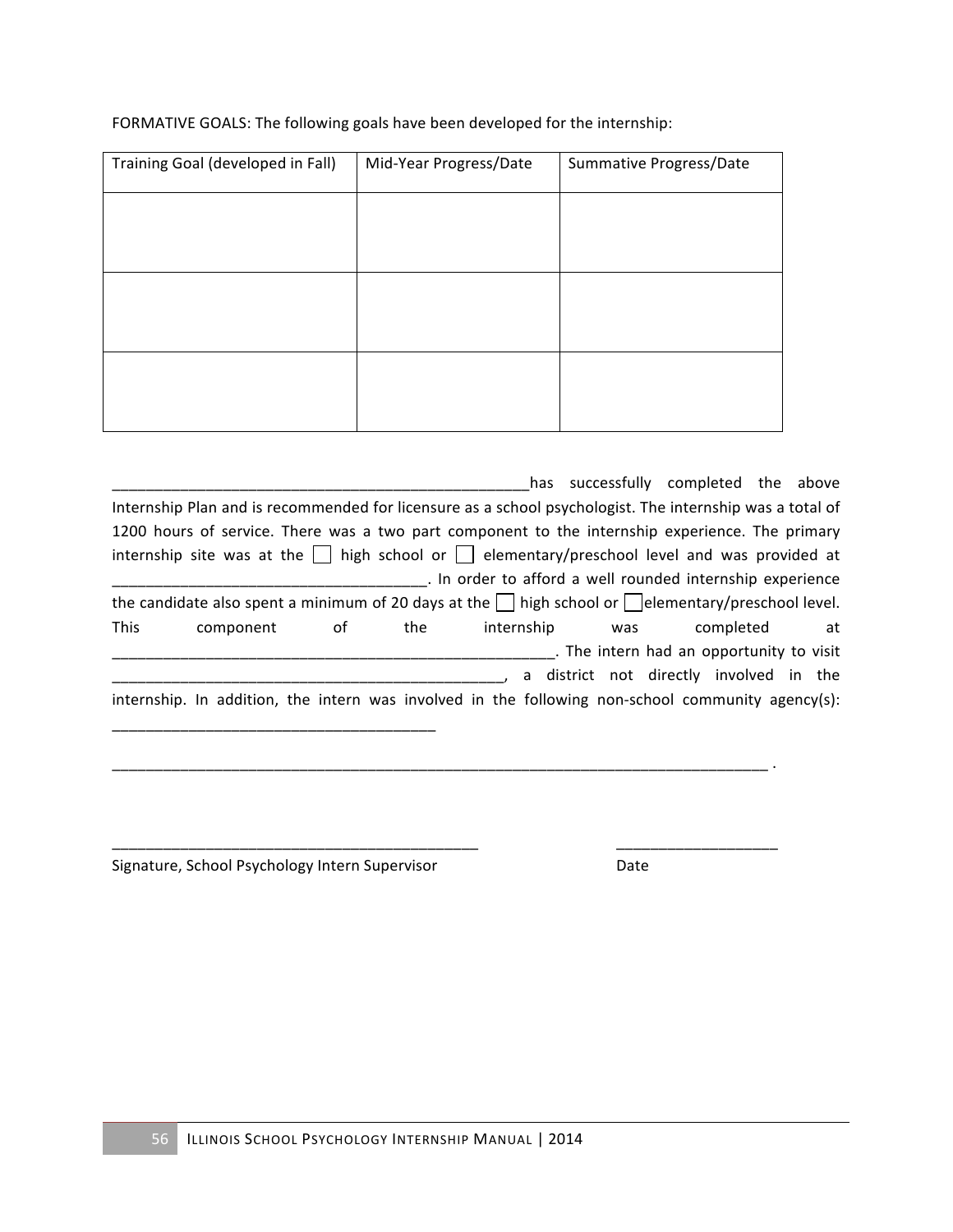### ುಂತ APPENDIX E

## SAMPLE GOAL DEVELOPMENT

#### 8003

| Goals                                                                                                                                                                                  | Mid-Year Progress Update | Year-End Progress Update |
|----------------------------------------------------------------------------------------------------------------------------------------------------------------------------------------|--------------------------|--------------------------|
| 1. By December 2013, I will<br>provide assistance to the<br>planning, preparation, and<br>delivery of at least one<br>professional development<br>presented to school<br>personnel.    |                          |                          |
| 2. By December 2013, I will<br>independently complete at<br>least two evaluations on<br>two different students<br>along with presenting the<br>information during the IEP<br>meetings. |                          |                          |
| 3. By March 2013, I will<br>attend at minimum three<br>district training workshops.                                                                                                    |                          |                          |

#### **Formative Goals**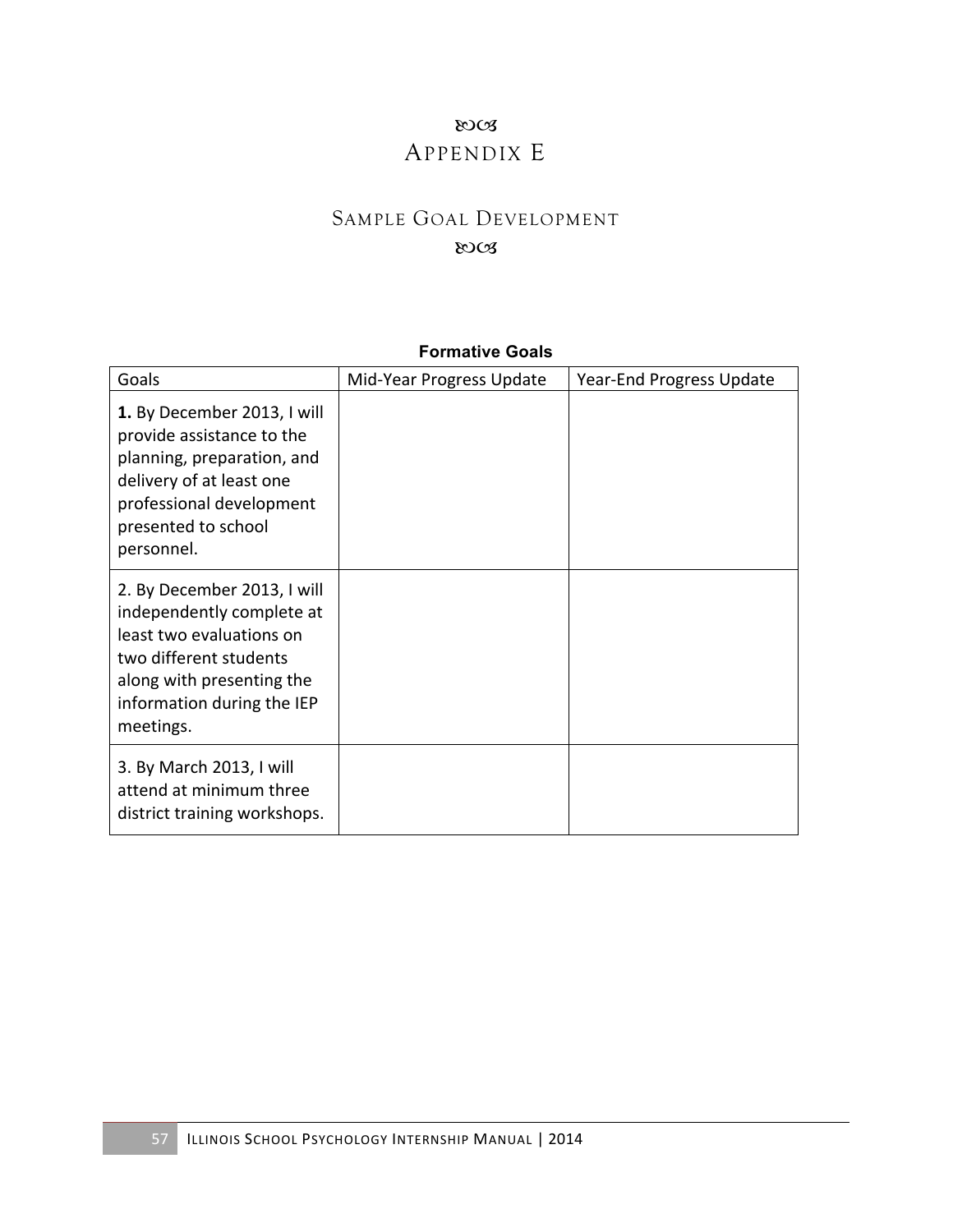### 8003

### APPENDIX F

### SAMPLE INTERNSHIP SITE EVALUATION FORM **ROCS**

Specialist interns should submit the completed form to the University Internship Supervisor by May 1.

**Specialist Intern:**

**Semester, Year:**

**Internship Site:**

**Internship Site Supervisor:**

**University Internship**

**Supervisor:**

**Evaluation Date:**

Mark only one column for each statement below based on the following scale: 1 = Strongly Disagree to 3 = Agree to 5 = Strong Agree.

|                                                                                                                | 1 | 3 |  |
|----------------------------------------------------------------------------------------------------------------|---|---|--|
| My supervisor was knowledgeable in the area.                                                                   |   |   |  |
| My supervisor was available to me when I needed assistance.                                                    |   |   |  |
| My supervisor listened to me when we had differing opinions.                                                   |   |   |  |
| My supervisor assigned cases to me commensurate with my ability and<br>internship goals.                       |   |   |  |
| My supervisor gave me constructive criticism when assessing my skills<br>and providing feedback.               |   |   |  |
| I was treated as a professional by my supervisor.                                                              |   |   |  |
| I was treated as a professional by teachers and other professionals.                                           |   |   |  |
| I was treated as a professional by administrators.                                                             |   |   |  |
| I was treated as a professional by parents.                                                                    |   |   |  |
| I was treated as a professional by others.                                                                     |   |   |  |
| I felt the professional and staff personnel wanted me to work with them.                                       |   |   |  |
| My experiences were varied. I was exposed to a mixture of the<br>professional duties of a school psychologist. |   |   |  |
| When I was assigned a new testing procedure, my supervisor made                                                |   |   |  |
| certain I was adequately trained.                                                                              |   |   |  |
| My supervisor observed me adequately during testing.                                                           |   |   |  |
| My supervisor observed me adequately during parent interviews.                                                 |   |   |  |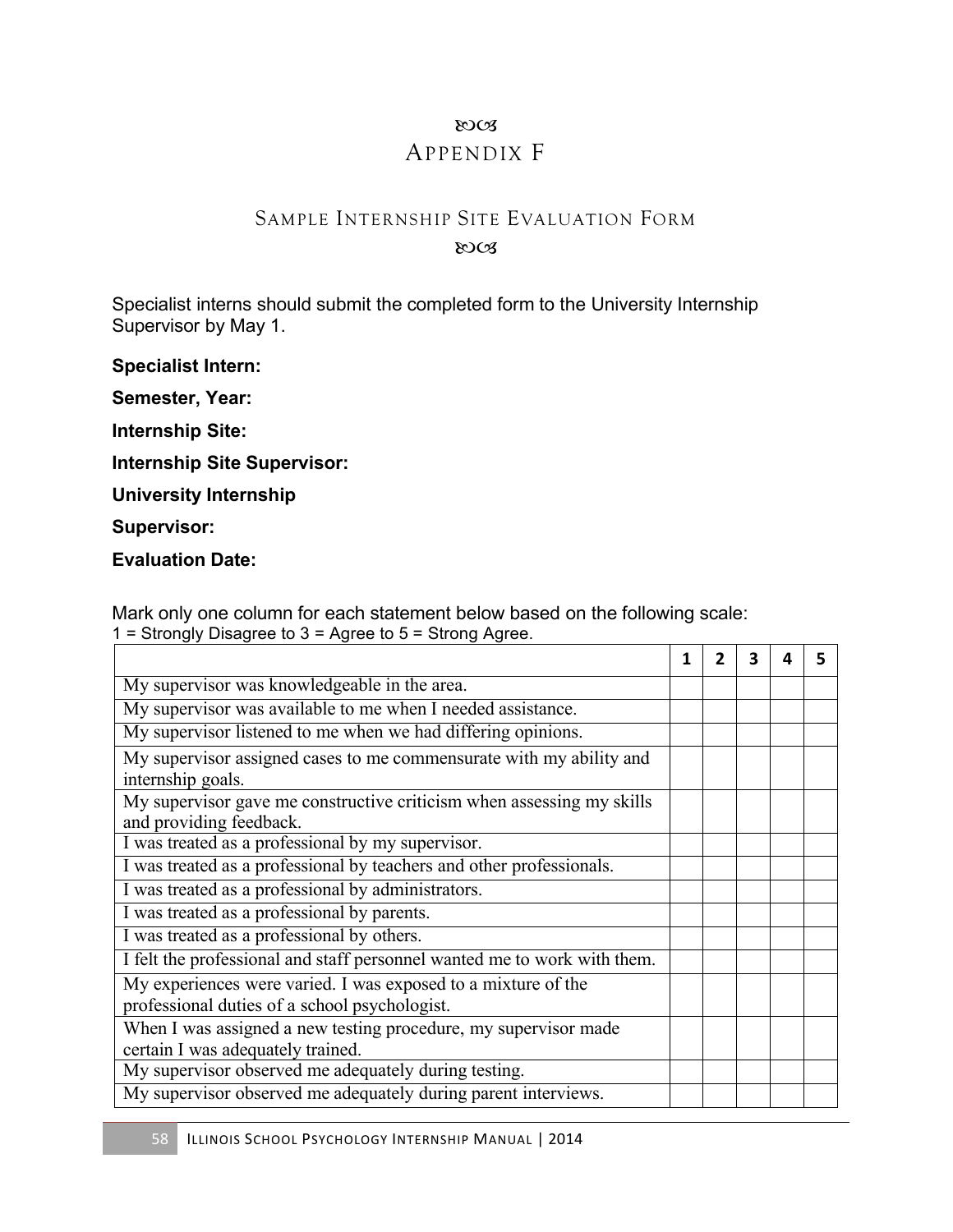| My supervisor observed me adequately during consultation.              |  |  |  |
|------------------------------------------------------------------------|--|--|--|
| My supervisor observed me adequately during teacher conferences.       |  |  |  |
| My supervisor observed me adequately at other times.                   |  |  |  |
| When I encountered difficulties, my supervisor consulted with me and   |  |  |  |
| helped me devise workable solutions.                                   |  |  |  |
| My supervisor held regularly scheduled meetings for supervision.       |  |  |  |
| In relation to my professional growth/esteem, my internship experience |  |  |  |
| was very beneficial.                                                   |  |  |  |

Approximate number of hours per week of face-to-face supervision:

Describe your impact on the students with whom you worked.

My supervisor closely monitored me when I was assigned to unique situations (i.e., first personality appraisal, first therapy case, etc.).  $\Box$  Yes  $\Box$  No Comments:

List any professional development opportunities and frequency of meetings (conferences, seminars, or other learning experiences):

Your assessment of skill acquisition with respect to:

- A. Assessment:
- B. Intervention:
- C. Consultation:
- D. Research:

|  |  |  | In retrospect, were you adequately prepared for the internship experience? $\Box$ Yes $\Box$ No |  |  |
|--|--|--|-------------------------------------------------------------------------------------------------|--|--|
|  |  |  |                                                                                                 |  |  |

In specific terms, how might your preparation been improved?